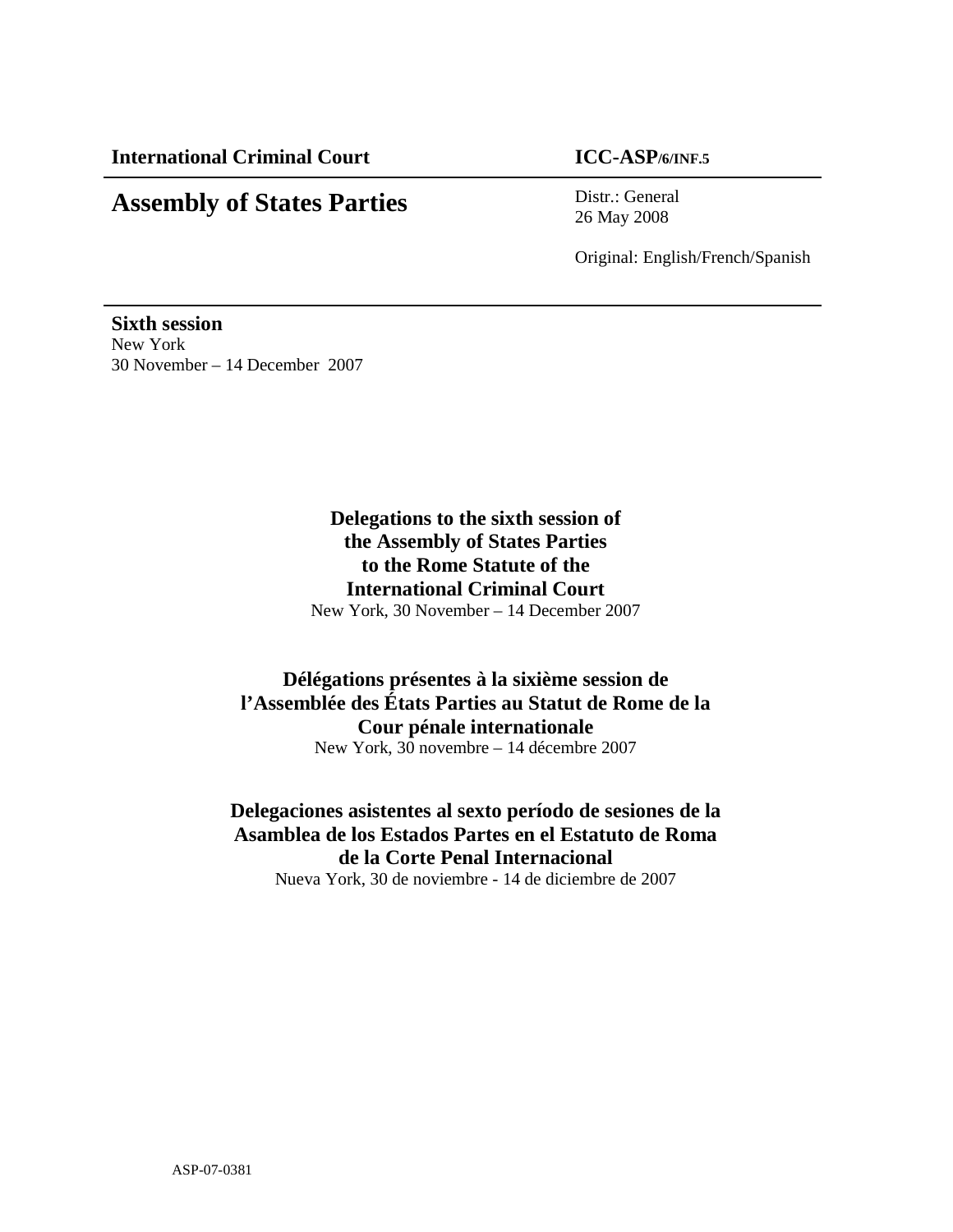## **Contents/ Table des matières/ Índice**

|  |      |                                                                         | Page |
|--|------|-------------------------------------------------------------------------|------|
|  | I.   | States Parties to the Rome Statute of the International Criminal Court/ | 3    |
|  |      | États Parties au Statut de Rome de la Cour pénale internationale/       |      |
|  |      | Estados Partes en el Estatuto de Roma de la Corte Penal Internacional   |      |
|  | II.  | Observer States/                                                        | 41   |
|  |      | États observateurs/                                                     |      |
|  |      | Estados observadores                                                    |      |
|  | III. | States invited to be present during the work of the Assembly/           | 52   |
|  |      | Les États invités à se faire représenter aux travaux de l'Assemblée/    |      |
|  |      | Los Estados invitados a que asistieran a los trabajos de la Asamblea    |      |
|  | IV.  | Entities, intergovernmental organizations and other entities/           | 54   |
|  |      | Entités, organisations intergouvernementales et autres entités/         |      |
|  |      | Entidades, organizaciones intergubernamentales y otras entidades        |      |
|  | V.   | Non-governmental organizations/                                         | 56   |
|  |      | Organisations non gouvernementales/                                     |      |
|  |      | Organizaciones no gubernamentales                                       |      |
|  |      |                                                                         |      |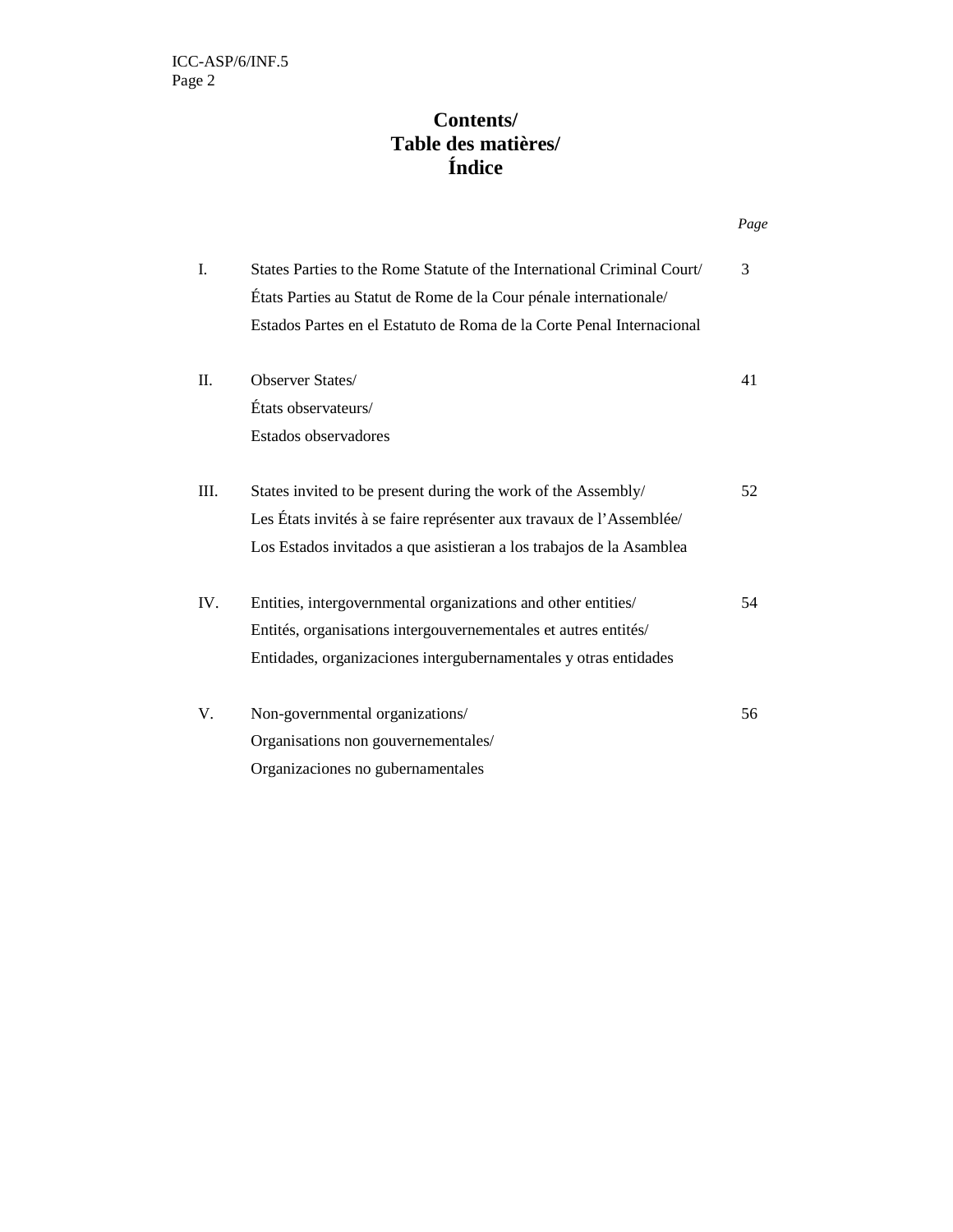### **I. States Parties to the Rome Statute of the International Criminal Court/ États Parties au Statut de Rome de la Cour pénale internationale/ Estados Partes en el Estatuto de Roma de la Corte Penal Internacional**

### **AFGHANISTAN**

**Representative** H.E. Mr. Zahir Tanin *Ambassador, Permanent Representative to the United Nations* 

**Advisers** Mr. Shah Mohammad Niazi *First Secretary, Permanent Mission to the United Nations* 

Mr. Youssof Ghafoorzai *Second Secretary, Permanent Mission to the United Nations* 

### **ALBANIA**

Representative H.E. Mr. Adrian Neritani *Ambassador, Permanent Representative to the United Nations* 

Adviser Mr. Andris Stastoli *Second Secretary, Permanent Mission to the United Nations* 

### **ANDORRA**

Representative H.E. Mr. Carles Font Rossell *Ambassador, Permanent Representative to the United Nations* 

**Alternate** Mr. Andreu Jordi Tomàs *First Secretary, Deputy Permanent Representative to the United Nations* 

**Advisers** Mrs. Sabrina Pujol *Permanent Mission to the United Nations* 

Mrs. Ester Cañadas *Permanent Mission to the United Nations* 

### **ANTIGUA AND BARBUDA**

**Representative** Ms. Gillian Joseph *Permanent Mission to the United Nations*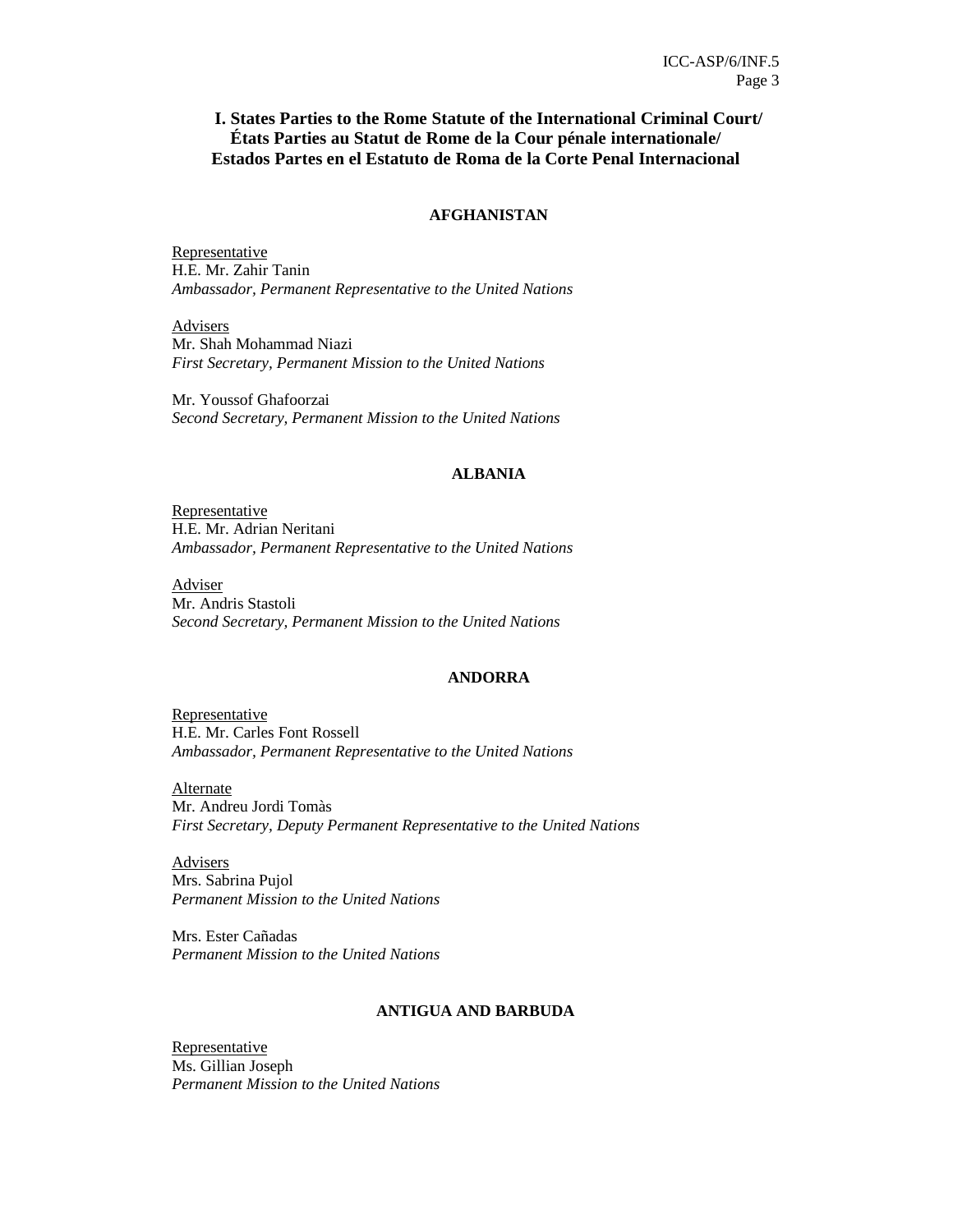**Alternate** Ms. Janil Greenaway *Permanent Mission to the United Nations*

#### **ARGENTINA**

Representante S.E. Sr. Jorge Argüello *Embajador, Representante Permanente ante las Naciones Unidas* 

**Consejeros** Sr. Diego Limeres *Ministro, Representante Permanente Alterno ante las Naciones Unidas* 

Sr. Osvaldo Mársico *Ministro* 

Sr. Diego Malpede *Consejero, Misión Permanente ante las Naciones Unidas* 

Sr. Federico Barttfeld *Secretario, Misión Permanente ante las Naciones Unidas* 

Sra. María Luz Melon *Secretario, Misión Permanente ante las Naciones Unidas* 

#### **AUSTRALIA**

Representative H.E. Mr. Stephen Christopher Brady *Ambassador, Embassy, The Hague* 

Alternates H.E. Mr. Robert Murray Hill *Ambassador, Permanent Representative to the United Nations* 

H.E. Ms. Frances Mary Lisson *Ambassador, Deputy Permanent Representative to the United Nations* 

Advisers Ms. Helen Louise Horsington *Executive Officer, Department of Foreign Affairs and Trade* 

Mr. Andrew John Rose *First Secretary, Permanent Mission to the United Nations* 

Ms. Marie-Charlotte Helen McKenna *Third Secretary and Vice-Consul, Embassy, The Hague*

Mr. James Kieran Potter *Acting Senior Legal Officer, Attorney-General's Department*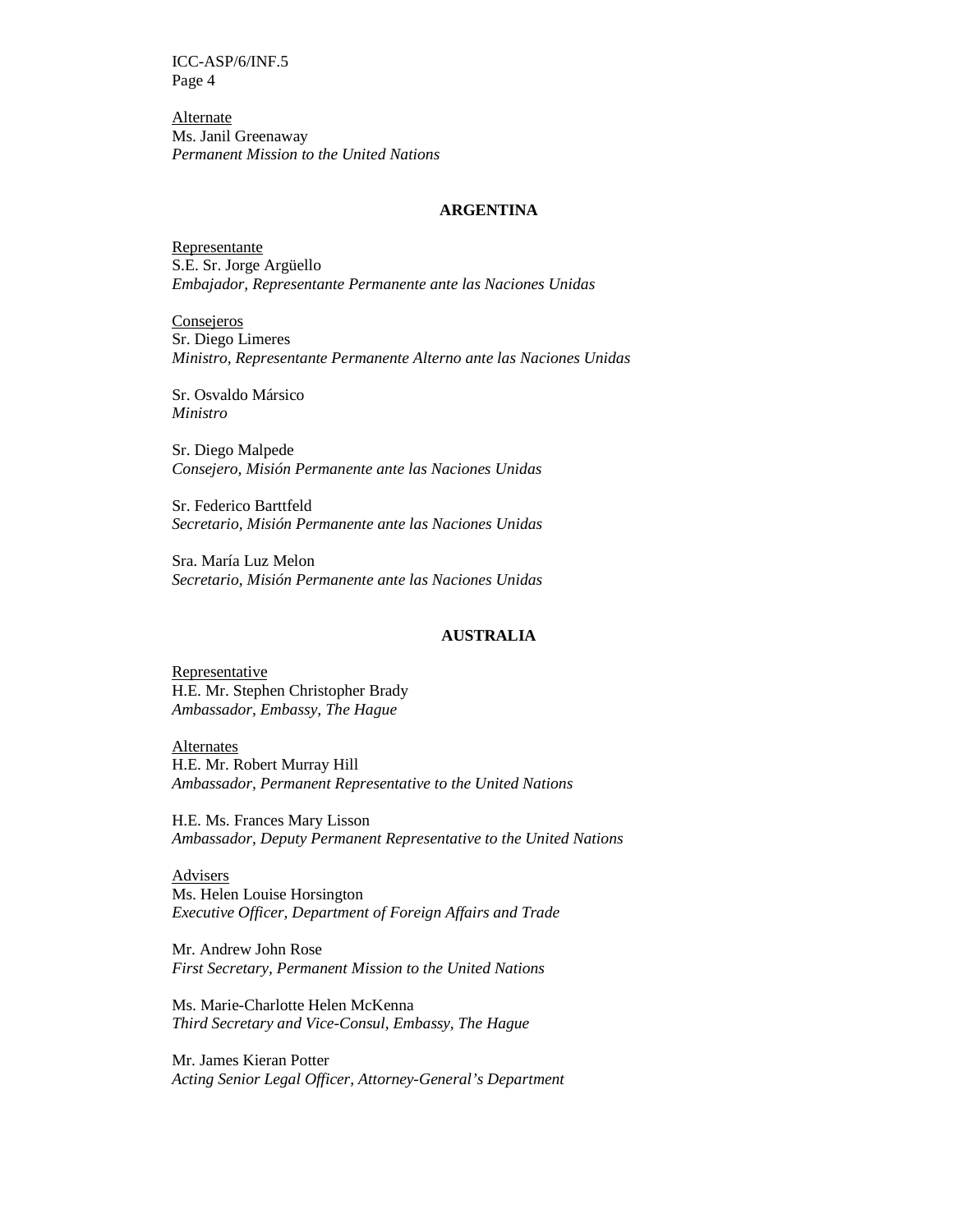Mr. Scott Martin Ritchie *Command Legal Officer, Military Strategic Commitments Branch, Department of Defence* 

Ms. Carrie Fahey McDougall *Senior Lecturer, University of Melbourne* 

#### **AUSTRIA**

Representative H.E. Mr. Hans Winkler *State Secretary, Federal Ministry for European and International Affairs* 

Alternate H.E. Mr. Erwin Kubesch *Ambassador, Embassy, The Hague Vice-President of the Assembly of States Parties* 

Advisers H.E. Mr. Gerhard Pfanzelter *Ambassador, Permanent Representative to the United Nations* 

Mr. Thomas Michael Baier *Minister plenipotentiary, Federal Ministry for European and International Affairs* 

Mr. Christian Ebner *Minister plenipotentiary, Deputy Permanent Representative to the United Nations* 

Ms. Irene Gartner *Senior Public Prosecutor, Federal Ministry of Justice* 

Mr. Martin Botta *Legation Counsellor, Federal Ministry for European and International Affairs*

Mr. Konrad Bühler *Counsellor, Permanent Mission to the United Nations*

#### **BARBADOS**

Representative H.E. Mr. Christopher Hackett *Ambassador, Permanent Representative to the United Nations* 

Advisers Mr. Charles Leacock *Director, Public Prosecutions, Office of the Attorney General* 

Mrs. Gayle Francis-Vaughan *Deputy Permanent Representative to the United Nations* 

Mr. Mohammed Degia *First Secretary, Permanent Mission to the United Nations*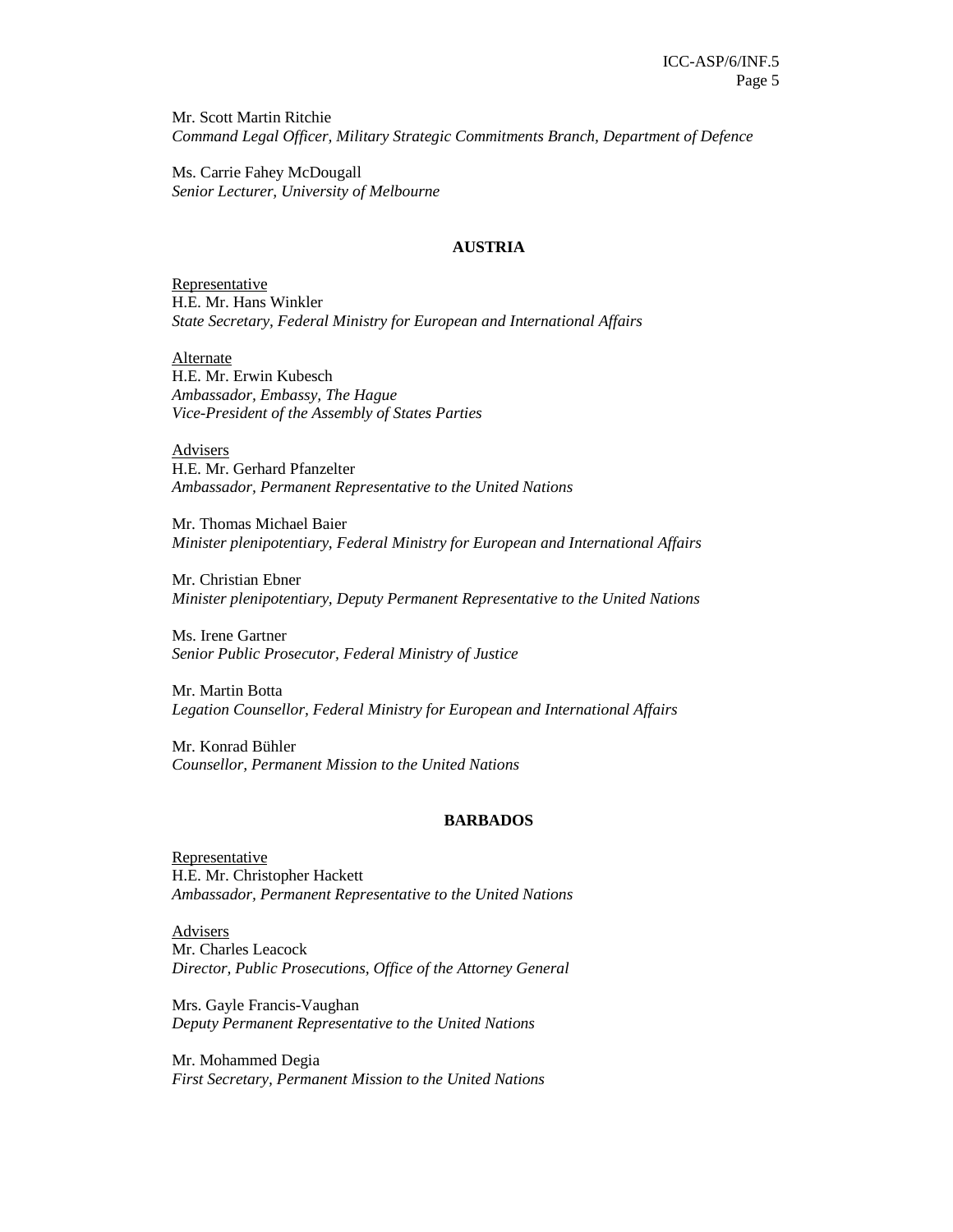Ms. Aiwekhoe Iyahen *Foreign Service Officer, Ministry of Foreign Affairs and Foreign Trade*

### **BELGIUM**

Représentant S.E. M. Yves Haesendonck *Ambassadeur, Représentant Permanent auprès de la Cour pénale internationale* 

Suppléants M. Gérard Dive *Conseiller, Service public fédéral Justice, Coordinateur de la Belgian Task Force* 

M. Walter Lion *Ministre Conseiller, Ambassade, La Haye* 

M. William Roelants de Stappers *Premier Secrétaire, Mission permanente auprès des Nations Unies* 

Mme Valérie Delcroix *Attaché, Service public fédéral Affaires étrangères, Commerce extérieur et Coopération au Développement* 

Mme Fanny Fontaine *Attaché, Service public fédéral Justice* 

#### **BELIZE**

Representative Mrs. Janine Coye-Felson *Chargé d'Affaires a.i., Permanent Mission to the United Nations* 

**Advisers** Ms. Dina Shoman *Minister Counsellor, Permanent Mission to the United Nations*

Ms. Miriam Usher *First Secretary, Permanent Mission to the United Nations* 

#### **BENIN**

Représentant S.E. M. Jean-Marie Ehouzou *Ambassadeur, Représentant Permanent auprès des Nations Unies* 

Conseillers M. Jean-Francis R. Zinsou *Ministre Conseiller, Mission permanente auprès des Nations Unies* 

M. Bertin Babadoudou *Premier Conseiller, Mission permanente auprès des Nations Unies*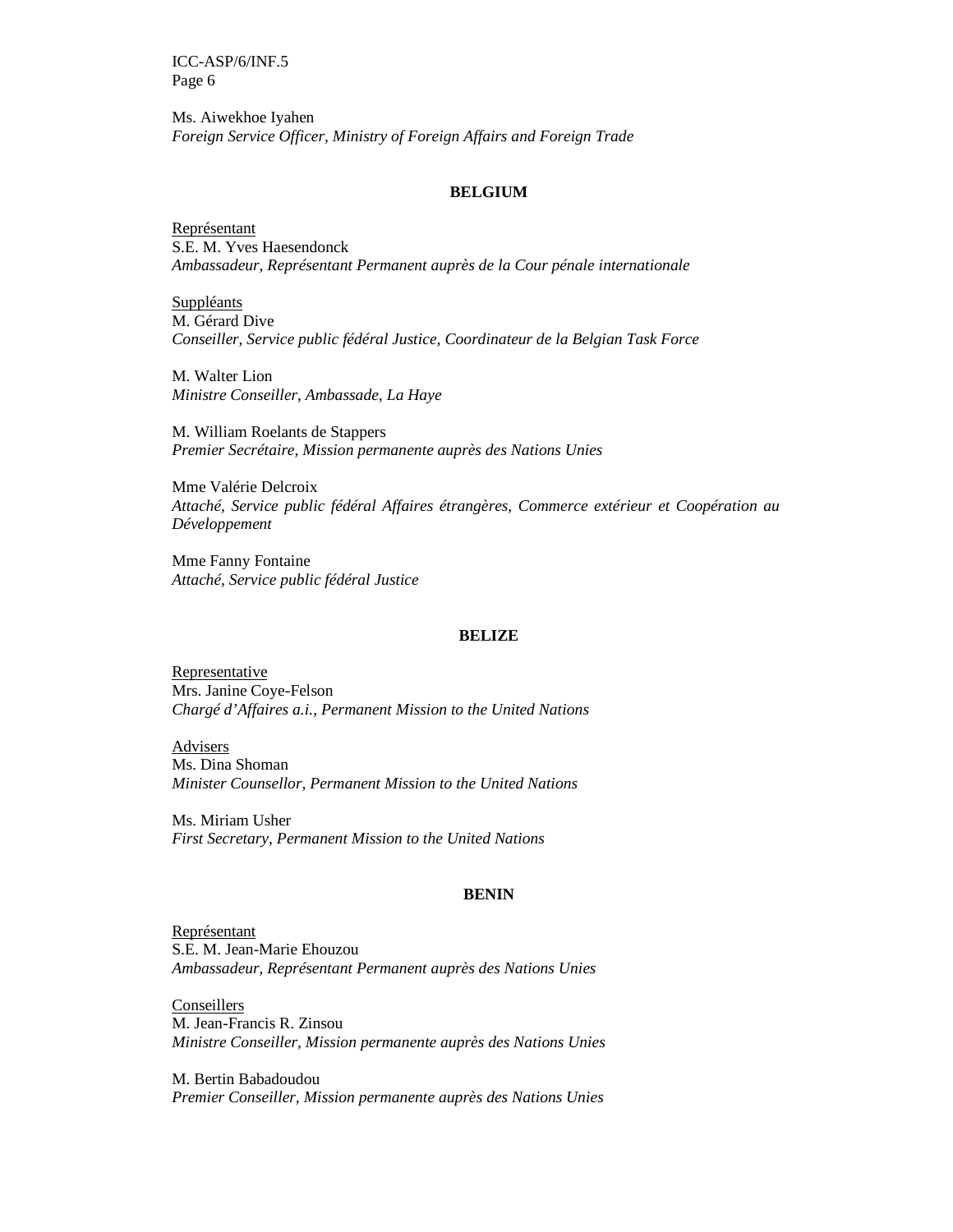#### **BOLIVIA**

Representante S.E. Sr. Javier Loayza Barea *Representante Permanente Alterno ante las Naciones Unidas* 

**Suplente** Sr. Ruddy José Flores Monterrey *Primer Secretario, Misión Permanente ante las Naciones Unidas* 

#### **BOSNIA AND HERZEGOVINA**

Representative H.E. Mr. Miloš Prica *Ambassador, Permanent Representative to the United Nations* 

Advisers Ms. Mirsada Čolaković *Minister Counsellor, Permanent Mission to the United Nations* 

Mr. Mihajlo Sužnjević *Minister Counsellor, Permanent Mission to the United Nations* 

Mr. Željko Vukobratović *First Secretary, Permanent Mission to the United Nations* 

Ms. Šejla Ðurbuzović *Second Secretary, Permanent Mission to the United Nations* 

#### **BOTSWANA**

Representative H.E. Mr. Samuel O. Outlule *Ambassador, Permanent Representative to the United Nations* 

Alternate

Ms. Tapiwa S. Mongwa *Minister Counsellor, Permanent Mission to the United Nations* 

Advisers Mr. Tebatso F. Baleseng *First Secretary, Permanent Mission to the United Nations* 

Mr. Phologo J. Gaumakwe *Assistant Director, Multilateral Department, Ministry of Foreign Affairs and International Co-operation* 

#### **BRAZIL**

Representative H.E. Mrs. Maria Luiza Ribeiro Viotti *Ambassador, Permanent Representative to the United Nations*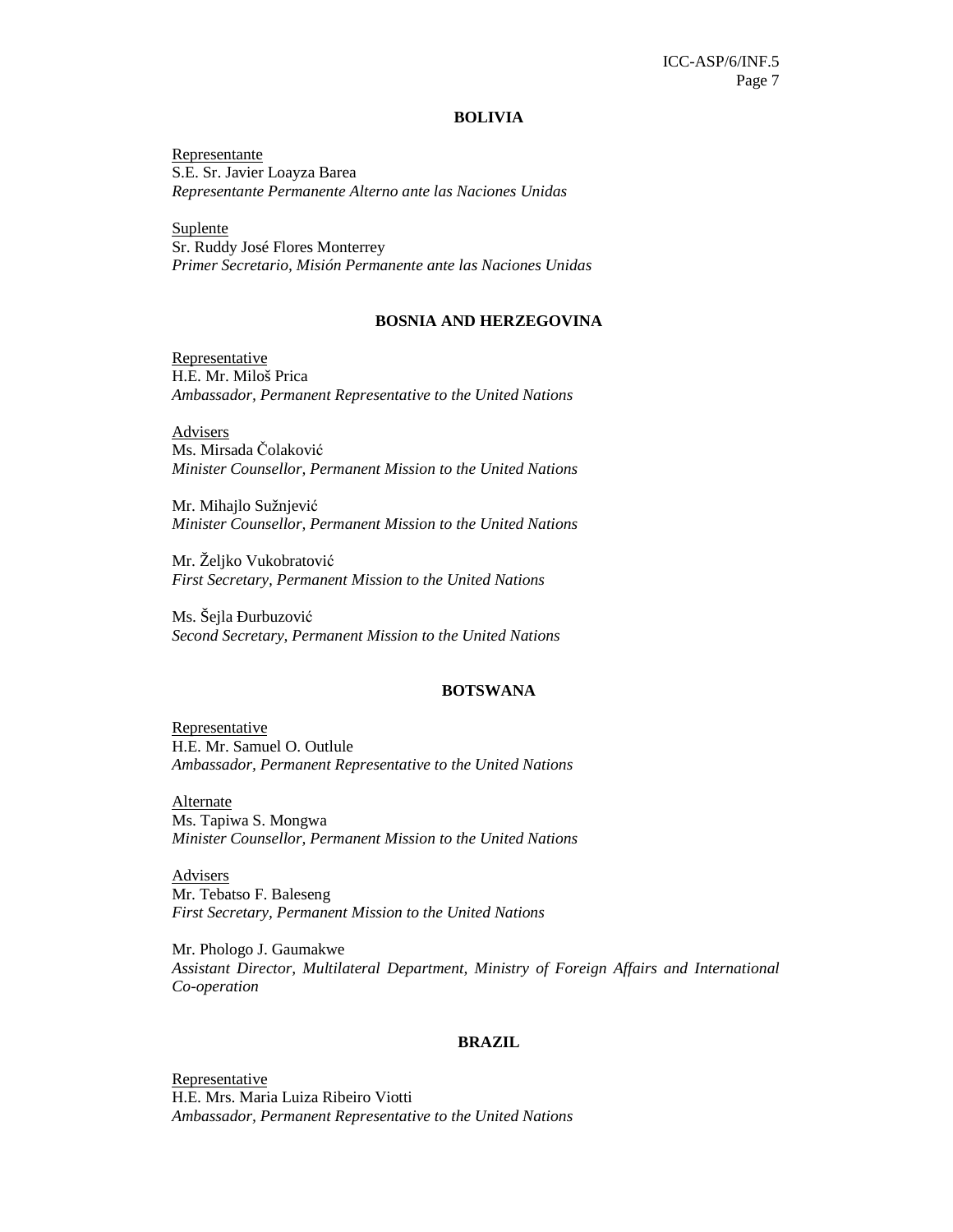Alternate H.E. Mr. Piragibe dos Santos Tarragô *Ambassador, Deputy Permanent Representative to the United Nations* 

Advisers Mr. Pedro Marcos de Castro Saldanha *First Secretary, Embassy, The Hague* 

Mr. Marcelo Böhlke *Second Secretary, Permanent Mission to the United Nations* 

Mr. Ricardo Martins Rizzo *Third Secretary, Permanent Mission to the United Nations* 

Mr. Marcelo Brito Queiroz *Coordinator-General of International Law* 

#### **BULGARIA**

Representative Mr. Christo G. Jivkov *Minister Plenipotentiary, International Law Directorate, Ministry of Foreign Affairs* 

Alternates Mr. Branimir Zaimov *Minister Plenipotentiary, Permanent Mission to the United Nations* 

Mrs. Krassimira Beshkova *Second Secretary, International Law Directorate, Ministry of Foreign Affairs* 

### **BURKINA FASO**

Représentant S.E. M. Zakalia Kote *Ministre de la Justice, Garde des Sceaux* 

Suppléant S.E. M. Kadré Dsiré Ouedraogo *Ambassadeur, Ambassade, Bruxelles* 

**Conseillers** M. Hilaire Soulama *Directeur des Affaires Juridiques et Consulaires, Ministère des Affaires Etrangères et de la Coopération Régionale* 

Mme Honorine Meda Dabiret *Directrice des Affaires Civiles, Pénales et du Sceau, Ministère de la Justice* 

Mme Clarisse Merindol Ouoba *Conseiller Juridique, Ministère de la Promotion des Droits Humains*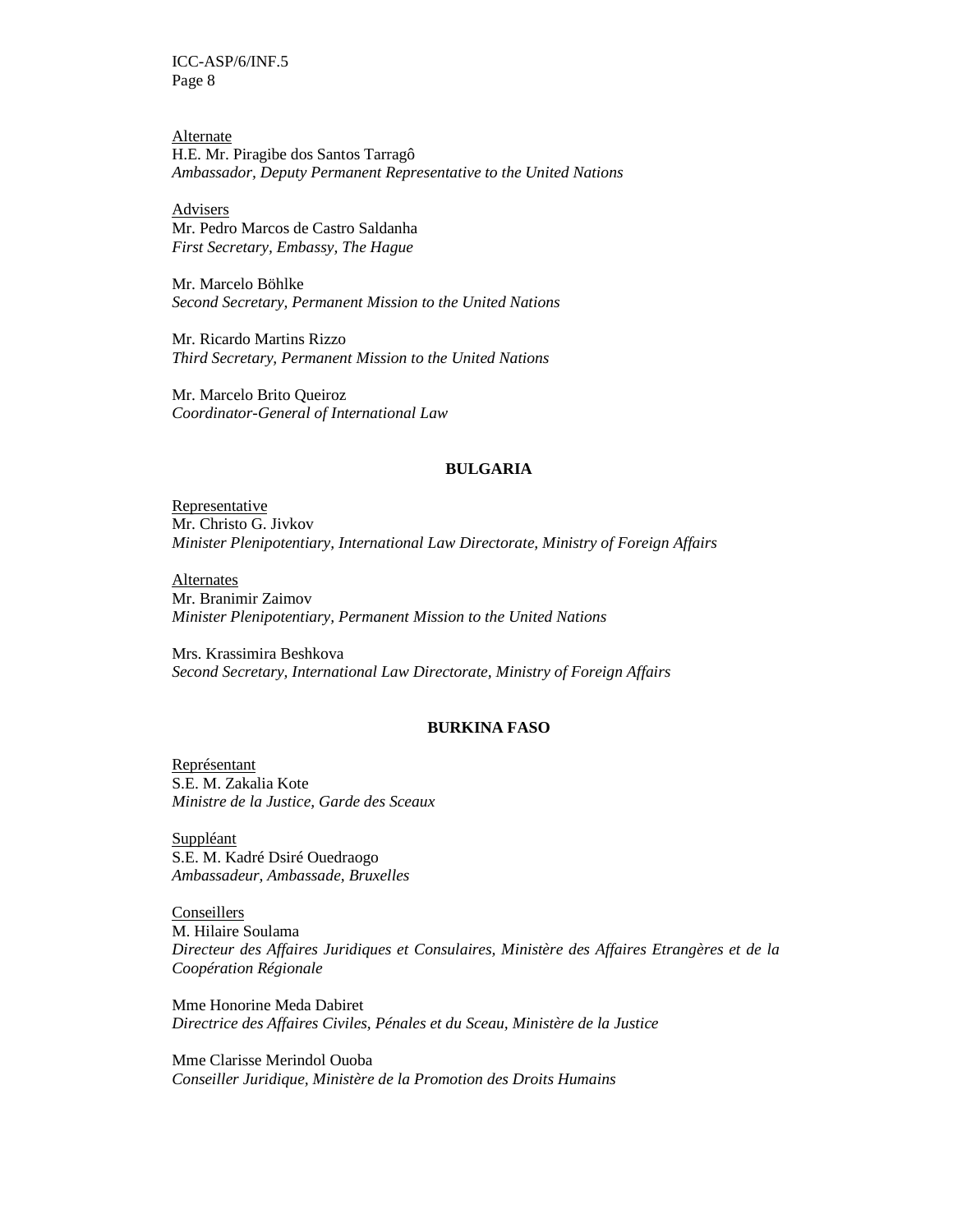Lieutenant-Colonel Moussa Diallo *Directeur de la Justice Militaire, Ministère de la Défense* 

M. Bonaventure Koudougou *Ministre Conseiller, Mission permanente auprès des Nations Unies* 

M. Sifana Ibsen Kone *Deuxième Conseiller, Mission permanente auprès des Nations Unies* 

#### **BURUNDI**

Représentant M. Benjamin Manirakiza *Conseiller, Département des Affaires Juridiques, Ministère des Relations Extérieures et de la Coopération Internationale* 

#### **CAMBODIA**

**Representative** H.E. Mr. Sea Kosal *Ambassador, Permanent Representative to the United Nations* 

#### **CANADA**

**Representative** Mr. Alan Kessel *Legal Adviser, Foreign Affairs and International Trade* 

**Alternate** H.E. Mr. John McNee *Ambassador, Permanent Representative to the United Nations* 

**Advisers** Mr. Hugh Adsett *Counsellor, Permanent Mission to the United Nations*

Mr. Masud Husain *Counsellor, Embassy, The Hague* 

Ms. Elizabeth Williams *Legal Officer, Foreign Affairs and International Trade* 

Ms. Joanna Harrington *Professor, Scholar in Residence/Legal Officer, Foreign Affairs and International Trade* 

Ms. Suneeta Millington *Adviser, Permanent Mission to the United Nations*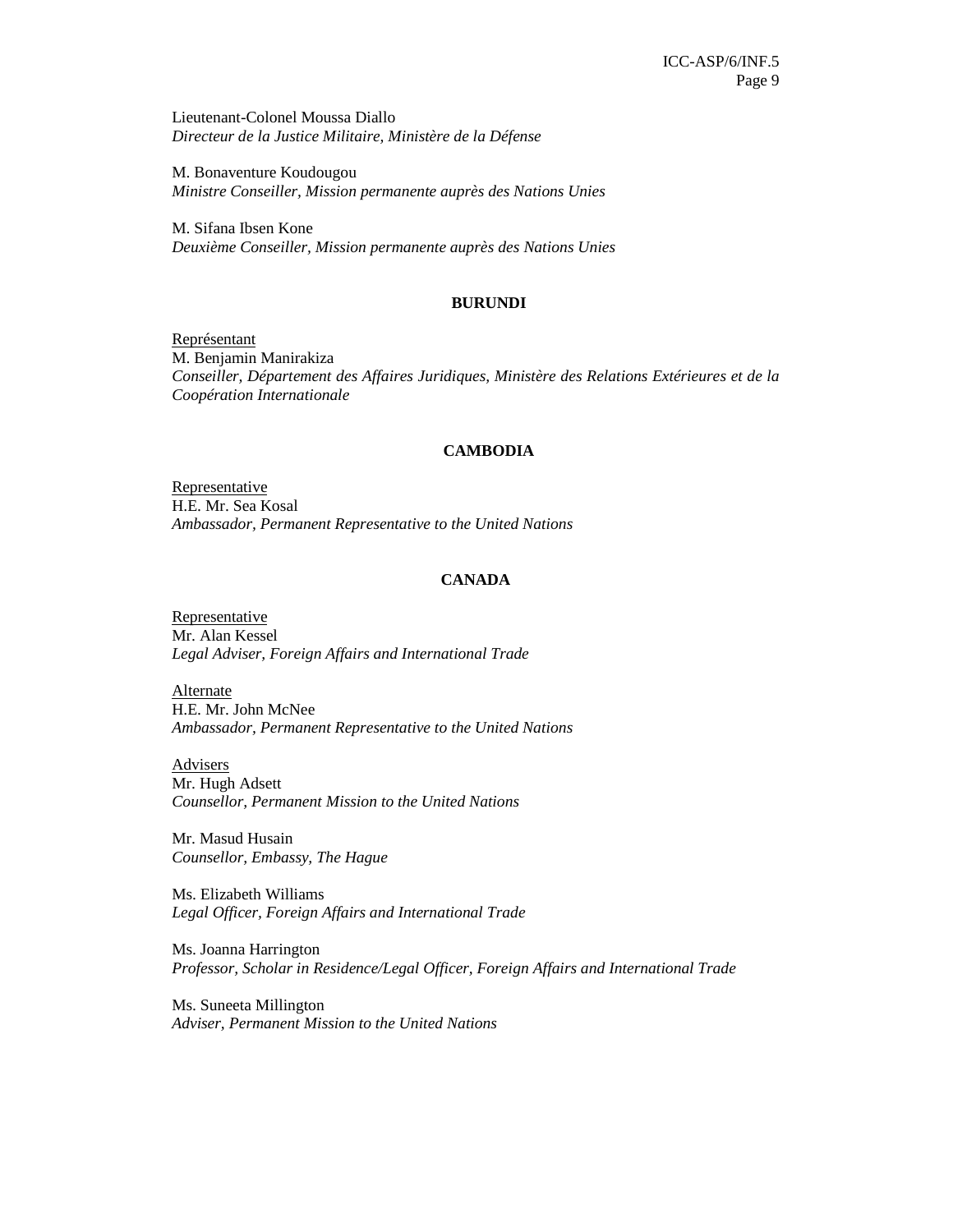### **CENTRAL AFRICAN REPUBLIC**

Représentant S.E. M. Fernand Poukre-Kono *Ambassadeur, Représentant Permanent auprès des Nations Unies* 

#### **CHAD**

Représentante S.E. Mme Fatimé Issa Ramadane *Ministre Chargé des Droits de l'Homme* 

**Conseillers** Mme Kassire Isabelle Housina *Conseillère aux Affaires Diplomatiques du Premier Ministre* 

M. Barka Gaein *Directeur Adjoint des Affaires Juridiques de la Documentation et des Archives, Ministère des Relations Extérieures* 

M. Bilal Mahamat Ali *Chef de Division des Droits de l'Homme, Ministère des Relations Extérieures* 

#### **COLOMBIA**

Representante S.E. Sra. Claudia Blum de Barberi *Embajadora, Representante Permanente ante las Naciones Unidas* 

**Consejeros** S.E. Sra. Clara Inés Vargas Silva *Embajadora, Directora de Derechos Humanos y Derecho Internacional Humanitario, Ministerio de Relationes Exteriores* 

Sr. Alvaro Sandoval Bernal *Ministro Plenipotenciario, Misión Permanente ante las Naciones Unidas* 

Sr. Julián Guerrero Orozco *Consejero, Embajada, La Haya* 

#### **COMOROS**

**Conseiller** M. Mahmoud Mohamed Aboud *Ministre-Conseiller, Mission Permanent auprès des Nations Unies*

#### **CONGO**

Représentant S.E. M. Basile Ikouebe *Ambassadeur, Représentant Permanent auprès des Nations Unies*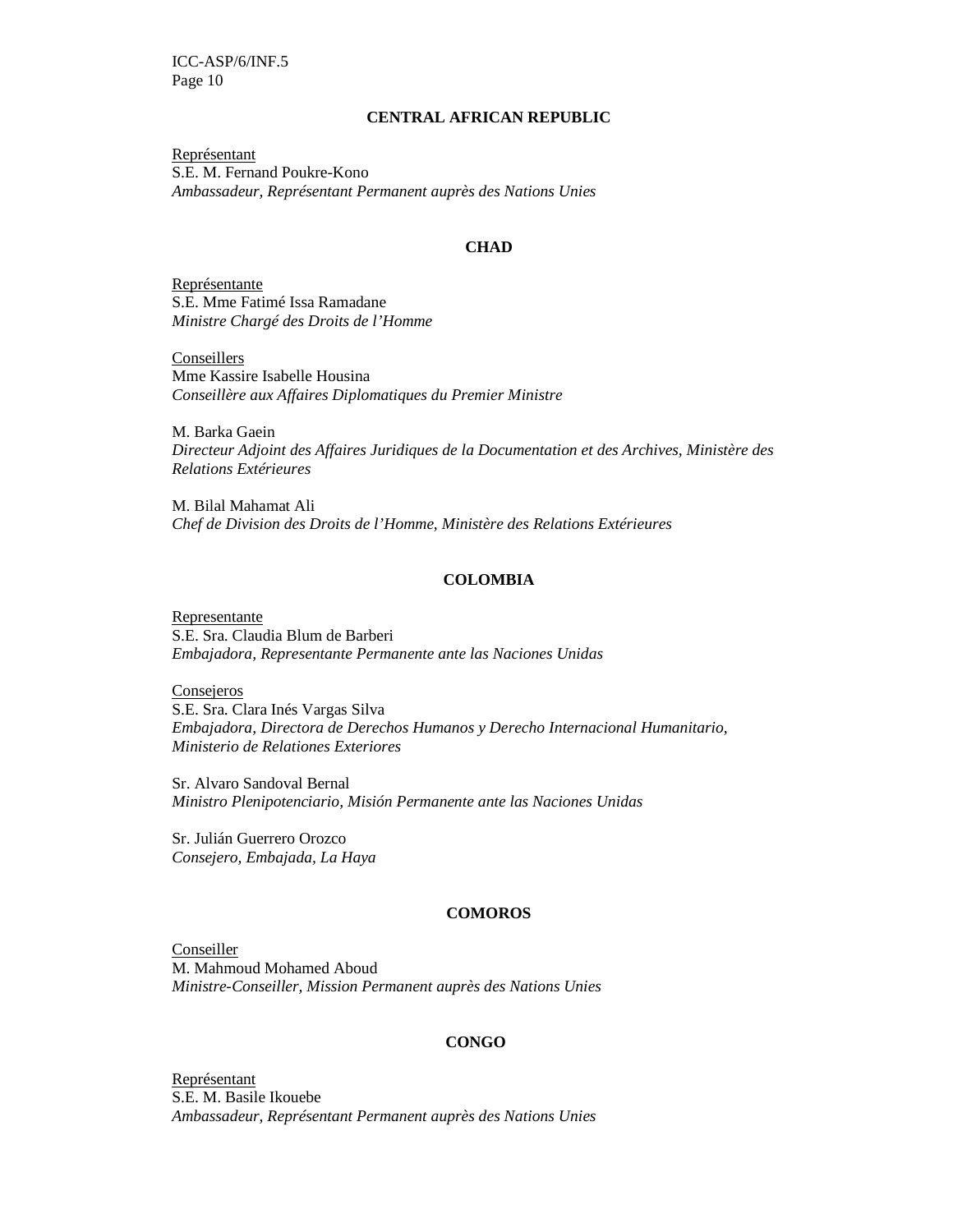#### **COSTA RICA**

Representante S.E. Sr. Bruno Stagno Ugarte *Ministro de Relaciones Exteriores y Culto Presidente de la Asemblea de los Estados Partes* 

Suplente S.E. Sr. Jorge Urbina Ortega *Embajador, Representante Permanente ante las Naciones Unidas* 

**Consejeros** S.E. Sr. Saúl Weisleder Weisleder *Embajador, Representante Alterno ante las Naciones Unidas* 

Sra. Alejandra Solano Cabalceta *Ministro Consejero, Misión Permanente ante las Naciones Unidas* 

Sr. Jorge Ballestero Quesada *Ministro Consejero, Misión Permanente ante las Naciones Unidas* 

Sra. Marcela Calderón Garbanzo *Ministro Consejero, Misión Permanente ante las Naciones Unidas* 

#### **CROATIA**

Representative H.E. Mr. Gordan Markotić *Assistant Minister, Ministry of Justice* 

**Alternates** H.E. Mrs. Mirjana Mladineo *Ambassador, Permanent Representative to the United Nations* 

H.E. Mr. Frane Krnić *Ambassador, Embassy, The Hague* 

**Advisers** Ms. Mirta Mandić *Minister Counsellor, Ministry of Foreign Affairs and European Integration* 

Ms. Irena Čačić *First Secretary, Permanent Mission to the United Nations* 

Mr. Ivan Mutavdžić *Third Secretary, Permanent Mission to the United Nations* 

#### **CYPRUS**

**Representative** H.E. Mr. Andreas Mavroyiannis *Ambassador, Permanent Representative to the United Nations*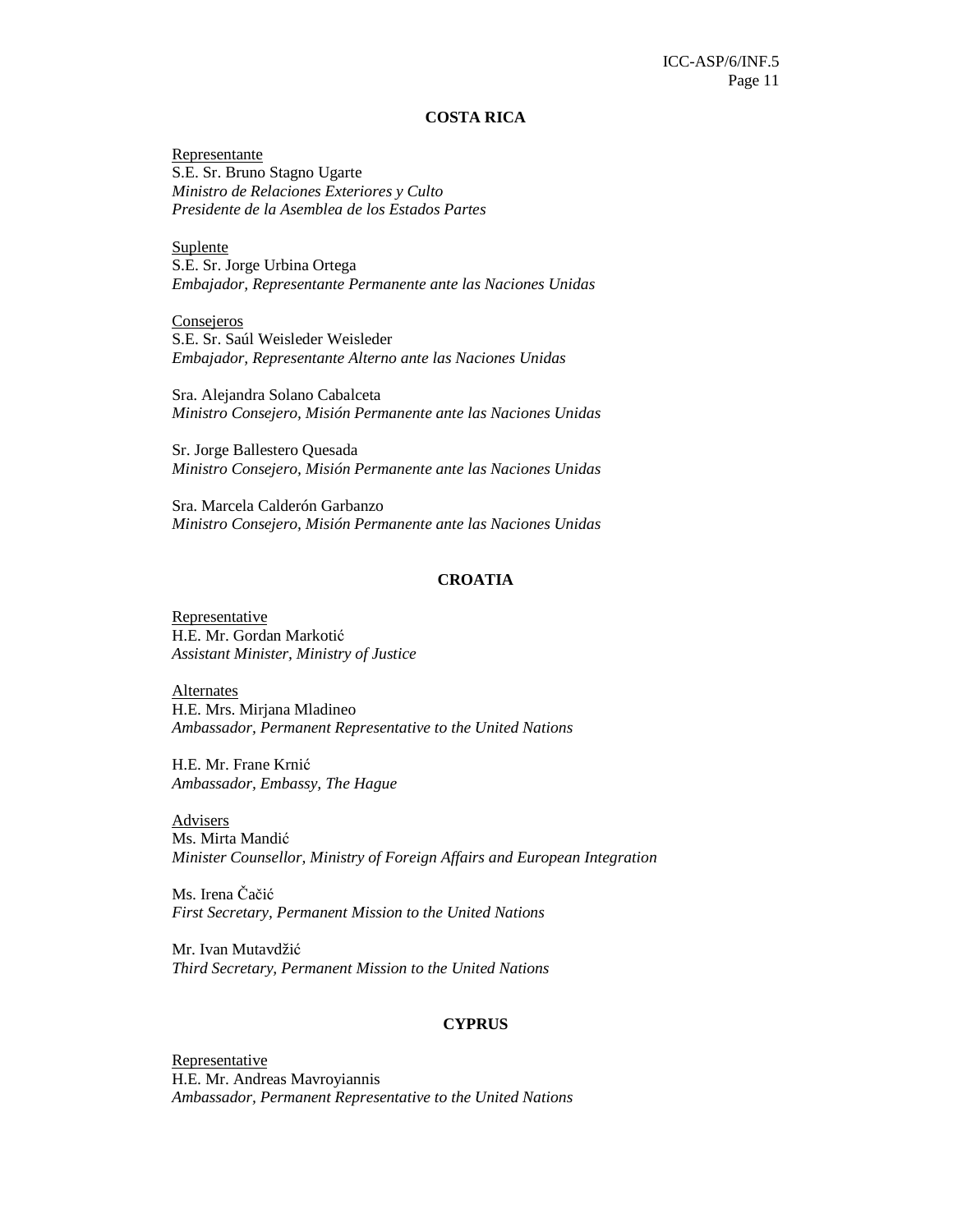Alternate Ms. Polly Ioannou *Second Secretary, Permanent Mission to the United Nations* 

#### **DEMOCRATIC REPUBLIC OF THE CONGO**

Représentant S.E. M. Ileka Atoki *Ambassadeur, Représentant Permanent auprès des Nations Unies* 

**Conseillers** M. Khoji-Louis Lubingo *Directeur-Chef, Service de la Direction des Affaires Juridiques et Contentieux, Ministère des Affaires Etrangères et de la Coopération Internationale*

M. Zénon Mukongo Ngay *Premier Conseiller, Mission permanente auprès des Nations Unies* 

Mme Belinda Luntadila Nzuzi *Conseillère, Cabinet du Ministre des Affaires Etrangères et de la Coopération Internationale* 

M. Julien Lotange Bongima *Chef de Bureau et Coordonnateur, Direction des Affaires Juridiques, Ministère des Affaires Etrangères et de la Coopération Internationale* 

Mme Fidélie Kasanji Kalala *Attachée de bureau de deuxième classe, Ministère des Affaires Etrangères et de la Coopération Internationale*

#### **DENMARK**

Representative H.E. Ms. Kirsten Malling Biering *Ambassador, Embassy, The Hague* 

Alternates H.E. Mr. Carsten Staur *Ambassador, Permanent Representative to the United Nations* 

H.E. Mr. Peter Taksøe-Jensen *Ambassador, Under-Secretary for Legal Affairs, Ministry of Foreign Affairs* 

Mr. Thomas Winkler *Head of Department, Ministry of Foreign Affairs* 

Ms. Marie-Louise Wandel *Counsellor, Permanent Mission to the United Nations*

Mr. David Kendal *Special Adviser, Ministry of Foreign Affairs* 

Mr. Christian Nygaard Nissen *Academic Adviser, Embassy, The Hague*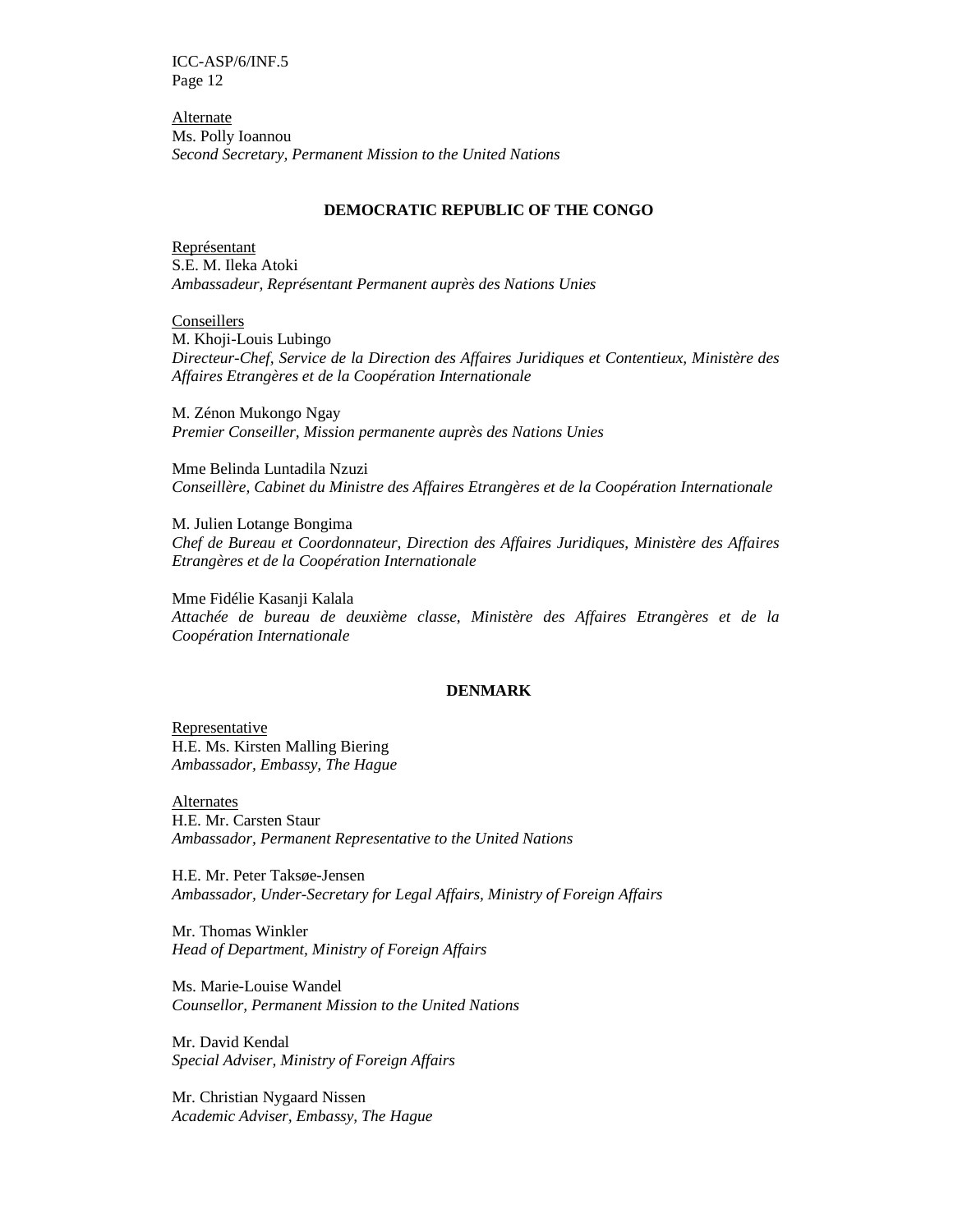Mr. Michael Braad *Head of Section, Ministry of Foreign Affairs* 

**Adviser** Mr. Morten Bloch Eidner *Assistant Attaché for Human Rights, Permanent Mission to the United Nations* 

### **DJIBOUTI**

Représentant S.E. M. Robleh Olhaye *Ambassadeur, Représentant Permanent auprès des Nations Unies* 

**Conseillers** Mlle Kadra Ahmed Hassan *Première Secrétaire, Mission permanente auprès des Nations Unies* 

Mme Saada Daher Hassan *Deuxième Secrétaire, Mission permanente auprès des Nations Unies* 

M. Adou Mohamed Ali *Deuxième Secrétaire, Mission permanente auprès des Nations Unies* 

M. Moussa Djama Ali *Troisième Secrétaire, Mission permanente auprès des Nations Unies* 

#### **DOMINICA**

Representative H.E. Mr. Crispin S. Gregoire *Ambassador, Permanent Representative to the United Nations*

#### **DOMINICAN REPUBLIC**

**Representative** S.E. Sr. Enriquillo A. del Rosario Ceballos *Embajador, Representante Permanente Adjunto ante las Naciones Unidas* 

Consejeros Sr. Francisco Tovar Morillo *Ministro Consejero, Misión Permanente ante las Naciones Unidas* 

Sra. Isabel Delgado *Ministro Consejero, Misión Permanente ante las Naciones Unidas*

#### **ECUADOR**

Representante S.E. Sr. Rodrigo Riofrío *Embajador, Representante Permanente Alterno ante las Naciones Unidas*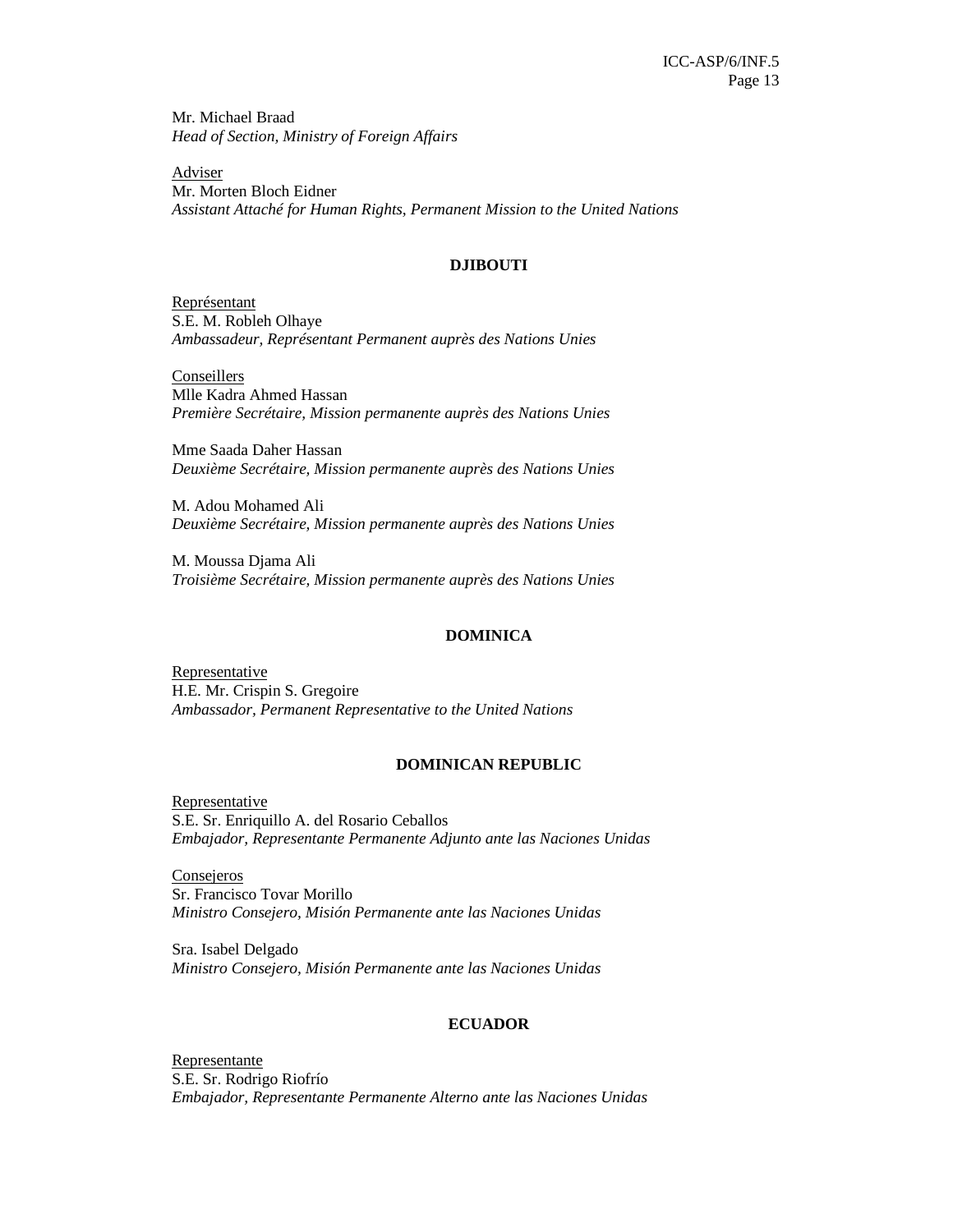**Consejeros** Sra. Verónica Gómez *Segunda Secretaria, Misión Permanente ante las Naciones Unidas* 

Sra. Mónica Sánchez *Segunda Secretaria, Misión Permanente ante las Naciones Unidas*

### **ESTONIA**

Representative H.E. Ms. Tiina Intelmann *Ambassador, Permanent Representative to the United Nations* 

**Advisers** Mr. Tõnu Pihelgas *Counsellor for Judicial Affairs, Permanent Mission to the European Union* 

Ms. Minna-Liina Lind *Third Secretary, Permanent Mission to the United Nations* 

### **FIJI**

Representative Mr. Mason Smith *Chargé d'Affaires a.i., Permanent Mission to the United Nations* 

Alternate Mr. Salnivalati S. Navoti *First Secretary, Permanent Mission to the United Nations* 

### **FINLAND**

Representative H.E. Ms. Kirsti Lintonen *Ambassador, Permanent Representative to the United Nations* 

Alternates Mrs. Marja Lehto *Director, Ministry of Foreign Affairs* 

Mr. Tapio Puurunen *Legislative Counsellor, Ministry of Foreign Affairs*

Advisers Ms. Anna Sotaniemi *First Secretary, Permanent Mission to the United Nations* 

Mr. Arto Haapea *Second Secretary, Embassy, The Hague*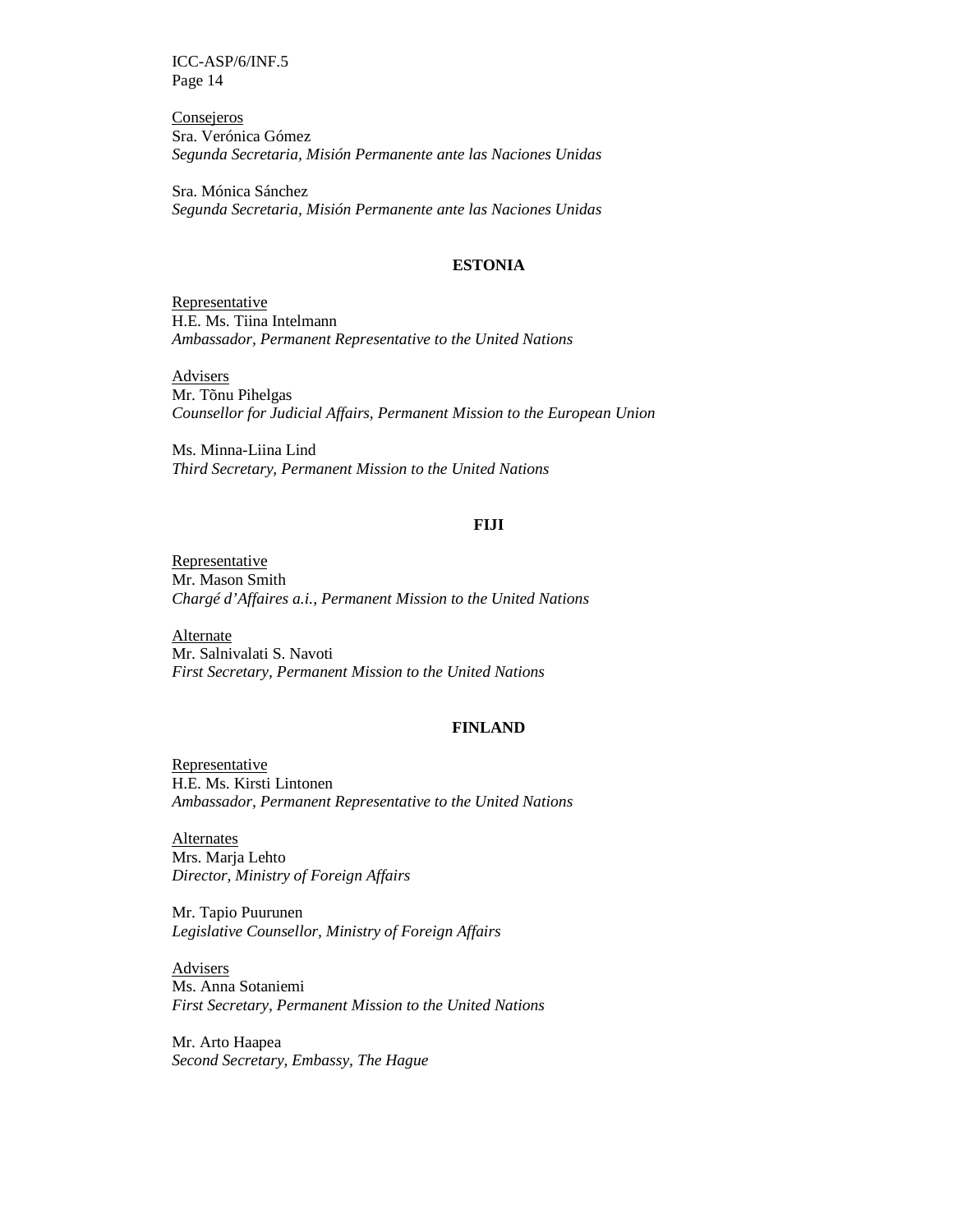#### **FRANCE**

Représentant S.E. M. Jean-Maurice Ripert *Ambassadeur, Représentant Permanent auprès des Nations Unies* 

**Suppléant** M. Hubert Renié *Conseiller Juridique, Mission permanente auprès des Nations Unies* 

Conseillers M. Christian Bernier *Chargé de Mission auprès du Directeur des Nations Unies et des Organisations Internationales, Ministère des affaires étrangères et européennes* 

Mme Michèle Dubrocard *Conseillère Juridique, Ambassade, La Haye* 

Mme Patrizianna Sparacino *Chargée de mission auprès du Directeur des Nations Unies et des Organisations Internationales, Ministère des affaires étrangères et européennes* 

M. Philippe Sutter *Premiere Secrétaire, Mission permanente auprès des Nations Unies* 

M. Fabrice Leggeri *Sous-directeur du droit international et du droit européen, Ministère de la Défense* 

M. Francis Stoliaroff *Magistrat, Direction des Affaires criminelles et des grâces, Ministère de la Justice* 

Mme Myriam Filliaud *Sous-direction du droit international et du droit européen, Ministère de la Défense* 

#### **GABON**

Représentant S.E. M. Denis Dangue Rewaka *Ambassadeur, Représentant Permanent auprès des Nations Unies* 

Conseiller M. Régis Onanga Ndiaye *Premier Conseiller, Mission permanent auprès des Nations Unies* 

#### **GAMBIA**

Representative Mr. Henry Carrol *Solicitor General and Legal Secretary*, *Attorney General's Chambers and the Department of State (Ministry) for Justice*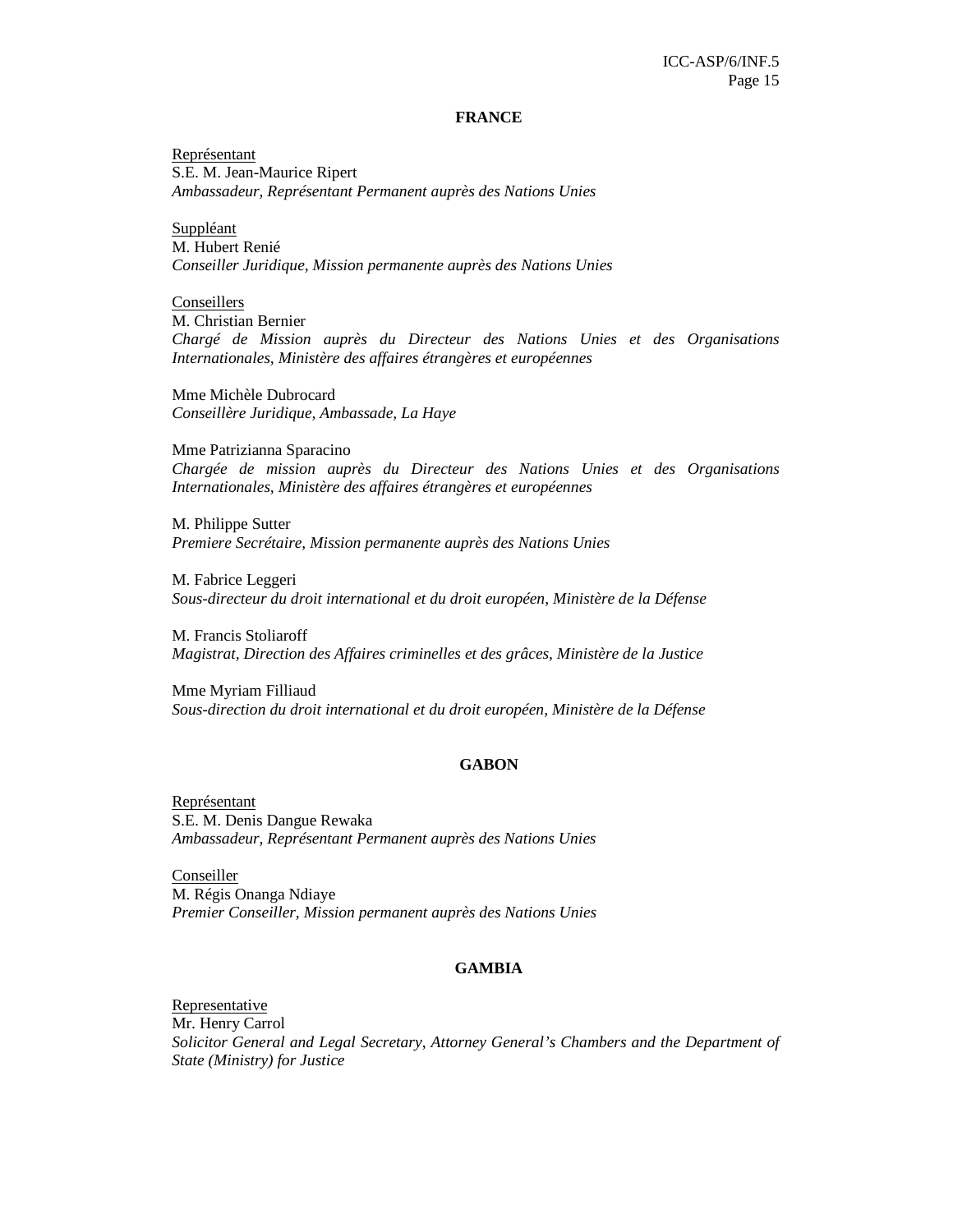Advisers H.E. Mr. Tamsir Jallow *Ambassador, Permanent Representative to the United Nations* 

Mr. Habib T.B. Jarra *Counsellor, Permanent Mission to the United Nations*

Mr. Lamin A.K. Touray *Secretary, Law Reform Commission (Principal State Counsel), Attorney General's Chambers and the Department of State (Ministry) for Justice* 

Mr. Lamin Faati *First Secretary, Permanent Mission to the United Nations* 

#### **GEORGIA**

Advisers Mr. Shalva Tsiskarashvili *Counsellor, Permanent Mission to the United Nations*

Mr. Alexander Chelidze *Counsellor, Permanent Mission to the United Nations*

Ms. Tamar Tchitanava *Counsellor, Permanent Mission to the United Nations*

### **GERMANY**

Representative Mr. Georg Witschel *Legal Adviser and Director General of Legal Affairs, Federal Foreign Office* 

Alternates Mr. Thomas Fitschen *First Counsellor, Permanent Mission to the United Nations* 

Mr. Thomas Schneider *Head of International Criminal Court Unit, Federal Foreign Office* 

Mr. Oliver Fixson *Deputy Head of Public International Law Division, Federal Foreign Office* 

Advisers Mr. Werner Koehler *Counsellor, Budget and Finance Division, Federal Foreign Office* 

Mr. Matthias Vollmer *Head of Foreign Construction Affairs Division, Federal Ministry for Transport, Building and Urban Affairs* 

Ms. Tanja Baermann *Desk Officer, Public International Law Division, Federal Ministry of Justice*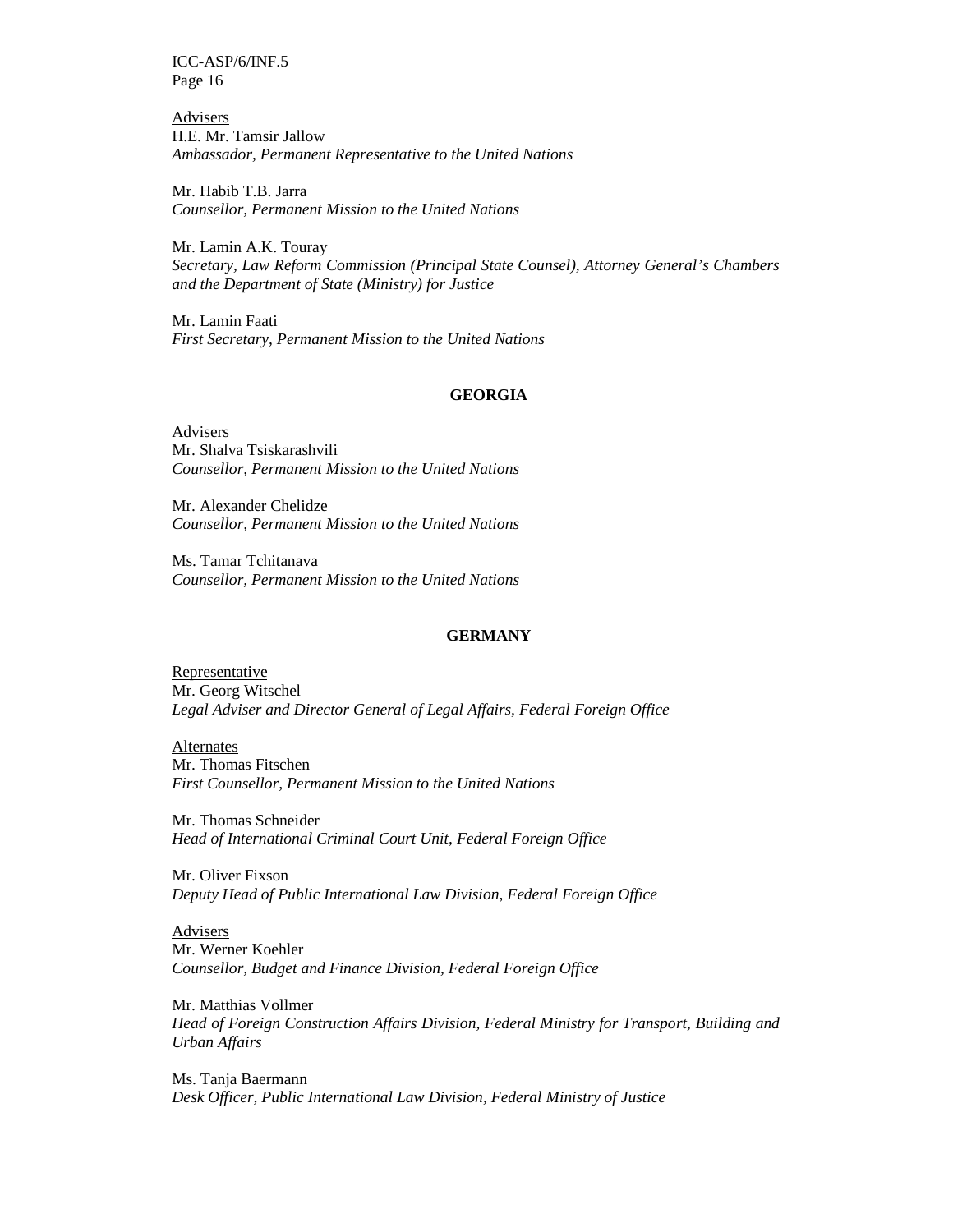Ms. Claudia Graeter-Nejad *Third Secretary, Permanent Mission to the United Nations* 

Mr. Claus Kress *Professor of Law, University of Cologne* 

Ms. Anne Ruebesame *Legal Expert, New York/Munich* 

### **GHANA**

Representative H.E. Mr. Ambrose Dery *Minister of State, Ministry of Justice* 

Alternate H.E. Mrs. Grace Amponsah-Ababio *Ambassador, Embassy, The Hague* 

**Advisers** Mr. Robert Takyi-Menson *Deputy Permanent Representative to the United Nations* 

Mr. James F. Tettey *Deputy Head of Mission, Permanent Representative to The Hague* 

Mr. Eric Odoi-Anim *Director, Legal and Consular Bureau, Ministry of Foreign Affairs* 

Mrs. Ama Jantuah Banful *Chief State Attorney, Ministry of Justice* 

Ms. Patience Klinogo *Principal State Attorney, Ministry of Justice* 

Mr. Ebenezer Appiah Opare *Assistant State Attorney, Ministry of Justice* 

#### **GREECE**

Representative H.E. Mr. John Mourikis *Ambassador, Permanent Representative to the United Nations* 

Alternate H.E. Mr. Dimitri Alexandrakis *Ambassador, Deputy Permanent Representative to the United Nations* 

**Advisers** Ms. Phani Dascalopoulou-Livada Legal Adviser, Head of Section, Public International Law of the Special Legal Department, *Ministry of Foreign Affairs*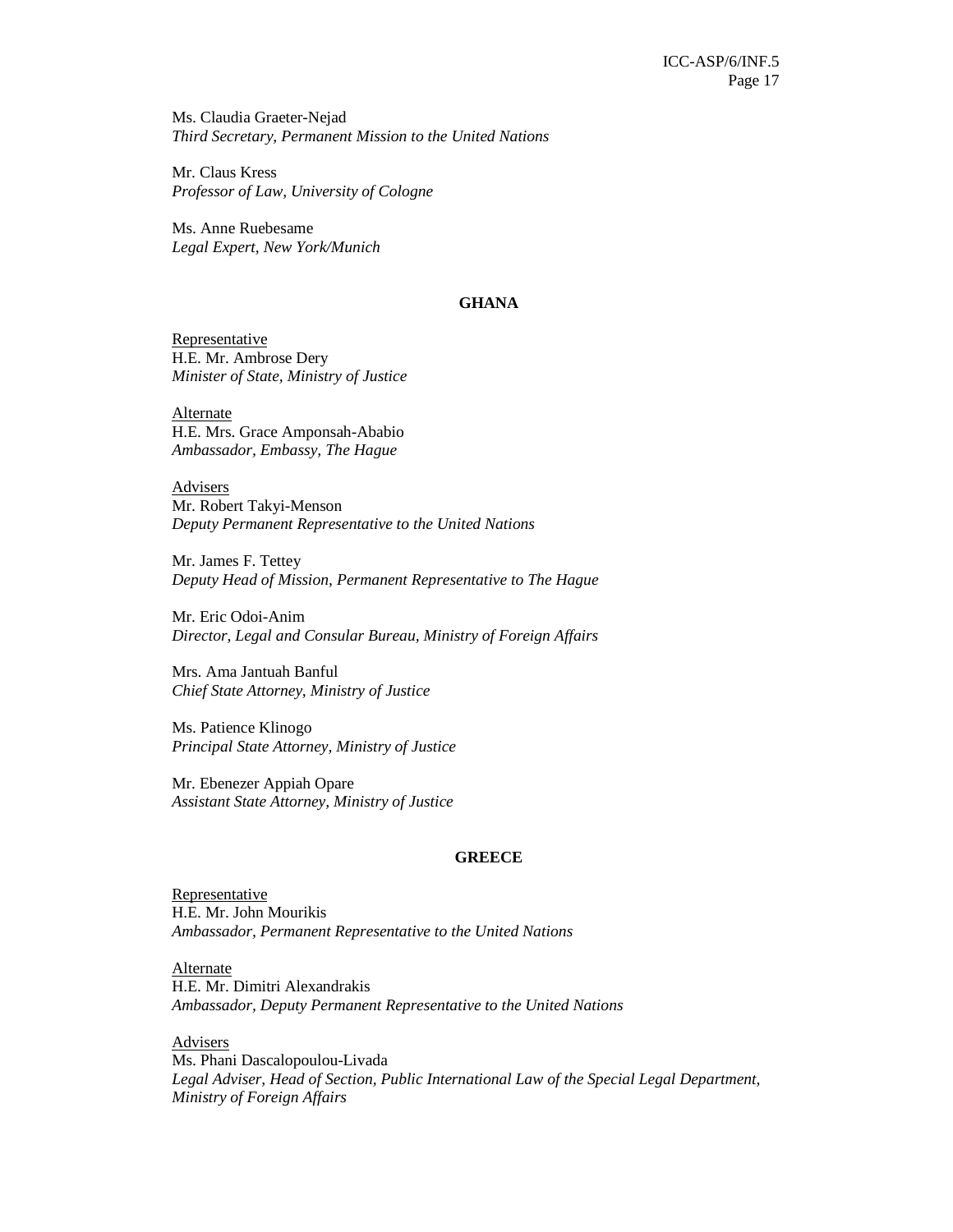Ms. Martha Papadopoulou *Deputy Legal Adviser, Legal Department, Ministry of Foreign Affairs* 

Mr. Symeon Tegos *Second Secretary, Permanent Mission to the United Nations* 

#### **GUINEA**

Représentant M. Camara Aboubacar Demba *Directeur National Adjoint des Affaires Juridiques et Consulaires* 

### **GUYANA**

Representative Mr. George Talbot *Chargé d'Affaires a.i., Permanent Mission to the United Nations* 

**Advisers** Ms. Donnette Critchlow *Second Secretary, Permanent Mission to the United Nations* 

Mr. Troy Torrington *Second Secretary, Permanent Mission to the United Nations* 

### **HONDURAS**

Representante S.E. Sr. Jorge Arturo Reina Idiaquez *Embajador, Representante Permanente ante las Naciones Unidas* 

Consejero S.E. Sr. Marco Antonio Suazo *Embajador, Representante Alterno ante las Naciones Unidas* 

#### **HUNGARY**

Representative H.E. Mr. Gábor Bródi *Ambassador, Permanent Representative to the United Nations* 

**Alternates** Mr. István Gerelyes *Deputy-Director, Ministry of Foreign Affairs* 

Mr. Tamás Csaba *Third Secretary, Permanent Mission to the United Nations*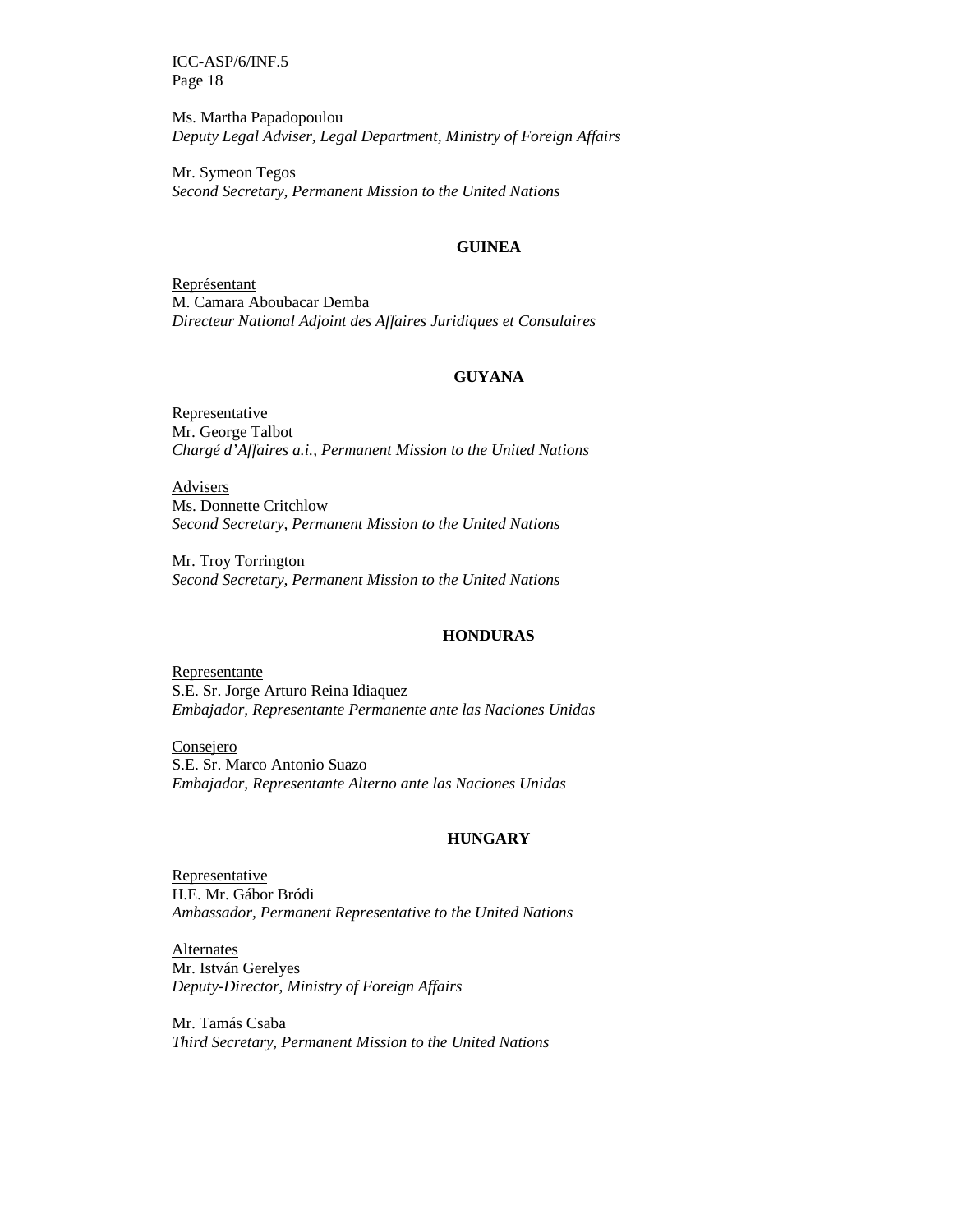#### **ICELAND**

**Representative** H.E. Mr. Hjálmar W. Hannesson *Ambassador, Permanent Representative to the United Nations* 

Alternate Mr. Matthías G. Pálsson *Counsellor, Permanent Mission to the United Nations*

#### **IRELAND**

**Representative** H.E. Mr. John Paul Kavanagh *Ambassador, Permanent Representative to the United Nations* 

**Alternates** Mr. Seán McDonald *Deputy Permanent Representative to the United Nations* 

Mr. Kevin Dowling *Counsellor, Permanent Mission to the United Nations*

Mr. Alan Gibbons *First Secretary, Permanent Mission to the United Nations* 

Ms. Orla McBreen *First Secretary, Permanent Mission to the United Nations* 

Ms. Sarah McGrath *Second Secretary, Permanent Mission to the United Nations* 

Mr. Trevor Redmond *Assistant Legal Adviser* 

Ms. Fiona Devlin *Liaison Officer, Embassy, The Hague* 

#### **ITALY**

**Representative** H.E. Mr. Aldo Mantovani *Ambassador, Deputy Permanent Representative to the United Nations* 

Alternates Mr. Giuseppe Nesi *Legal Adviser, Permanent Mission to the United Nations* 

Mr. Roberto Bellelli *Legal Adviser, Embassy, The Hague*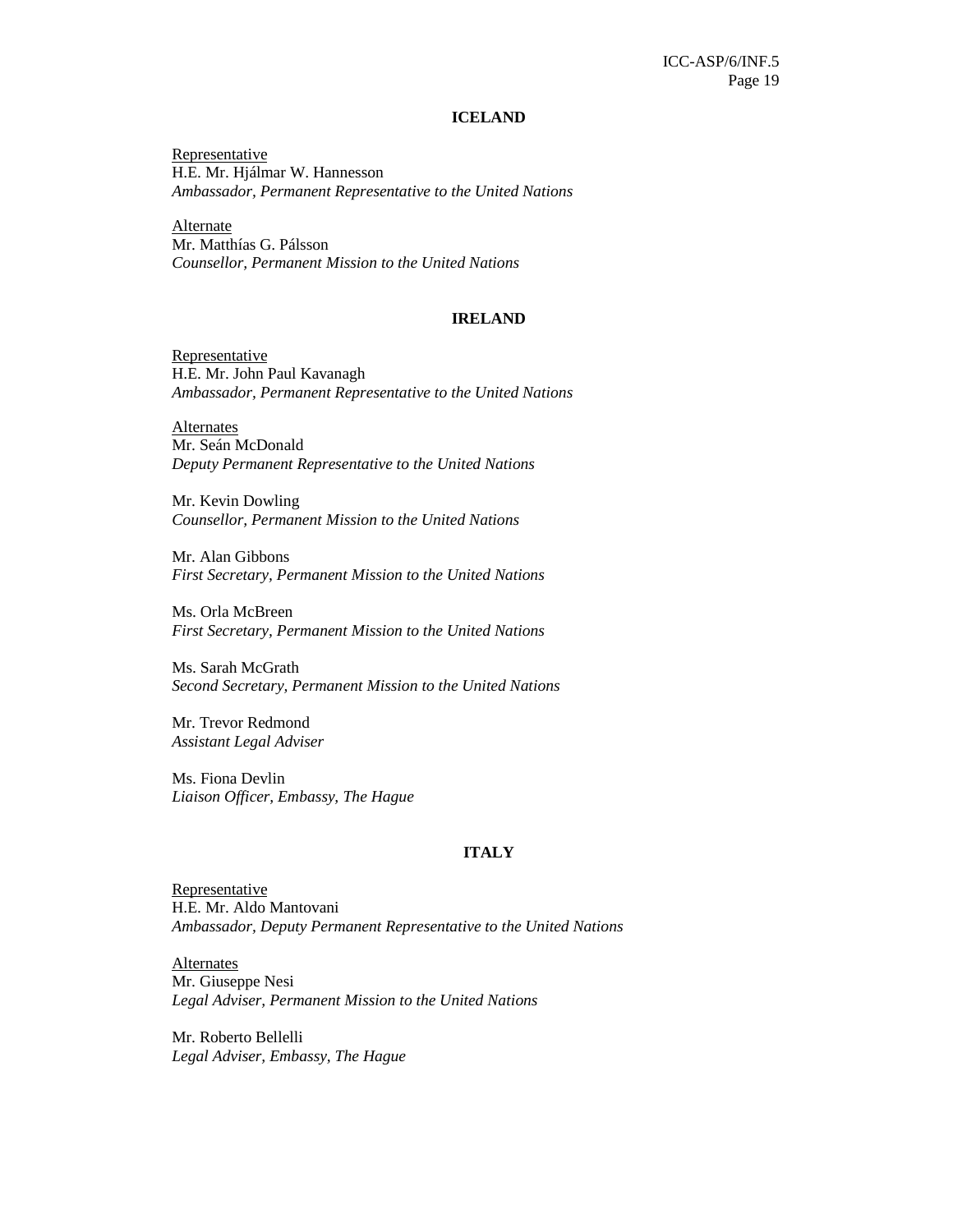**Advisers** Ms. Danila Dijkema *Legal Assistant, Embassy, The Hague* 

Mr. Salvatore Zappalá *Professor of International Law* 

Ms. Daniela Cardamone *Judge* 

#### **JAPAN**

**Representative** H.E. Mr. Yasuhide Nakayama *Vice-Minister for Foreign Affairs* 

Alternates H.E. Mr. Yukio Takasu *Ambassador, Permanent Representative to the United Nations* 

Mr. Yasushi Masaki *Director, International Legal Affairs Division, Legal Affairs Bureau, Ministry of Foreign Affairs* 

Mr. Toshikatsu Aoyama *Counsel for International Legal Affairs, International Legal Affairs Division, International Legal Affairs Bureau, Ministry of Foreign Affairs* 

Mr. Tomohiro Mikanagi *Counsellor, Permanent Mission to the United Nations*

Mr. Hironori Wanami *First Secretary, Embassy, The Hague* 

Mr. Yasuyuki Okazaki *Deputy Director, International Legal Affairs Division, International Legal Affairs Bureau, Ministry of Foreign Affairs* 

Mr. Atsushi Saito *Private Secretary to the Vice-Minister for Foreign Affairs* 

Advisers Ms. Keiko Ko *Professor, Department of Social Science, Mie University* 

Mr. Naobumi Yokota *Researcher, Permanent Mission to the United Nations*

#### **JORDAN**

Representative H.R.H. Prince Zeid Ra'ed Zeid Al-Hussein *Ambassador, Embassy, Washington D.C.*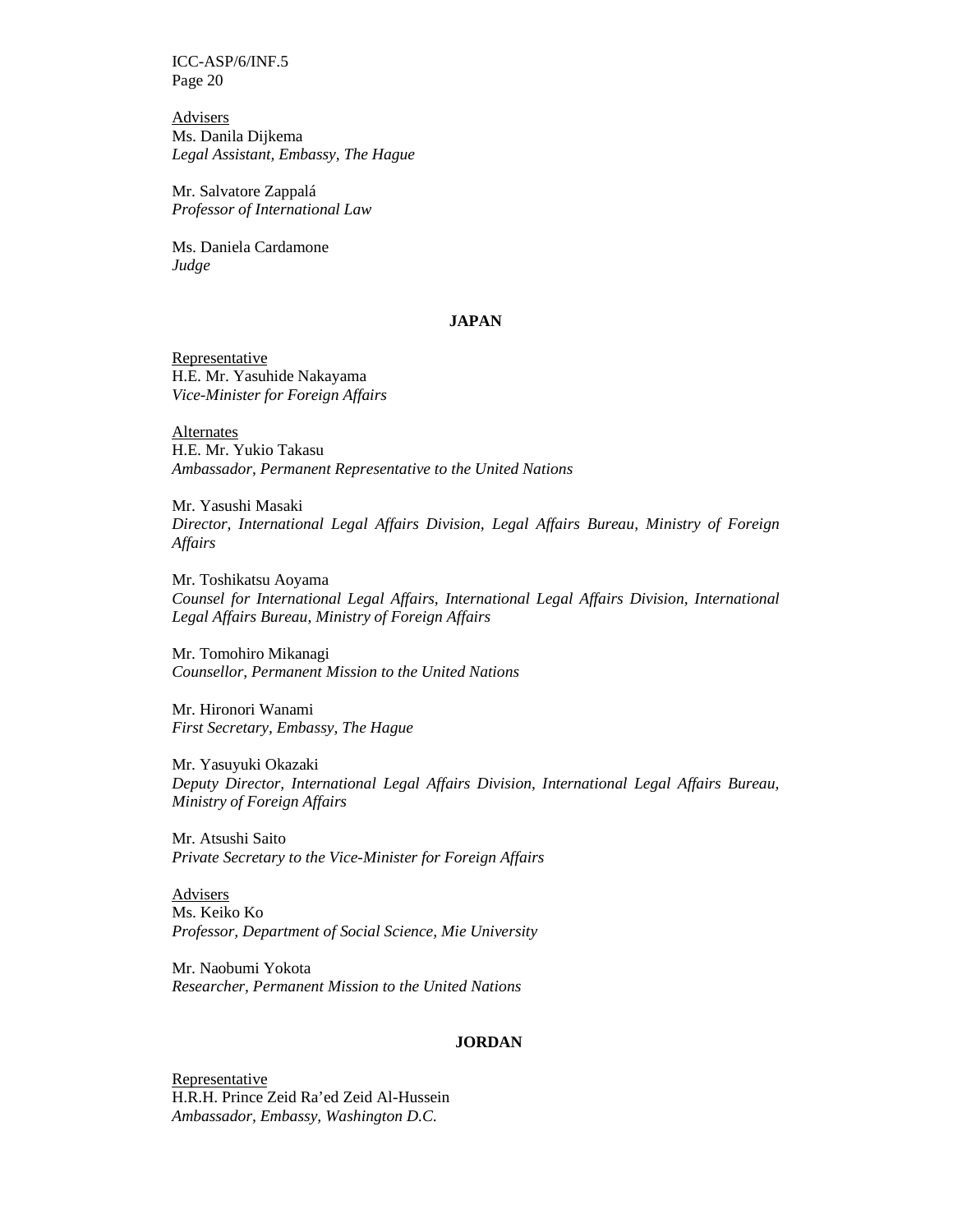**Advisers** H.E. Mr. Mohammed Al-Alaf *Ambassador, Permanent Representative to the United Nations* 

Mr. Basheer Zoubi *Counsellor, Permanent Mission to the United Nations*

Mr. Eihab Omaish *Second Secretary, Permanent Mission to the United Nations* 

Mr. Akram Harahsheh *Third Secretary, Embassy, The Hague* 

### **KENYA**

**Representative** Hon. S. Amos Wako, EGH, EBS, MP *Attorney-General, State Law Office* 

**Alternates** Ms. Dorothy Angote *Permanent Secretary, Ministry of Justice and Constitutional Affairs* 

Mr. Keriako Tobiko *Director of Public Prosecutions, State Law office* 

H.E. Mr. Z.D. Muburi-Muita *Ambassador, Permanent Representative to the United Nations*

**Advisers** Mr. Ammon Oluoch Ojwang *Deputy Chief State Counsel, State Law Office* 

Ms. Emily Chweya *Assistant Deputy Chief Legal Officer, Ministry of Justice and Constitutional Affairs* 

Mr. Daniel Waisiko Wambura *Acting Head Legal Division, Ministry of Foreign Affairs* 

Mrs. Stella K. Orina *First Secretary, Legal Affairs, Permanent Mission to the United Nations* 

Mr. Joseph Vungo *Legal Secretary, Embassy, The Hague* 

Ms. Rhoda Ogoma *State Counsel, Department of Public Prosecutions*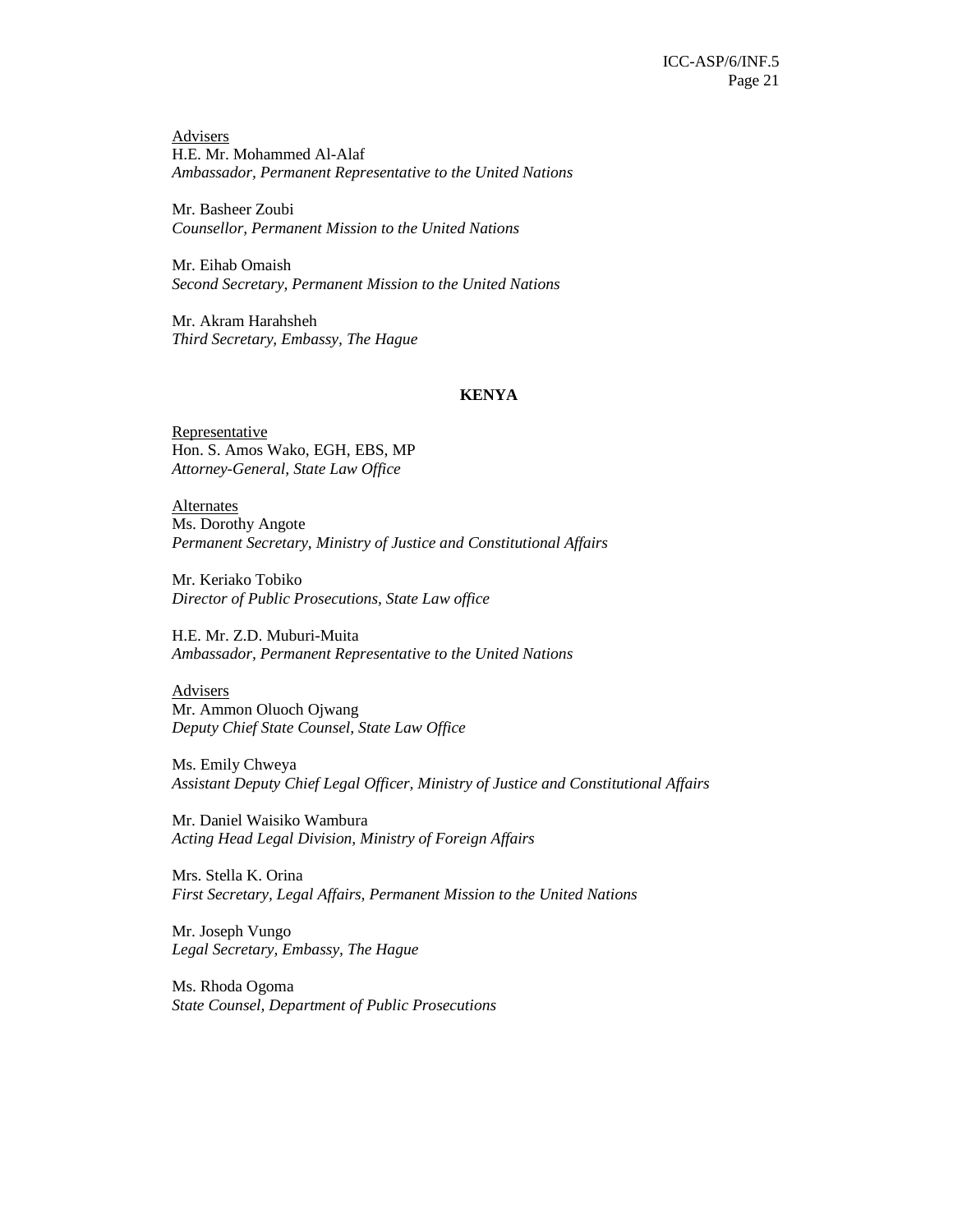#### **LATVIA**

**Advisers** Ms. Kristīne Maļinovska *Counsellor, Permanent Mission to the United Nations*

Ms. Ieva Milūna *Legal Adviser, European Union and International Law Department, Ministry of Justice* 

Ms. Baiba Bērziņa *Third Secretary, International Law Division, Legal Affairs Department, Ministry of Foreign Affairs* 

#### **LESOTHO**

Representative H.E. Mr. Lebohang Fine Maema *Ambassador, Permanent Representative to the United Nations* 

**Alternate** Ms. Lineo Mosala *Director, Legal Affairs, Ministry of Foreign Affairs* 

Adviser Mr. Kauta Moeletsi *Counsellor, Permanent Mission to the United Nations*

#### **LIBERIA**

Representative Mrs. Margaret C. Ansumana *Deputy Commissioner, Bureau of Maritime Affairs* 

Alternate Mrs. Famatta R. Osode *Minister, Deputy Permanent Representative to the United Nations* 

#### **LIECHTENSTEIN**

Representative H.E. Mr. Christian Wenaweser *Ambassador, Permanent Representative to the United Nations* 

Advisers Mr. Stefan Barriga *Counsellor, Legal Adviser* 

Mr. Wolfgang Danspeckgruber *Adviser* 

Mr. Nils Goede *Adviser*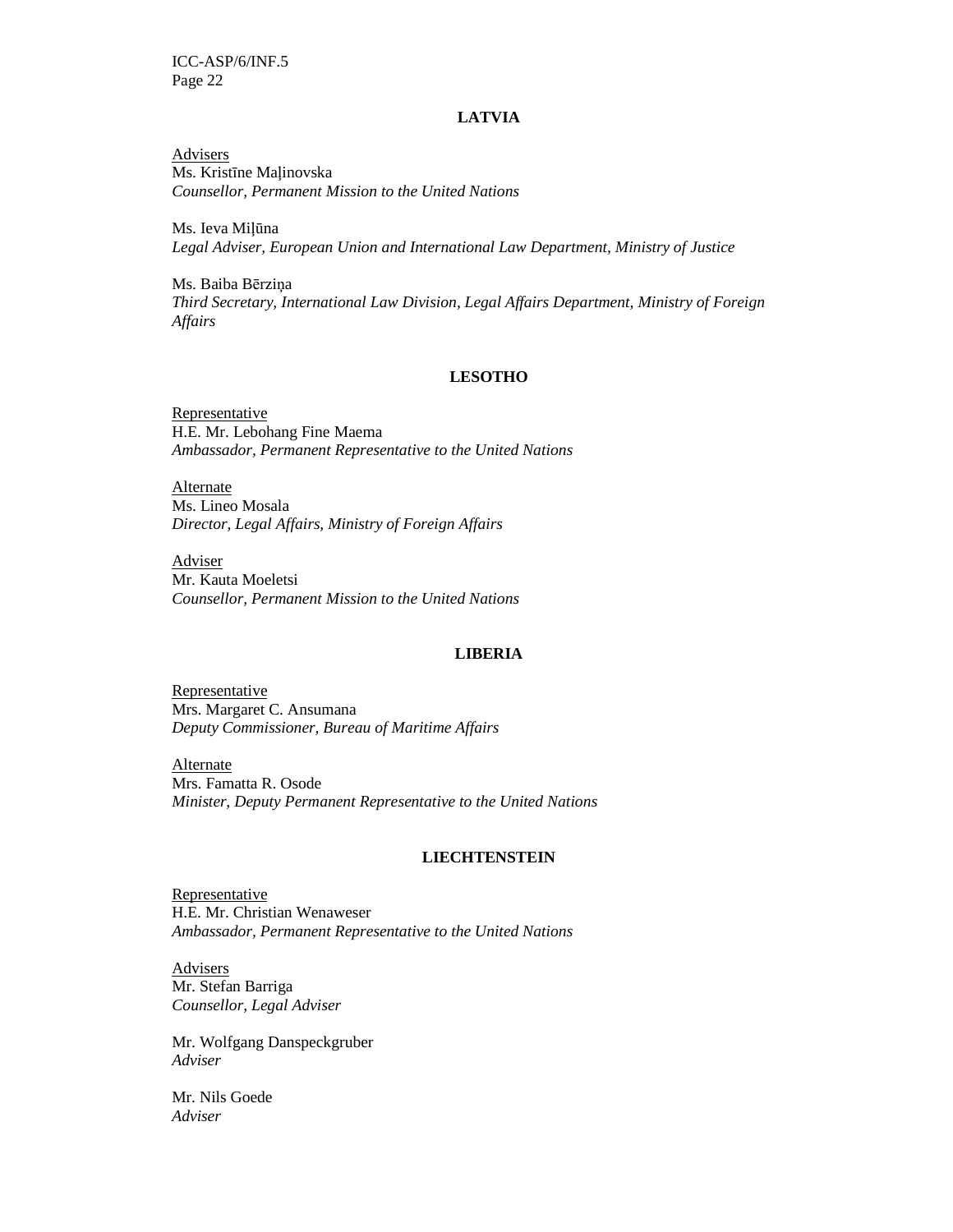Mrs. Leena Grover *Adviser* 

### **LITHUANIA**

**Representative** H.E. Mr. Dalius Čekuolis *Ambassador, Permanent Representative to the United Nations* 

Alternate Mr. Ridas Petkus *Minister Counsellor, Permanent Mission to the United Nations* 

Adviser Ms. Sandra Paunksnienė *First Secretary, Permanent Mission to the United Nations* 

#### **LUXEMBOURG**

Représentant S.E. M. Jean-Marc Hoscheit *Ambassadeur, Représentant Permanent auprès des Nations Unies* 

**Conseillers** M. Jean Olinger *Représentant Permanent Adjoint auprès des Nations Unies* 

M. Philippe Donckel *Premier Secrétaire, Mission permanente auprès des Nations Unies* 

M. Alain Germeaux *Attaché, Mission permanente auprès des Nations Unies* 

### **MALAWI**

**Representative** H.E. Mr. Steve D. Matenje *Ambassador, Permanent Representative to the United Nations* 

Advisers Mr. Warren Gunda *Deputy Director, Political Affairs, Ministry of Foreign Affairs* 

Mr. Ernest Makawa *Controller of Legal Affairs, Ministry of Foreign Affairs*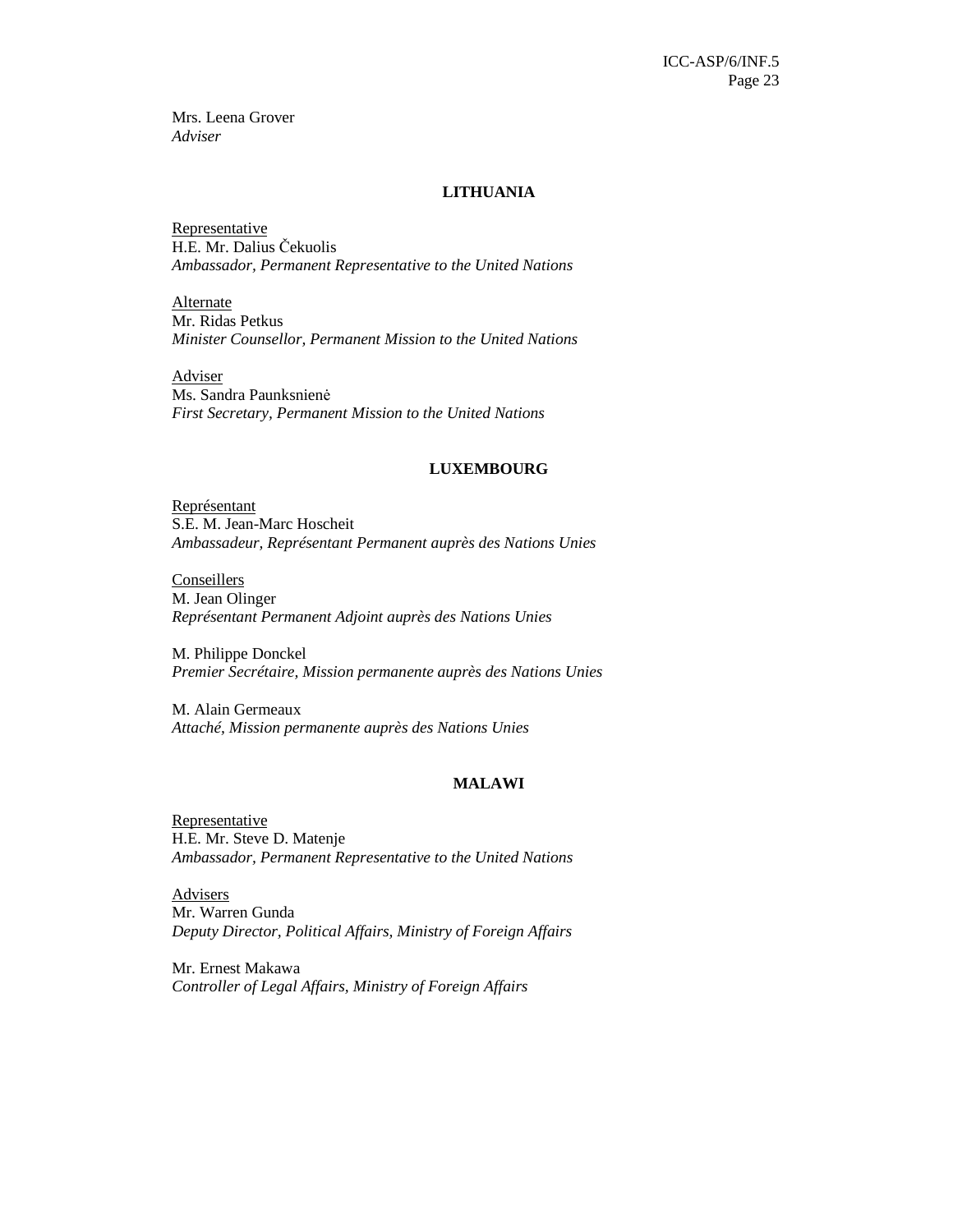#### **MALI**

**Conseillers** Mme Ami Diallo *Chargé d'Affaires a.i., Mission permanente auprès des Nations Unies* 

S.E. M. Boubacar G. Diall *Ambassadeur, Directeur Affaires Juridiques, Ministère des Affaires Étrangères et de la Coopération Internationale* 

M. Issa Konfourou *Deuxième Conseiller, Mission permanente auprès des Nations Unies* 

### **MALTA**

Representative H.E. Mr. Saviour Borg *Ambassador, Permanent Representative to the United Nations* 

**Alternates** Mr. Hector Bonavia *Counsellor, Deputy Permanent Representative to the United Nations* 

Mr. Walter Mallia *First Secretary, Permanent Mission to the United Nations*

### **MARSHALL ISLANDS**

Representative Ms. Rina M. Tareo *Chargé d'Affaires, Permanent Mission to the United Nations* 

Alternate Mr. Maximilian Mueller

#### **MAURITIUS**

Representative H.E. Mr. Somduth Soborun *Ambassador, Permanent Representative to the United Nations* 

**Alternate** Mr. Israhyananda Dhalladoo *Minister Counsellor, Permanent Mission to the United Nations* 

Advisers Ms. Aruna Devi Narain *Ag. Solicitor –General, Attorney General's Office* 

Mr. Yousouf Mohamed Ramjanally *Counsellor, Permanent Mission to the United Nations*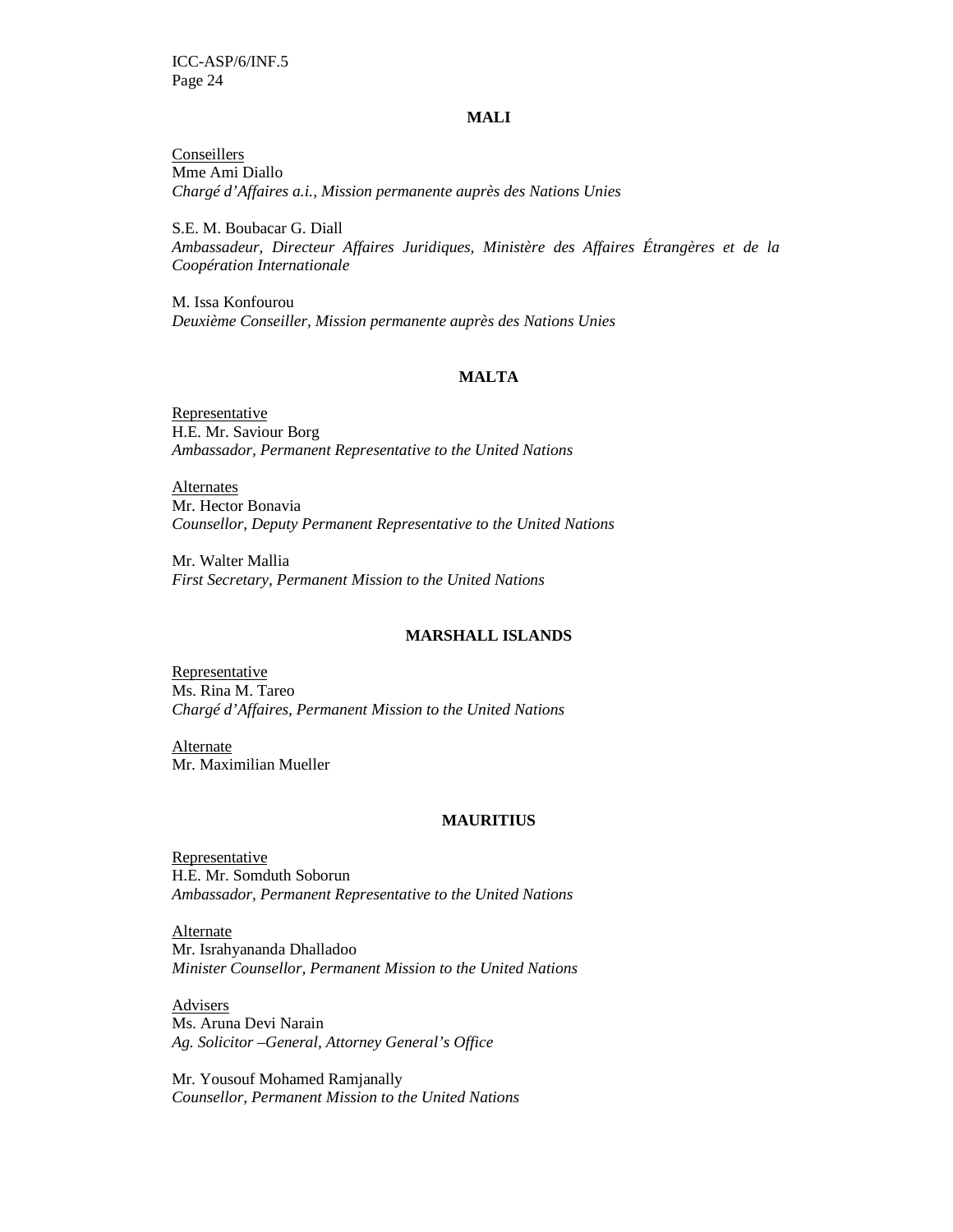Mr. Jaysen Kovalen Ramasamy *Counsellor, Permanent Mission to the United Nations*

#### **MEXICO**

Representante S.E. Sr. Claude Heller Rouassant *Embajador, Representante Permanente ante las Naciones Unidas* 

Suplentes S.E. Sr. Jorge Lomónaco Tonda *Embajador, Embajada, La Haya* 

S.E. Sra. Sandra Fuentes-Berain Villenave *Embajadora, Embajada, Bruselas* 

Sr. Víctor Manuel Uribe Aviña *Consultor Jurídico Adjunto, Secretaría de Relaciones Exteriores* 

Sr. Alejandro Alday González *Misión Permanente ante las Naciones Unidas* 

Sr. Erasmo Alonso Lara Cabrera *Embajada, La Haya* 

Sra. Liliana López Ortiz *Subdirectora de Derecho Internacional Humanitario, Secretaría de Relaciones Exteriores* 

#### **MONGOLIA**

**Representative** H.E. Mrs. Ochir Enkhtsetseg *Ambassador, Permanent Representative to the United Nations* 

Advisers Mr. Sukhee Sukhbold *Second Secretary, Permanent Mission to the United Nations*

Mr. Gal Nemuun *Second Secretary, Permanent Mission to the United Nations* 

#### **MONTENEGRO**

Representative H.E. Mr. Nebojša Kaluđerović *Ambassador, Permanent Representative to the United Nations* 

**Advisers** Mr. Gojko Čelebić *Deputy Permanent Representative to the United Nations*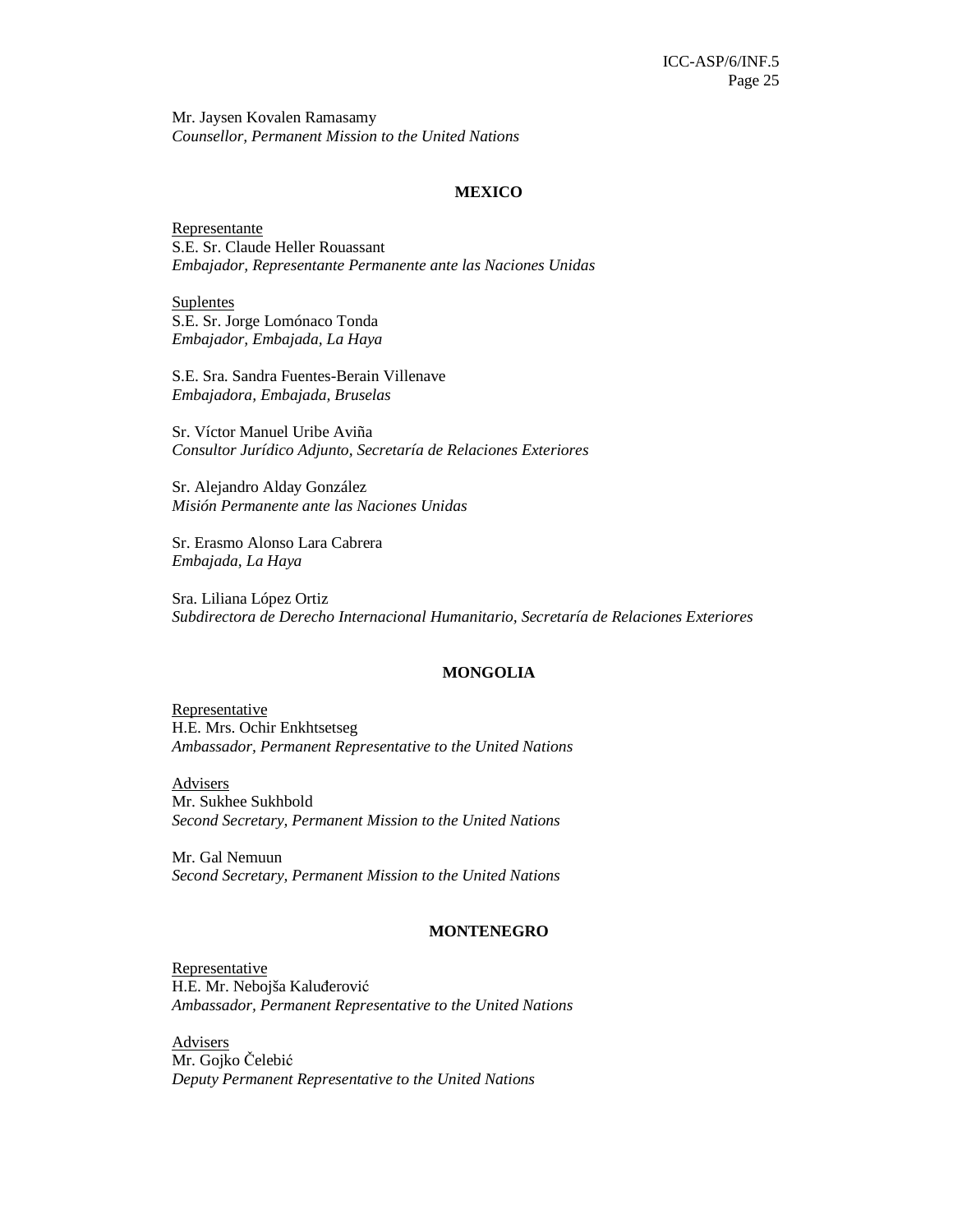Ms. Maja Gutzat-Schmidt *Second Secretary, Permanent Mission to the United Nations* 

### **NAMIBIA**

**Representative** H.E. Mr. Kaire Mbuende *Ambassador, Permanent Representative to the United Nations* 

Advisers Mr. Issaskar V.K. Ndjoze *Deputy Permanent Secretary, Ministry of Justice* 

Mr. David Thomas *First Secretary, Permanent Mission to the United Nations* 

#### **NAURU**

Representative H.E. Ms. Marlene Moses *Ambassador, Permanent Mission to the United Nations*

#### **NETHERLANDS**

Representative H.E. Mr. Frank A.M. Majoor *Ambassador, Permanent Representative to the United Nations* 

**Alternates** H.E. Mr. Paul W.J. Wilke *Ambassador, Permanent Representative to the International Criminal Court, Ministry of Foreign Affairs* 

Ms. Elisabeth Lijnzaad *Legal Adviser, Ministry of Foreign Affairs* 

Advisers Mr. Niels M. Blokker *Senior Legal Counsel, Ministry of Foreign Affairs* 

Mr. Just J. Wiarda *Senior Legal Counsel, Ministry of Justice* 

Ms. Erika K. Dieterman-Koehler *Deputy Permanent Representative to the International Criminal Court, Ministry of Foreign Affairs* 

Ms. Olivia Swaak-Goldman *Senior Legal Counsel, Ministry of Foreign Affairs* 

Ms. Brechje Schwachöfer *First Secretary, Permanent Mission to the United Nations*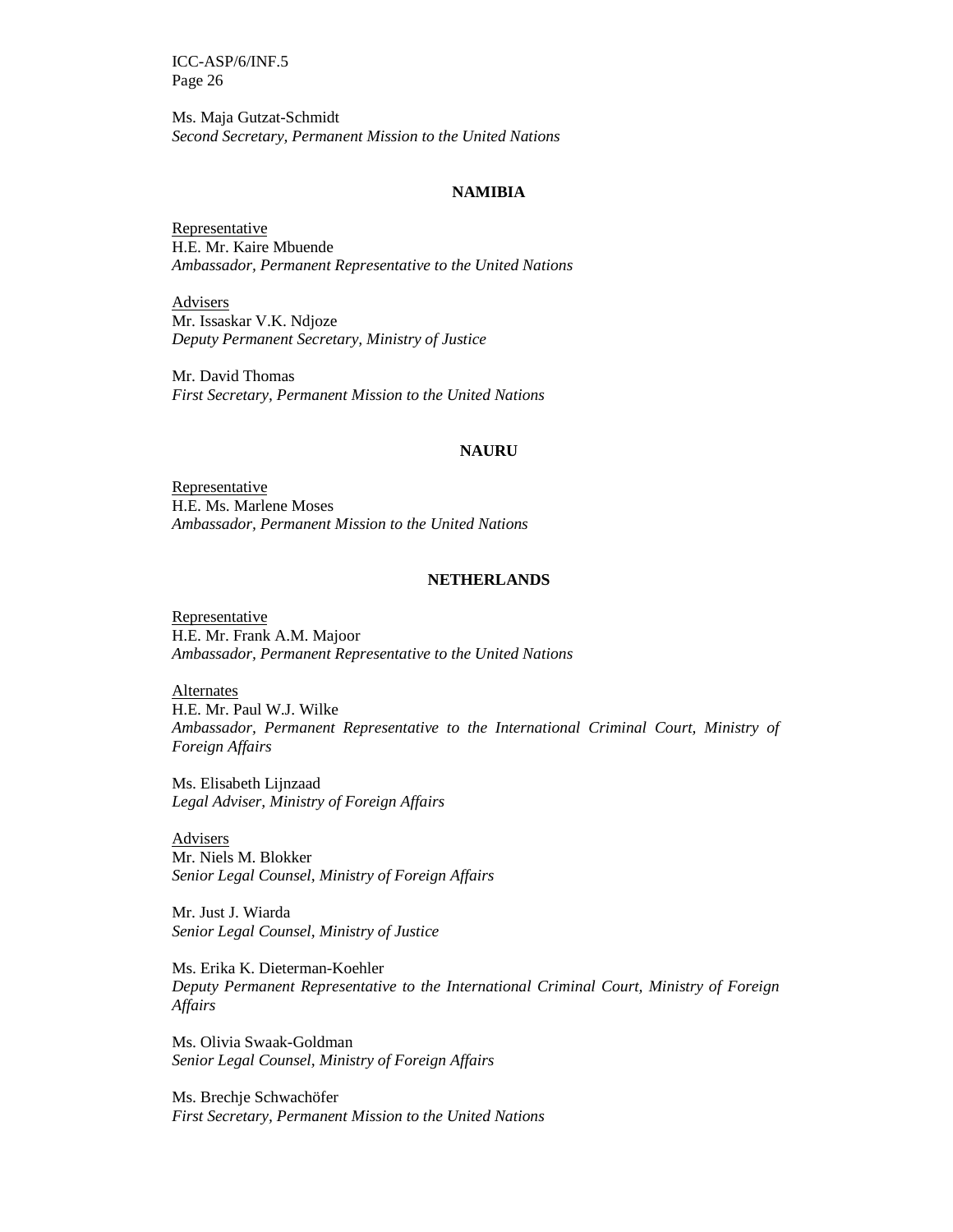Mr. Leonard H. Kok *General Manager, Department of Urban Development, City of The Hague* 

Mr. Johannes C. Heemrood *Project Director, Gouvernment Building Department, Ministry for Housing, Regional Development and Environment* 

Ms. Chantal M. Joubert *Legal Counsel, Ministry of Justice* 

Mr. Rob J. L. van Bokhoven *Legal Counsel, Ministry of Justice* 

Mr. Koen Droste *Assistant Attaché, Permanent Mission to the United Nations* 

#### **NEW ZEALAND**

**Representative** H.E. Ms. Rosemary Banks *Ambassador, Permanent Representative to the United Nations* 

Advisers Mr. Scott Sheeran *Second Secretary, Permanent Mission to the United Nations* 

Ms. Bronwyn Shanks *First Secretary, Embassy, The Hague* 

Ms. Rachel Maidment *Senior Legal Adviser, Ministry of Foreign Affairs and Trade* 

#### **NIGER**

Représentant S.E. M. Abani A. Ibrahim *Ambassadeur, Représentant Permanent auprès des Nations Unies* 

Suppléant M. Abdou Adamou *Conseiller, Mission permanente auprès des Nations Unies* 

#### **NIGERIA**

Representative Mr. Ignatius A. Ayua *Solicitor-General, Permanent Secretary, Federal Ministry of Justice* 

Alternate Mrs. M.U. Agbamuche *Director, Federal Ministry of Justice*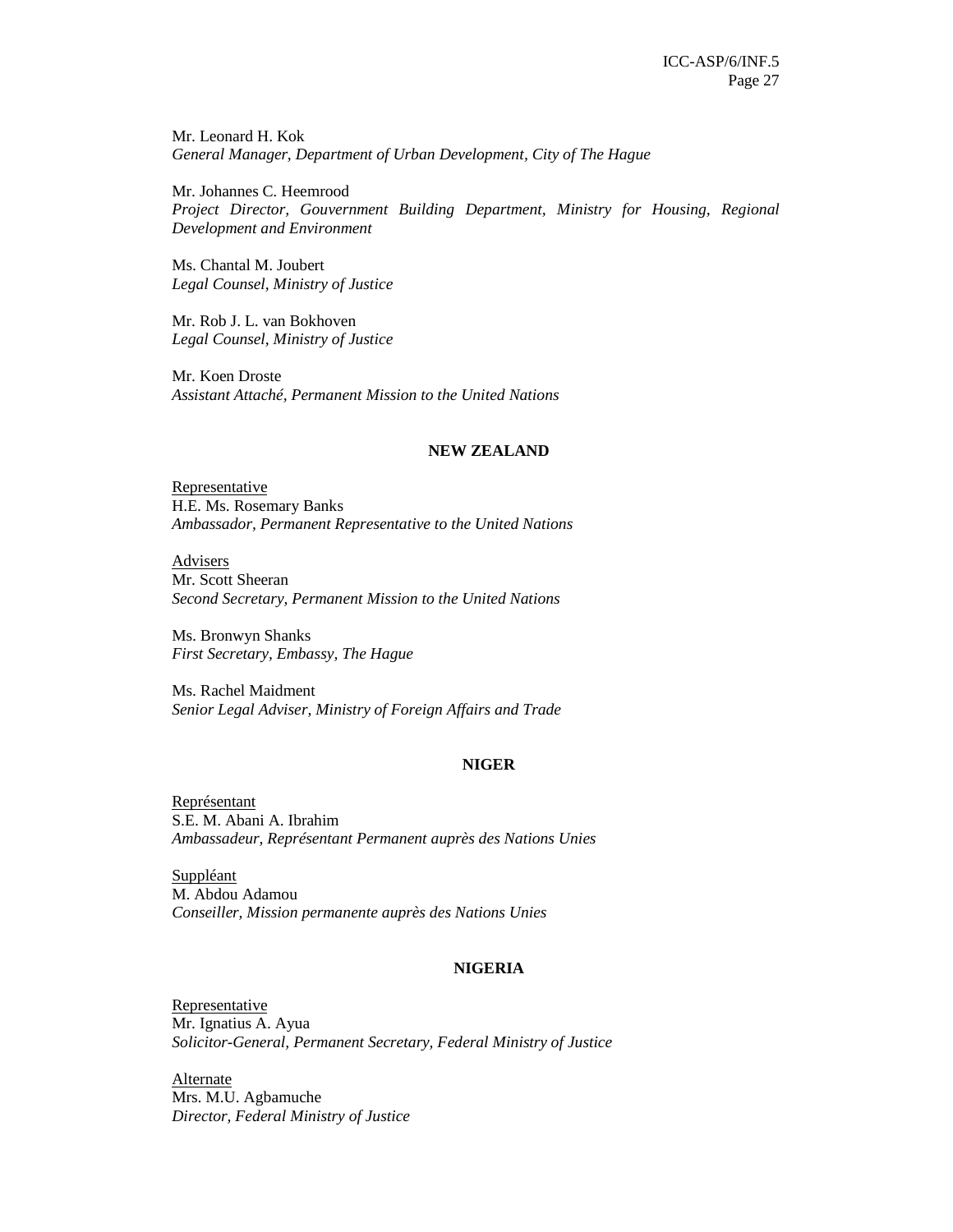**Advisers** Mr. Bulus S. Lawenji *Deputy Director, Federal Ministry of Justice* 

Mr. A.A. Malik *Deputy Director, Federal Ministry of Justice* 

Mrs. A.A. Sonaike *Assistant Director, Ministry of Foreign Affairs* 

Ms. Aisha U. Dewa *Second Secretary, Embassy, The Hague* 

#### **NORWAY**

**Representative** Mr. Rolf E. Fife *Director General, Legal Affairs Department, Ministry of Foreign Affairs* 

**Alternates** H.E. Mr. Johan Løvald *Ambassador, Permanent Representative to the United Nations* 

Mr. Martin Sørby *Deputy Director General, Legal Affairs Department, Ministry of Foreign Affairs* 

Advisers Ms. Sylvia Kregnes *Adviser, Legal Affairs Department, Ministry of Foreign Affairs* 

Mr. Åsmund Eriksen *Counsellor, Permanent Mission to the United Nations*

Ms. Elizabeth Hallenstvedt *First Secretary, Embassy, The Hague* 

### **PANAMA**

Representante S.E. Sr. Ricardo J. Duran J. *Viceministro de Relaciones Exteriores* 

**Consejeros** S.E. Sr. Ricardo Alberto Arias Arias *Embajador, Representante Permanente ante las Naciones Unidas* 

S.E. Sra. Graciela Dixon *Magistrada Presidenta, Corte Suprema de Justicia* 

S.E. Sra. Delia Ch. Villamonte *Directora General, Organismos y Conferencias Internacionales, Ministerio de Relaciones Exteriores*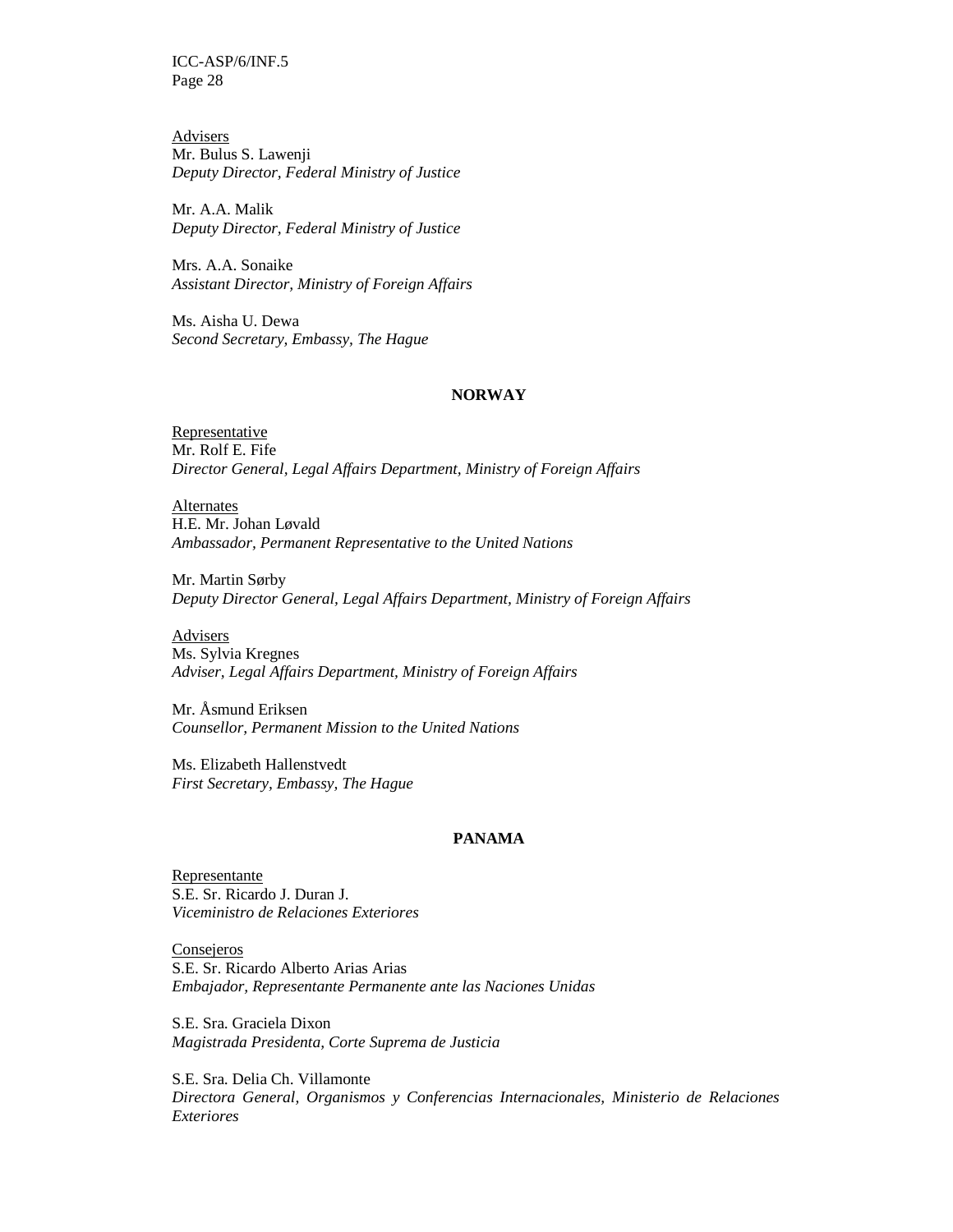S.E. Sr. Giancarlo Soler T. *Embajador, Representante Adjunto ante las Naciones Unidas* 

S.E. Sra. Mary Morgan-Moss *Embajadora, Representante Adjunta ante las Naciones Unidas* 

S.E. Sr. Hernán Tejeira Jaén *Embajador, Representante Alterno ante las Naciones Unidas*

Sra. Digna Atencio *Asistente de la Magistrada Presidenta de la Corte Suprema de Justicia* 

Sr. Antonio Brathwaite *Coordinator, Centro Alterno de Resolución de Conflictos de la Corte Suprema de Justicia* 

#### **PARAGUAY**

Representante S.E. Sr. Eladio Loizaga *Embajador, Representante Permanente ante las Naciones Unidas* 

**Consejeros** Sr. Juan Buffa *Ministro, Representante Permanente Alterno ante las Naciones Unidas* 

Sr. Julio C. Peralta *Consejero, Misión Permanente ante las Naciones Unidas* 

Sra. Doris Román *Primera Secretaria, Misión Permanente ante las Naciones Unidas* 

Sra. Luz Marina Moreno *Primera Secretaria, Misión Permanente ante las Naciones Unidas*

Sra. Silvia Ramirez de Llano *Oficial, Misión Permanente ante las Naciones Unidas*

#### **PERU**

Representante S.E. Sr. Jorge Voto Bernales Gatica *Embajador, Representante Permanente ante las Naciones Unidas* 

Suplente Sr. Luis Enrique Chávez Basagoitia *Representante Permanente Alterno ante las Naciones Unidas* 

**Consejera** Sra. Jerica Yella Zanelli Flores *Primera Secretaria, Misión Permanente ante las Naciones Unidas*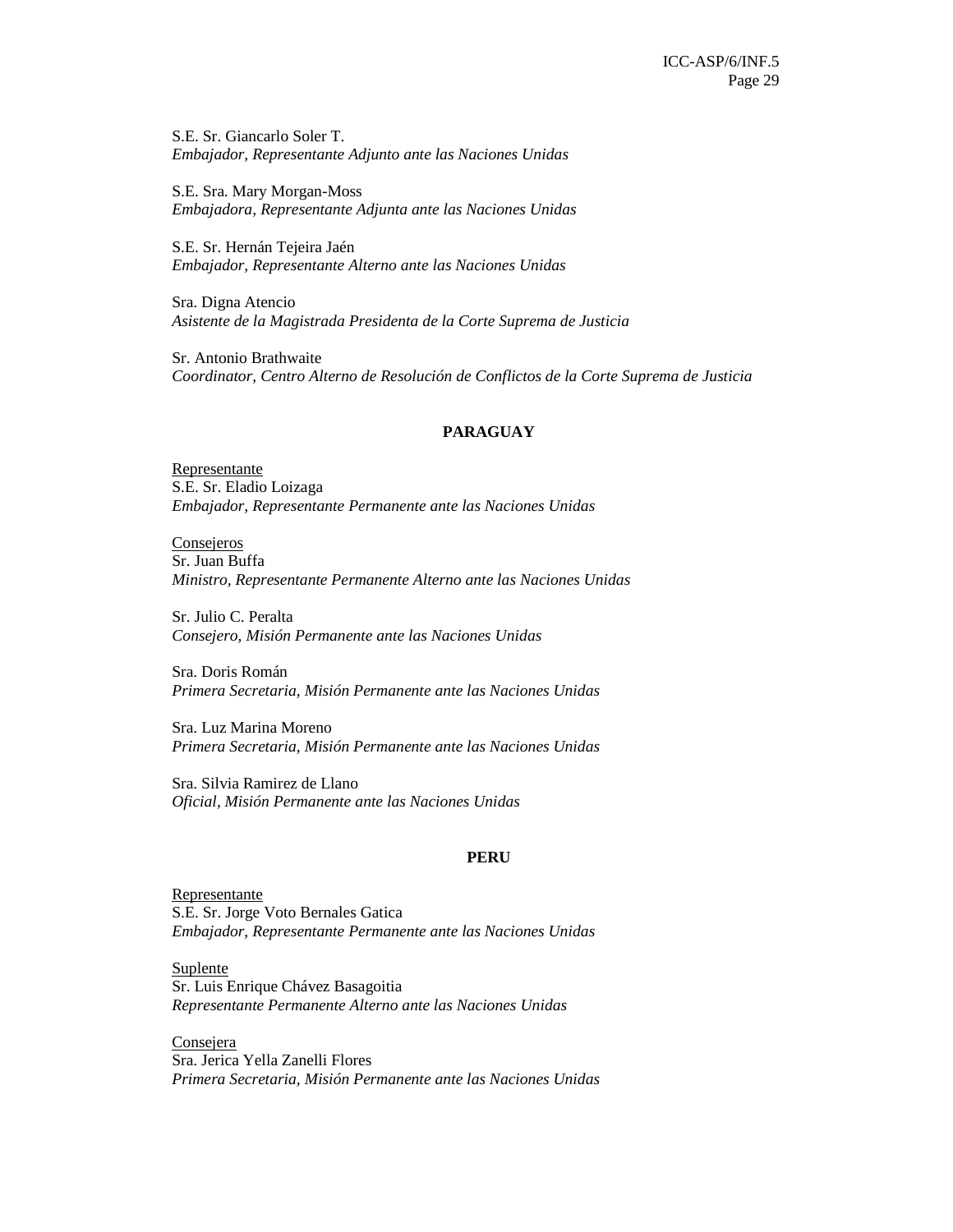#### **POLAND**

**Representative** H.E. Mr. Andrzej Towpik *Ambassador, Permanent Representative to the United Nations* 

**Alternates** Mr. Andrzej Kremer *Director, Legal and Treaty Department, Ministry of Foreign Affairs* 

H.E. Mr. Remigiusz Henczel *Titular Ambassador, Legal and Treaty Department, Ministry of Foreign Affairs* 

Advisers Mr. Mirosław Łuczka *Director, United Nations System and Global Issues Department*, *Ministry of Foreign Affairs* 

Ms. Beata Ziorkiewicz *Public Prosecutor, Ministry of Justice* 

Ms. Małgorzata Połomska *Expert, Legal and Treaty Department, Ministry of Foreign Affairs* 

Mr. Grzegorz Zyman *Second Secretary, Permanent Mission to the United Nations* 

### **PORTUGAL**

**Representatives** H.E. Mr. António Cascais *Ambassador, Ministry of Foreign Affairs*

Mr. Luís Serradas Tavares *Director, Department of Legal Affairs, Ministry of Foreign Affairs* 

Alternates Mr. João Madureira *Legal Adviser, Permanent Mission to the United Nations* 

Ms. Patrícia Galvão Teles *Consultant, Department of Legal Affairs, Ministry of Foreign Affairs* 

**Advisers** Ms. Rosa Lemos Tavares *Secretary of Embassy, Department of Legal Affairs, Ministry of Foreign Affairs* 

Mr. Pedro Nunes *Permanent Mission to the United Nations* 

Ms. Maria Salema *Permanent Mission to the United Nations*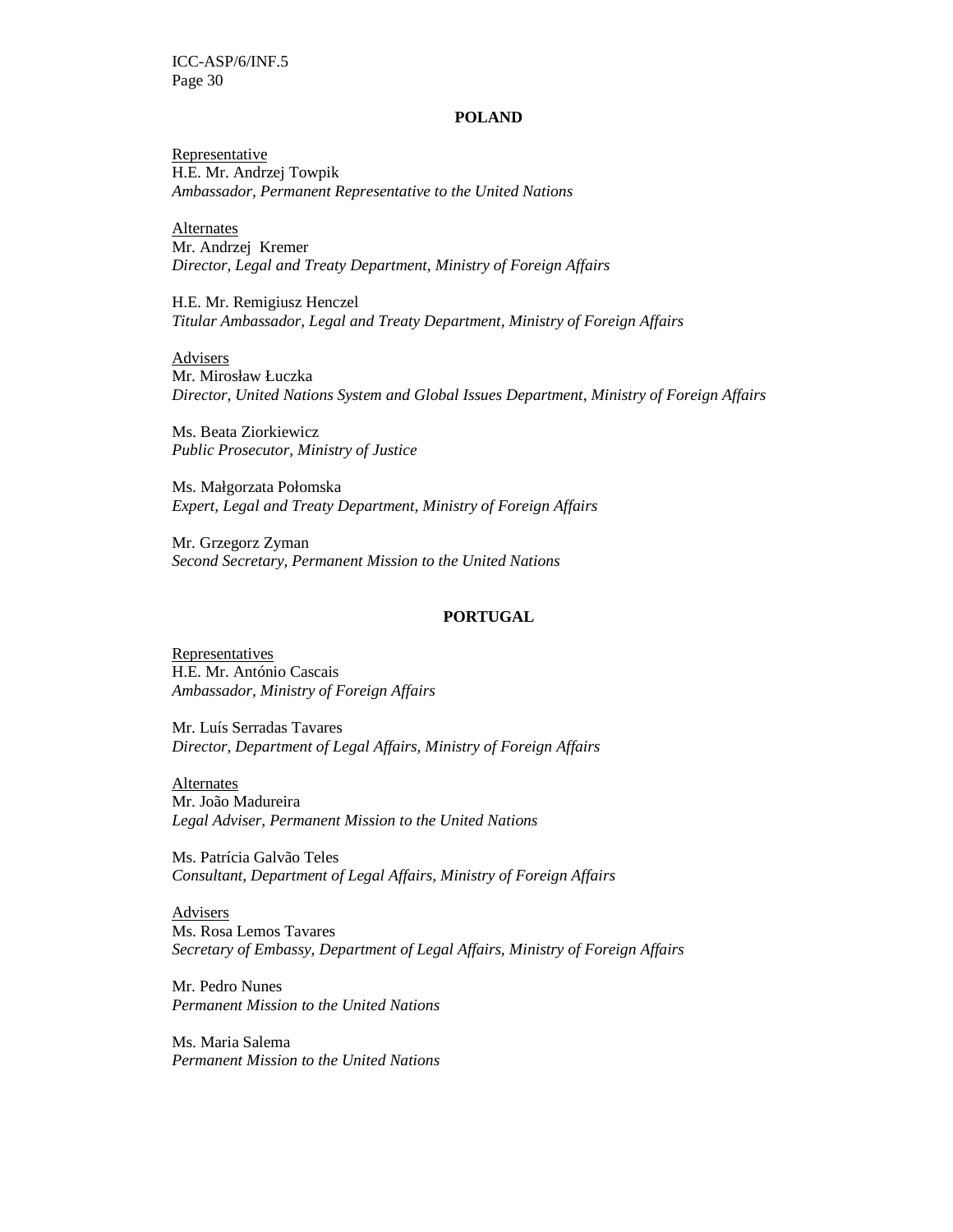#### **REPUBLIC OF KOREA**

**Representative** H.E. Mr. Hyun-chong Kim *Ambassador, Permanent Representative to the United Nations* 

**Alternates** Mr. Whie-jin Lee *Deputy Director-General, Treaties Bureau, Ministry of Foreign Affairs and Trade* 

Mr. Byung-won Jung *Director, Multilateral Treaties Division, Ministry of Foreign Affairs and Trade* 

Mr. Cheol-Kyu Hwang *Director, International Criminal Affairs Division, Ministry of Justice* 

Mr. Myung-jae Hahn *Consul, Consulate General* 

Mr. Kyong-ho Min *Counsellor, Embassy, The Hague* 

Mr. Yong-soo Jung *Counsellor, Permanent Mission to the United Nations*

Mr. Kyu Taek Kwak *Prosecutor, International Criminal Affairs Division, Ministry of Justice* 

Mr. Hong-keun Yoo *First Secretary, Permanent Mission to the United Nations* 

Mr. Seong Yun Jang *Deputy Director, Office of General Counsel, Ministry of National Defense* 

Mr. Won-il Chang *Second Secretary, Multilateral Treaties Division, Ministry of Foreign Affairs and Trade* 

Mr. Kuk Hyun Ahn *Second Secretary, International Legal Affairs Division, Ministry of Foreign Affairs and Trade* 

Advisers Mr. Tae Hyun Choi *Professor of International Law, College of Law, Hangyang University* 

Mr. Young-Sok Kim *Associate Professor of Law, Ewha Women's University*

Ms. Eun Ah Seo *Graduate School, Huangyang University*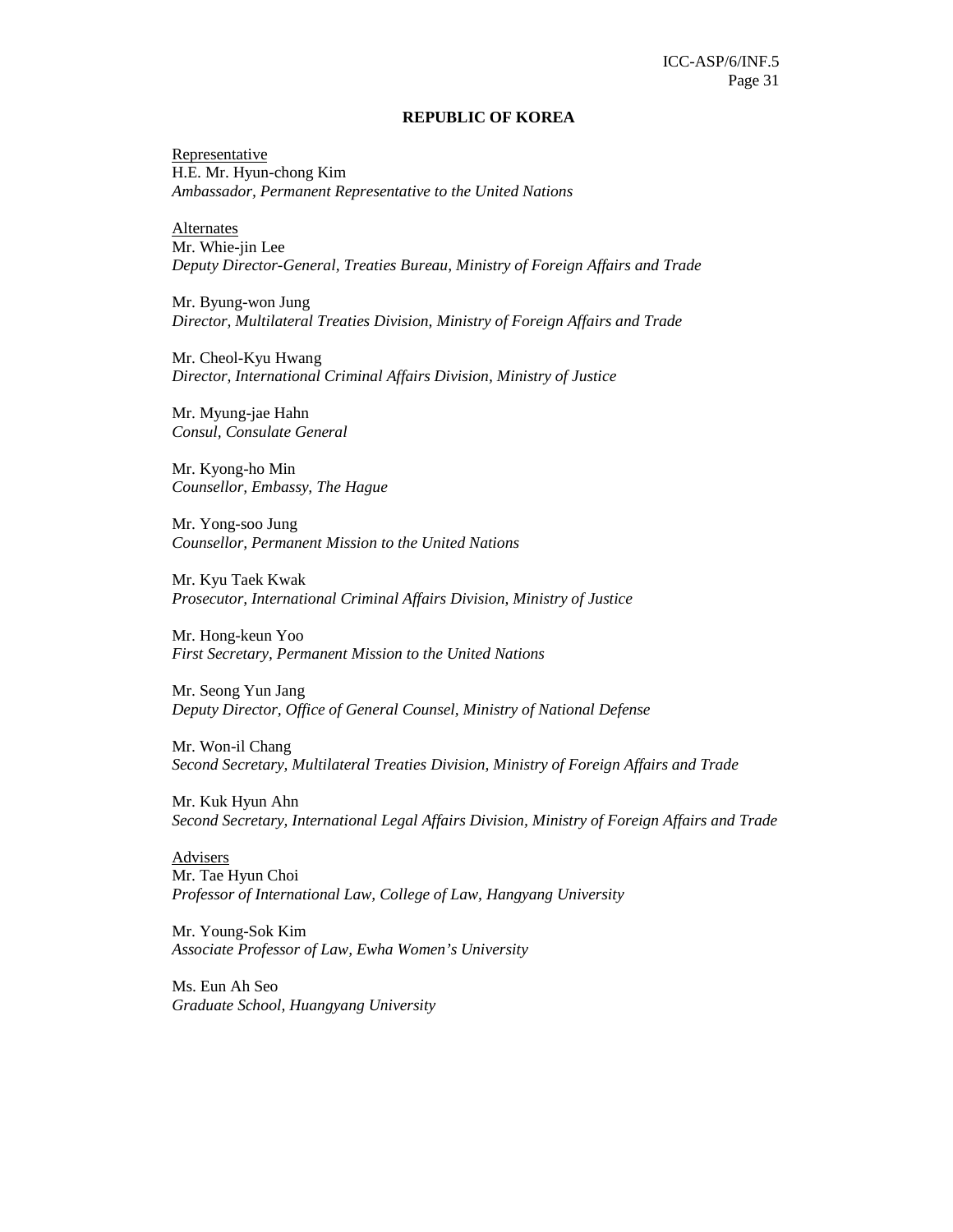#### **ROMANIA**

Representative H.E. Mr. Mihnea Motoc *Ambassador, Permanent Representative to the United Nations* 

Alternate Ms. Alina Orosan *Deputy Director, Ministry of Foreign Affairs* 

Advisers Ms. Irina Niță *Second Secretary, Embassy, The Hague* 

Mrs. Simona Spinaru *Counsellor, Ministry of Justice* 

Mr. Ovidiu Hagima *Counsellor, Ministry of Justice* 

Mrs. Oana Florescu *Attaché, Permanent Mission to the United Nations* 

### **SAINT KITTS AND NEVIS**

**Representative** H.E. Mr. Delano Bart *Ambassador, Permanent Representative to the United Nations*

#### **SAINT VINCENT AND THE GRENADINES**

Representative H.E. Mr. Camillo Gonsalves *Ambassador, Permanent Representative to the United Nations* 

**Adviser** Mr. Lennox A. Daniel *Deputy Permanent Representative to the United Nations* 

#### **SAMOA**

**Representative** Ms. Rona Meleisea *Chargé d'Affaires a.i., Permanent Mission to the United Nations* 

Alternates Mr. Papalli Malietau Malietoa *Parliamentary Counsel, Office of the Attorney General* 

Ms. Noelani Manoa *First Secretary, Permanent Mission to the United Nations*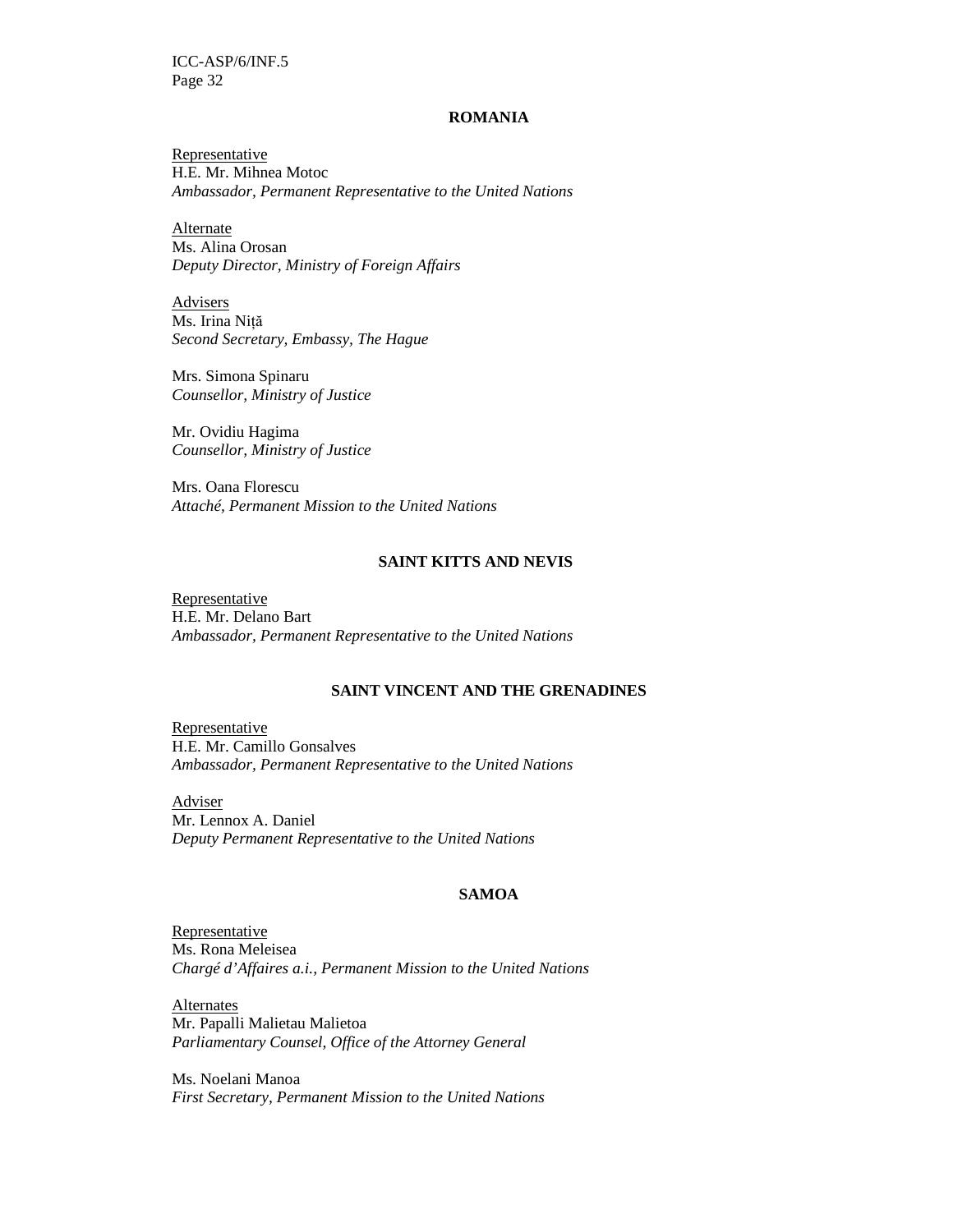Adviser Mr. Roger Clark *Professor of Law* 

#### **SAN MARINO**

**Representative** H.E. Mr. Daniele Bodini *Ambassador, Permanent Representative to the United Nations* 

**Advisers** Mrs. Elena Molaroni *Deputy Permanent Representative to the United Nations* 

Ms. Michaela Bovi *First Secretary, Permanent Mission to the United Nations* 

#### **SENEGAL**

Représentant S.E. M. Paul Badji *Ambassadeur, Représentant Permanent auprès des Nations Unies* 

**Conseillers** S.E. M. Cheikh Tidiane Thiam *Ambassadeur, Directeur des Affaires Juridiques et Consulaires, Ministère des Affaires Étrangères* 

M. Birane Niang *Magistrat, Directeur de Cabinet du Ministre d'État, Garde des Sceaux, Ministre de la Justice* 

M. Coly Seck *Deuxième Conseiller, Mission permanente auprès des Nations Unies* 

M. Saliou Niang Dieng *Deuxième Conseiller, Mission permanente auprès des Nations Unies* 

M. Mohamed Lamine Thiaw *Conseiller des Affaires étrangères, Chef de la Division du Contentieux et de la Consultation de la Direction Affaires juridiques et Consulaires, Ministère des Affaires étrangères* 

#### **SERBIA**

Representatives H.E. Mr. Vuk Jeremić *Minister of Foreign Affairs* 

H.E. Mr. Pavle Jevremović *Ambassador, Permanent Representative to the United Nations* 

H.E. Mr. Feodor Starčević *Ambassador, Assistant Minister of Foreign Affairs*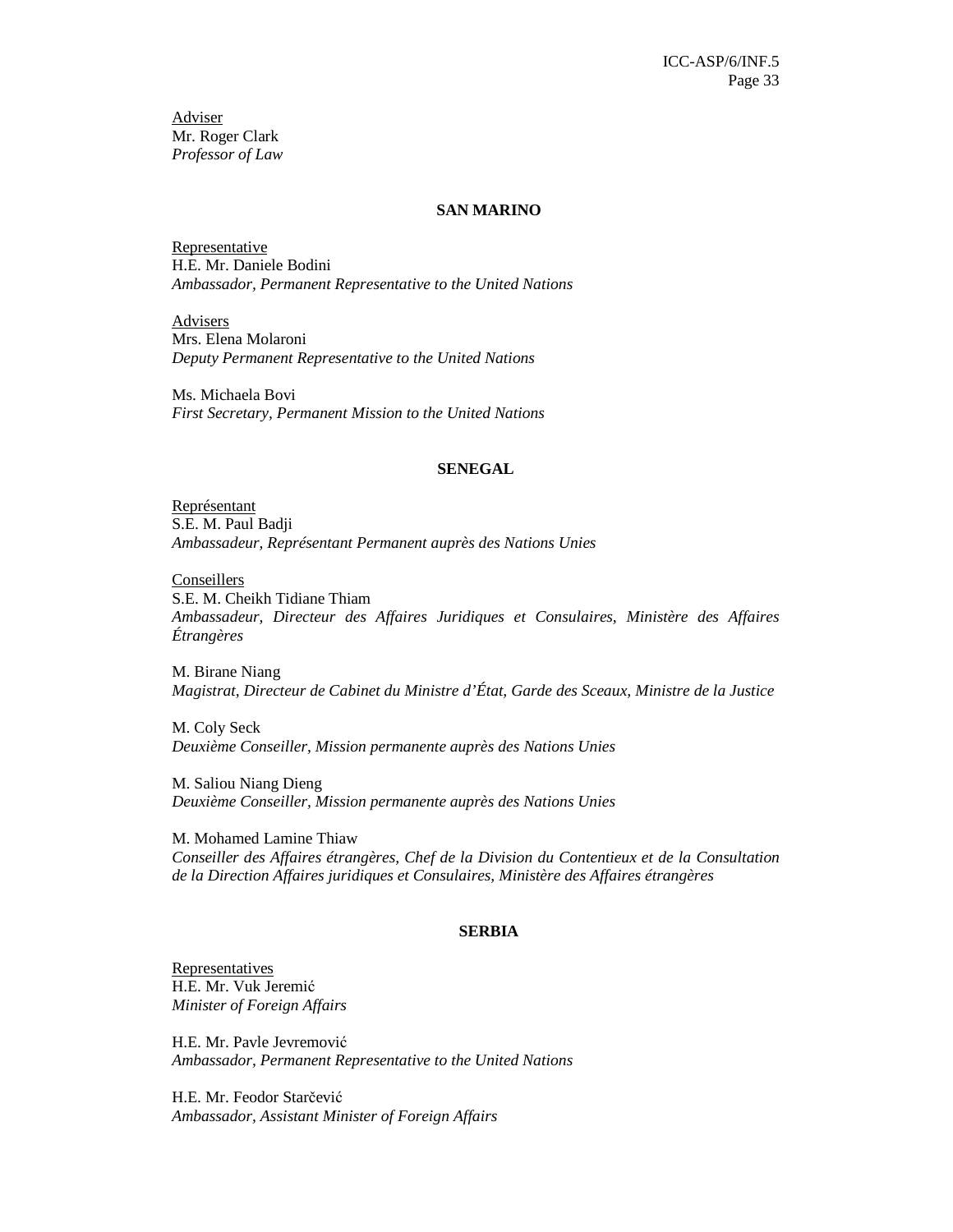Alternates Ms. Aleksandra Radosavljević *First Secretary, Ministry of Foreign Affairs* 

Mr. Vladimir Cvetković *First Secretary, Embassy, The Hague* 

Mr. Boris Holovka *First Secretary, Permanent Mission to the United Nations* 

#### **SIERRA LEONE**

**Representative** H.E. Mr. Allieu I. Kanu *Ambassador, Deputy Permanent Representative (Legal Affairs) to the United Nations*

**Alternate** Mr. Monfred Sesay *Senior State Counsel* 

Advisers Mr. Ryan Sylvester

Ms. Crystal Waldman

Mr. Nico Figa Talamanca

### **SLOVAKIA**

Representative H.E. Mr. Peter Burian *Ambassador, Permanent Representative to the United Nations* 

Alternates Mr. Igor Bartho *Legal Adviser, Permanent Mission to the United Nations* 

Ms. Eva Šurková *Public International Law Division, International Law Department, Ministry of Foreign Affairs* 

### **SLOVENIA**

**Representative** H.E. Ms. Sanja Štiglic *Ambassador, Permanent Representative to the United Nations*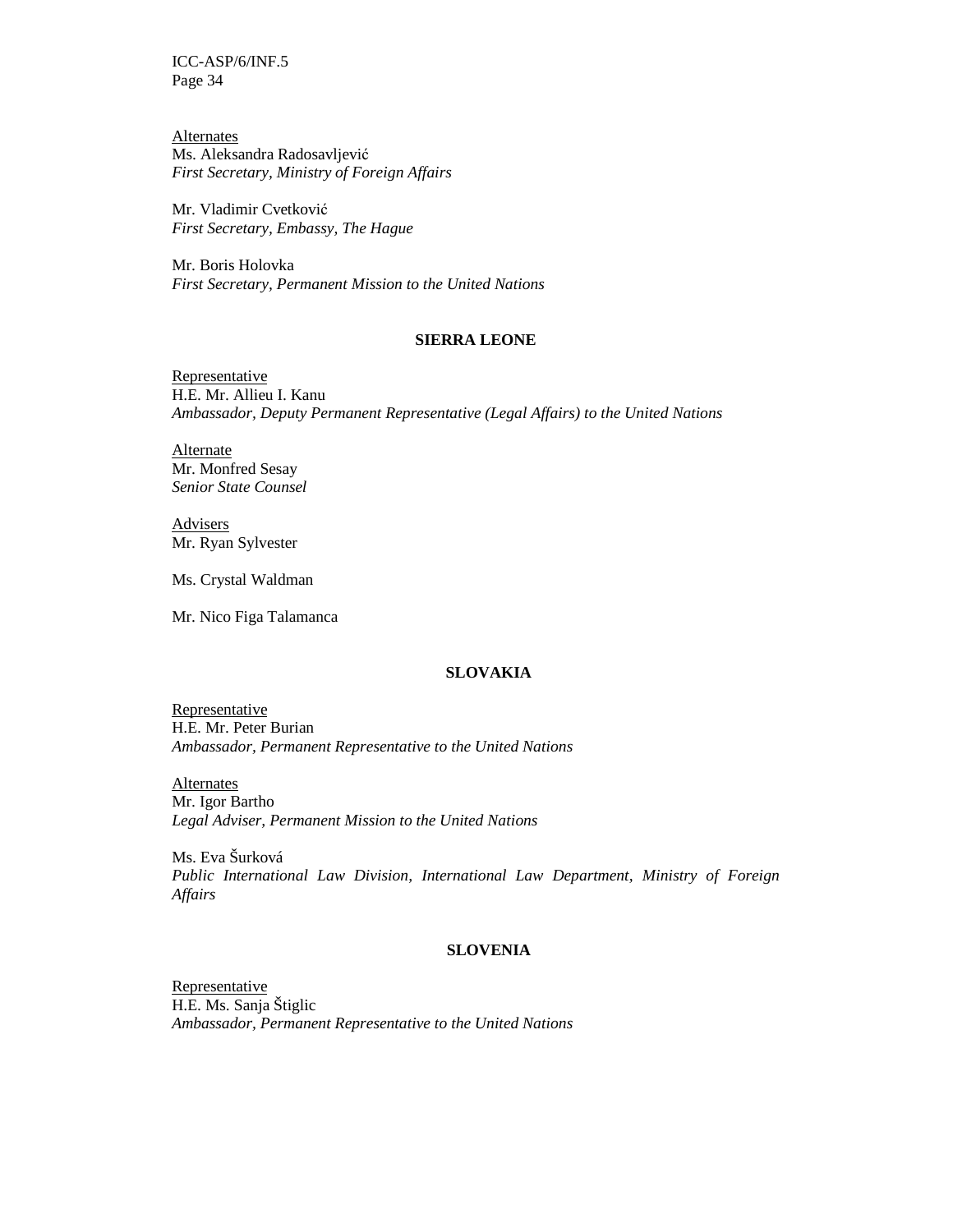Alternate Ms. Ondina Blokar Drobič *Acting Director-General, Directorate for International Law and Protection of Interests, Ministry of Foreign Affairs* 

Advisers Mr. Jernej Jeromen *Public Relations, Ministry of Justice* 

Ms. Helena Jaklitsch *Senior Adviser, Ministry of Justice* 

Ms. Mateja Štrumelj Piškur *First Secretary, Ministry of Foreign Affairs* 

Ms. Jasna Furlanič *First Secretary, Ministry of Foreign Affairs* 

Mr. Marko Rakovec *Second Secretary, Permanent Mission to the United Nations* 

### **SOUTH AFRICA**

Representative H.E. Mrs. Brigitte Sylvia Mabandla *Minister of Justice and Constitutional Affairs* 

Alternate H.E. Mr. Dumisani Kumalo *Ambassador, Permanent Representative to the United Nations* 

**Advisers** Mr. Sabelo Sivuyile Maqungo *Minister Counsellor, Permanent Mission to the United Nations* 

Mr. Herman Benjamin Van Heerden *Senior Legal Administration Officer, Department of Justice and Constitutional Affairs* 

Mr. Reetsang Moroke *Legal Administration Officer, Department of Justice and Constitutional Affairs* 

Mr. Pieter Andreas Stemmet *Senior State Law Adviser, Department of Foreign Affairs* 

Mr. Paul Richard Engelke *State Law Adviser, Department of Foreign Affairs* 

#### **SPAIN**

Representantes S.E. Sra. María Teresa Fernández de la Vega *Vicepresidenta Primera del Gobierno y Ministra de la Presidencia*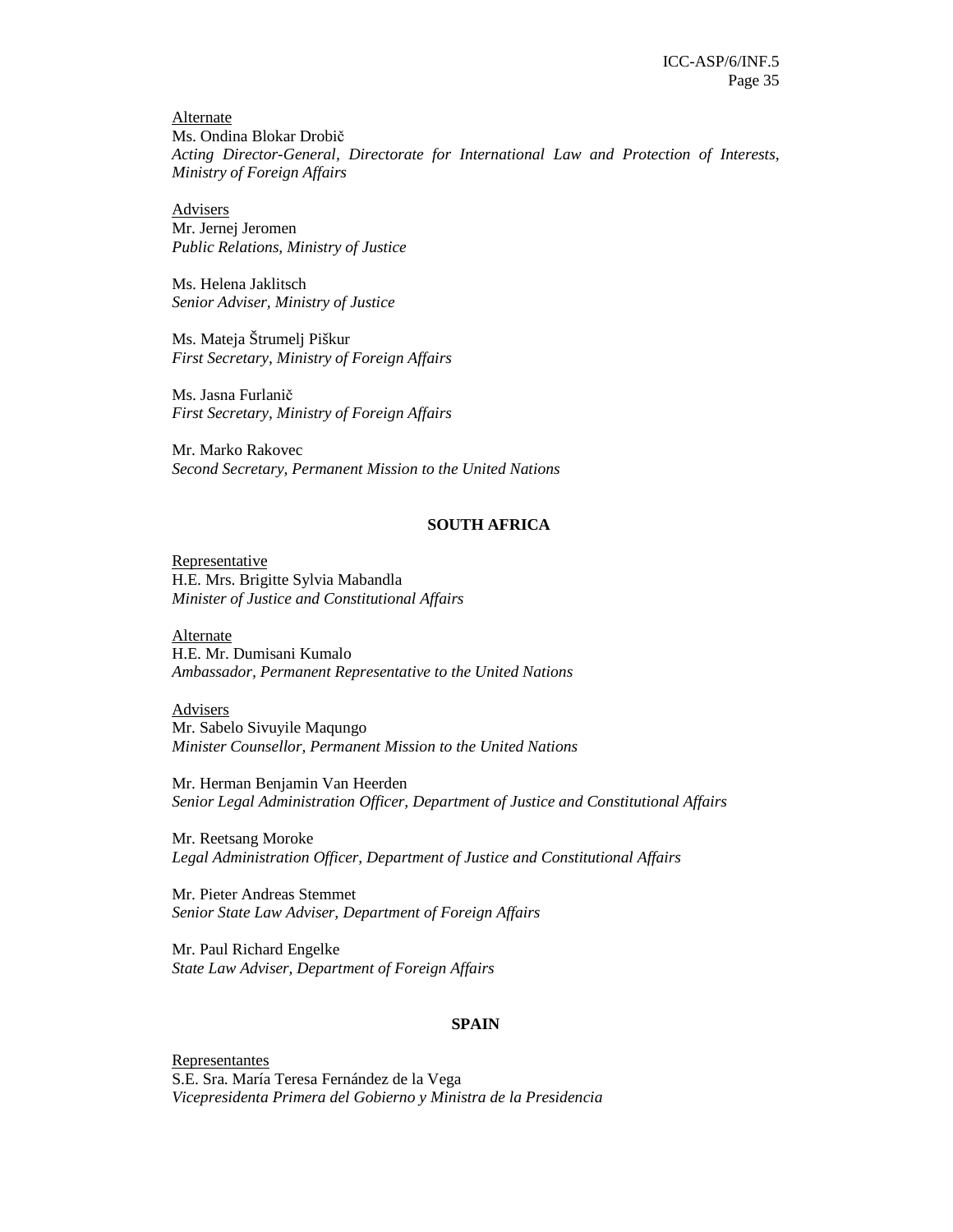S.E. Sr. Juan Antonio Yáñez-Barnuevo *Embajador, Representante Permanente ante las Naciones Unidas* 

Suplentes S.E. Sr. Iñigo de Palacio España *Embajador, Representante Permanente Adjunto ante las Naciones Unidas* 

Sr. Fernando Escribano Mora *Director del Gabinete de la Vicepresidenta Primera del Gobierno* 

Sr. Arturo Laclaustra Beltrán *Director General de Naciones Unidas, Derechos Humanos y Organismos Internacionales, Ministerio de Asuntos Exteriores y de Cooperación* 

Sra. Concepción Escobar Hernández *Jefa de la Asesoría Jurídica Internacional, Ministerio de Asuntos Exteriores y de Cooperación* 

**Consejeros** Sr. Fernando Pignatelli y Meca *General Consejero Togado, Ministerio de Defensa* 

Sr. Francisco Álvarez Santamaría *Subdirector General, Asuntos de Justicia en la Unión Europea y Organismos Internacionales, Ministerio de Justicia* 

Sra. Irune Aguirrezábal Quijera *Asesora del Gabinete de la Vicepresidenta Primera del Gobierno* 

Sra. Angelina Trigo Portela *Inspectora de los Servicios, Ministerio de Economía y Hacienda* 

Sra. Ángeles Puerta Oroz *Directora de la Dirección de Comunicación de la Vicepresidenta Primera del Gobierno* 

Sr. Alberto Antonio Virella Gomes *Consejero, Misión Permanente ante las Naciones Unidas* 

Sr. Tomás López Vilariño *Secretario, Embajada, La Haya* 

Sra. Consuelo Serra *Experta, Misión Permanente ante las Naciones Unidas*

#### **SWEDEN**

Representative H.E. Mr. Anders Lidén *Ambassador, Permanent Representative to the United Nations* 

Alternates H.E. Mr. Hans Magnusson *Ambassador, Embassy, The Hague*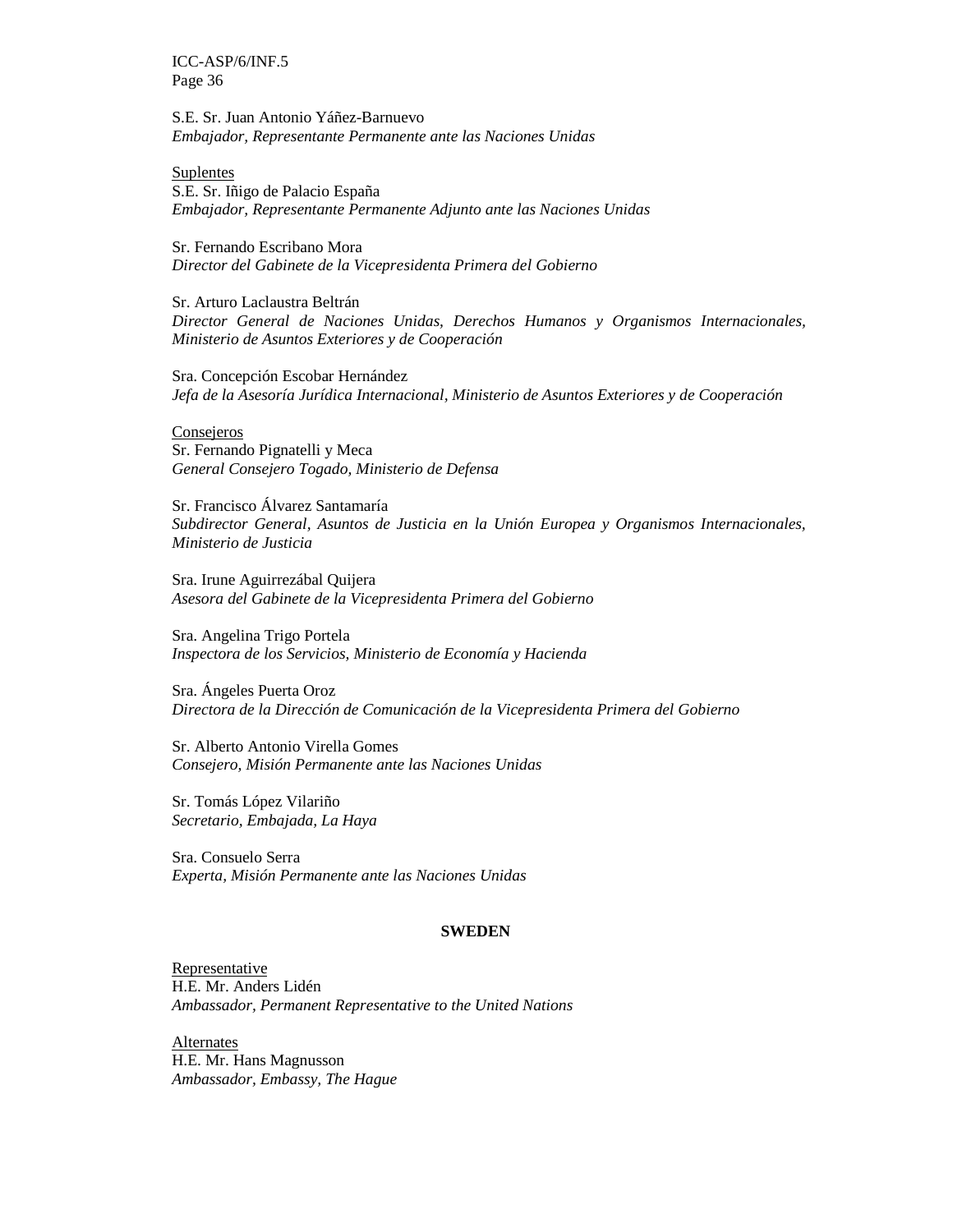Mr. Erik Wennerström *Director, Ministry for Foreign Affairs* 

Mr. Erik Lindfors *Deputy-Director, Ministry for Foreign Affairs* 

Mr. Jerzy Makarowski *First Secretary, Permanent Mission to the United Nations* 

Mr. Fredrik Nivaeus *Desk Officer, Ministry for Foreign Affairs* 

Adviser Mr. Anders Nillson *Intern, Permanent Mission to the United Nations* 

#### **SWITZERLAND**

Représentant S.E. M. Jürg Lindenmann *Ambassadeur, Jurisconsulte adjoint, Département Fédéral des affaires étrangères* 

Suppléants M. Martin Strub *Ministre, Ambassade, La Haye* 

M. Emmanuel Bichet *Premier Secrétaire, Mission permanente auprès de Nations Unies* 

Mme Caroline Bichet-Anthamatten *Premier Secrétaire, Mission permanente auprès de Nations Unies* 

**Conseillers** M. Max Zahnd *Collaborateur scientifique, Droit international des conflits armés, Département fédéral de la défense de la population et des sports* 

M. Nikolas Stürchler *Stagiaire Diplomatique, Direction du droit international public, Département fédéral des affaires étrangères* 

### **TAJIKISTAN**

**Representative** H.E. Mr. Sirodjidin Aslov *Ambassador, Permanent Representative to the United Nations*

Adviser Mr. Lukmon Isomatov *First Secretary, Permanent Mission to the United Nations*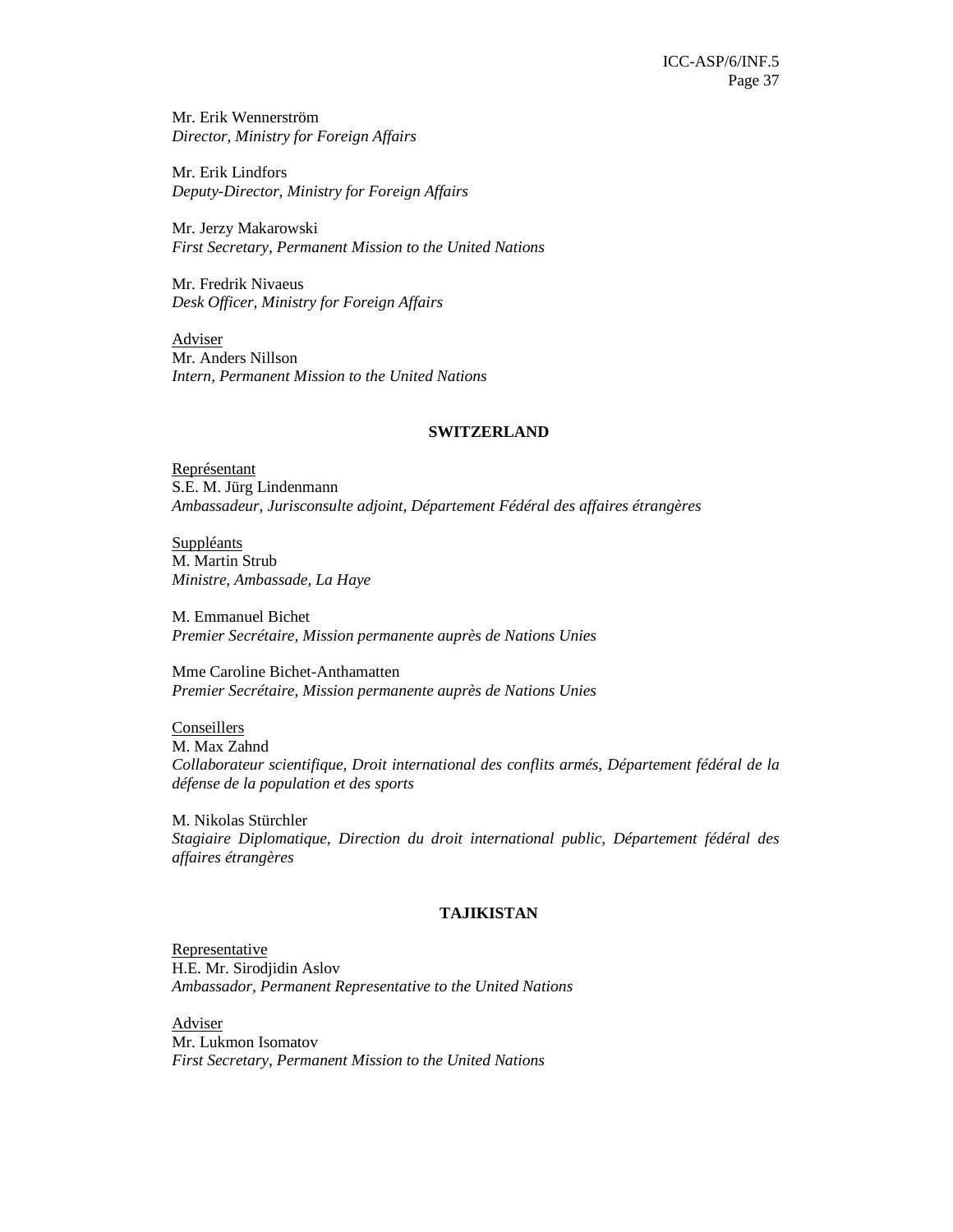### **THE FORMER YUGOSLAV REPUBLIC OF MACEDONIA**

**Advisers** Mr. Goran Stevcevski *Minister-counsellor, Chargé d'Affaires a.i., Permanent Mission to the United Nations* 

Ms. Elizabeta Gjorgjieva *Director for International Law, Ministry of Foreign Affairs* 

Ms. Tanja Dinevska *First Secretary, Permanent Mission to the United Nations* 

Mr. Vladimir Nikuljski *Second Secretary, Permanent Mission to the United Nations* 

#### **TIMOR-LESTE**

Representative H.E. Mr. Nelson Santos *Ambassador, Permanent Representative to the United Nations* 

#### **TRINIDAD AND TOBAGO**

**Representative** H.E. Mr. Philip Sealy *Ambassador, Permanent Representative to the United Nations* 

**Advisers** Ms. Gail Guy *Deputy Permanent Representative to the United Nations* 

Mr. Eden Charles *First Secretary, Permanent Mission to the United Nations* 

Ms. Cherry-Ann Millard *Consul, Consulate General, New York* 

#### **UGANDA**

Representative Hon. E. Khiddu Makubuya *Minister of Justice* 

Advisers H.E. Canon Francis K. Butagira *Ambassador, Permanent Representative to the United Nations* 

H.E. Mrs. Mirjam Blaak *Ambassador, Deputy Permanent Representative, Embassy, Brussels/The Hague* 

Ms. Rossette Nyirinkindi Katungye *Minister Counsellor*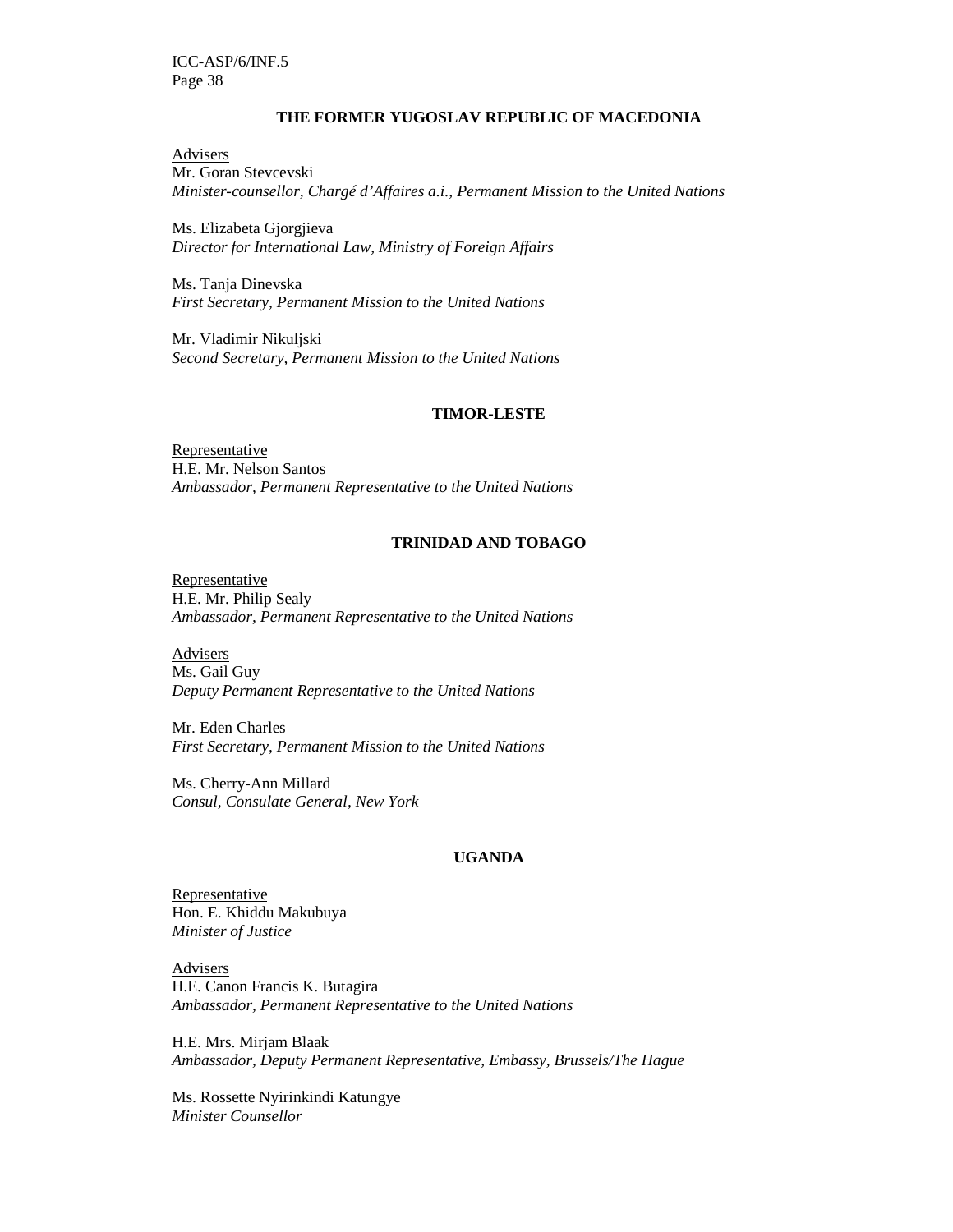Mr. Duncan Muhumuza Laki *First Secretary, Permanent Mission to the United Nations* 

Mr. Daniel D.N. Nsereko

Mr. Timothy Kanyogonya

### **UNITED KINGDOM OF GREAT BRITAIN AND NORTHERN IRELAND**

Representative H.E. Sir John Sawers *Ambassador, Permanent Representative to the United Nations* 

Alternates Mr. Chris Whomersley *Deputy Legal Adviser, Foreign and Commonwealth Office, London* 

Mr. Karimulla Akbar Khan *Legal Adviser, Embassy, The Hague* 

Mr. Rob Luke *Head, War Crimes Section, International Organisations Department, Foreign and Commonwealth Office, London* 

### **UNITED REPUBLIC OF TANZANIA**

**Representative** H.E. Ms. Augustine P. Mahiga *Ambassador, Permanent Representative to the United Nations* 

Alternate

Mr. Lawrence Kisenge Kaduri *Assistant Director of Public Prosecutions, Ministry of Justice and Constitutional Affairs* 

Advisers

Ms. Irene F.M. Kasyanju *Head of Legal Affairs Unit, Ministry of Foreign Affairs and International Cooperation* 

Ms. Tully Mwaipopo *Second Secretary, Permanent Mission to the United Nations* 

### **URUGUAY**

Representante S.E. Sr. Elbio Rosselli *Embajador, Representante Permanente ante las Naciones Unidas* 

**Consejero** Sr. Gustavo Alvarez *Ministro, Misión Permanente ante las Naciones Unidas*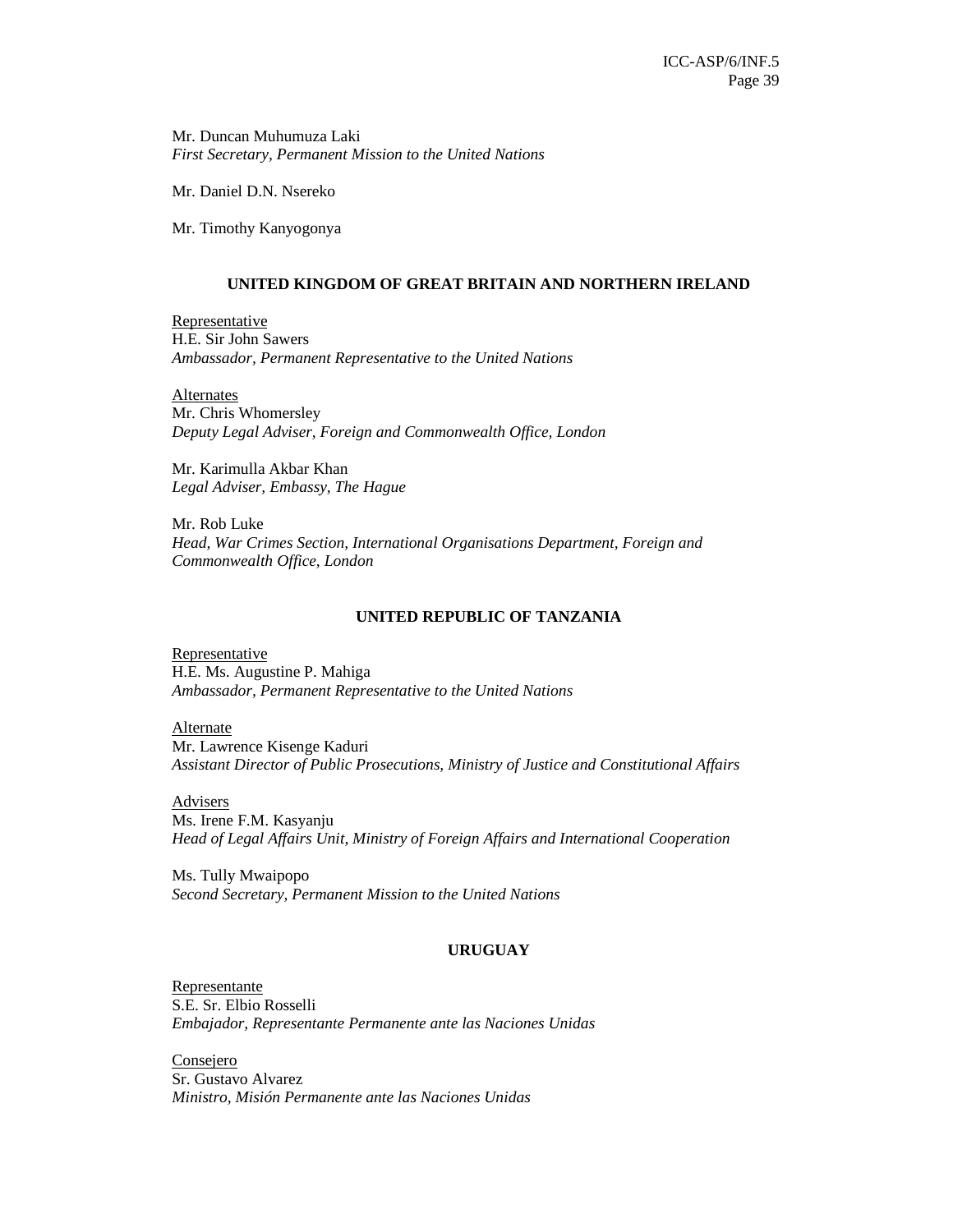### **VENEZUELA (BOLIVARIAN REPUBLIC OF)**

Representante S.E. Sra. Aura Mahuampi de Ortiz *Embajadora, Representante Permanente Alterna ante las Naciones Unidas* 

**Consejeros** Sr. Rubén Darío Molina *Director de Asuntos Multilaterales, Ministerio del Poder Popular para Relaciones Exteriores* 

Sra. Johana García *Coordinadora de Asuntos Internacionales, Ministerio del Poder Popular para Relaciones Exteriores* 

Sr. Javier Gómez *Consejero, Misión Permanente ante las Naciones Unidas*

Sr. José Manuel Casal Vázquez *Tercer Secretario, Ministerio del Poder Popular para las Relaciones Exteriores* 

Sra. Adriana Celis *Abogada, Funcionaria de la Consultoría Jurídica, Ministerio del Poder Popular para las Relaciones Exteriores* 

Sra. Keyla Castillo *Asistente Administrativo, Ministerio del Poder Popular para las Relaciones Exteriores* 

### **ZAMBIA**

**Representative** Mr. Bernard Kang'ombe *First Secretary, Permanent Mission to the United Nations*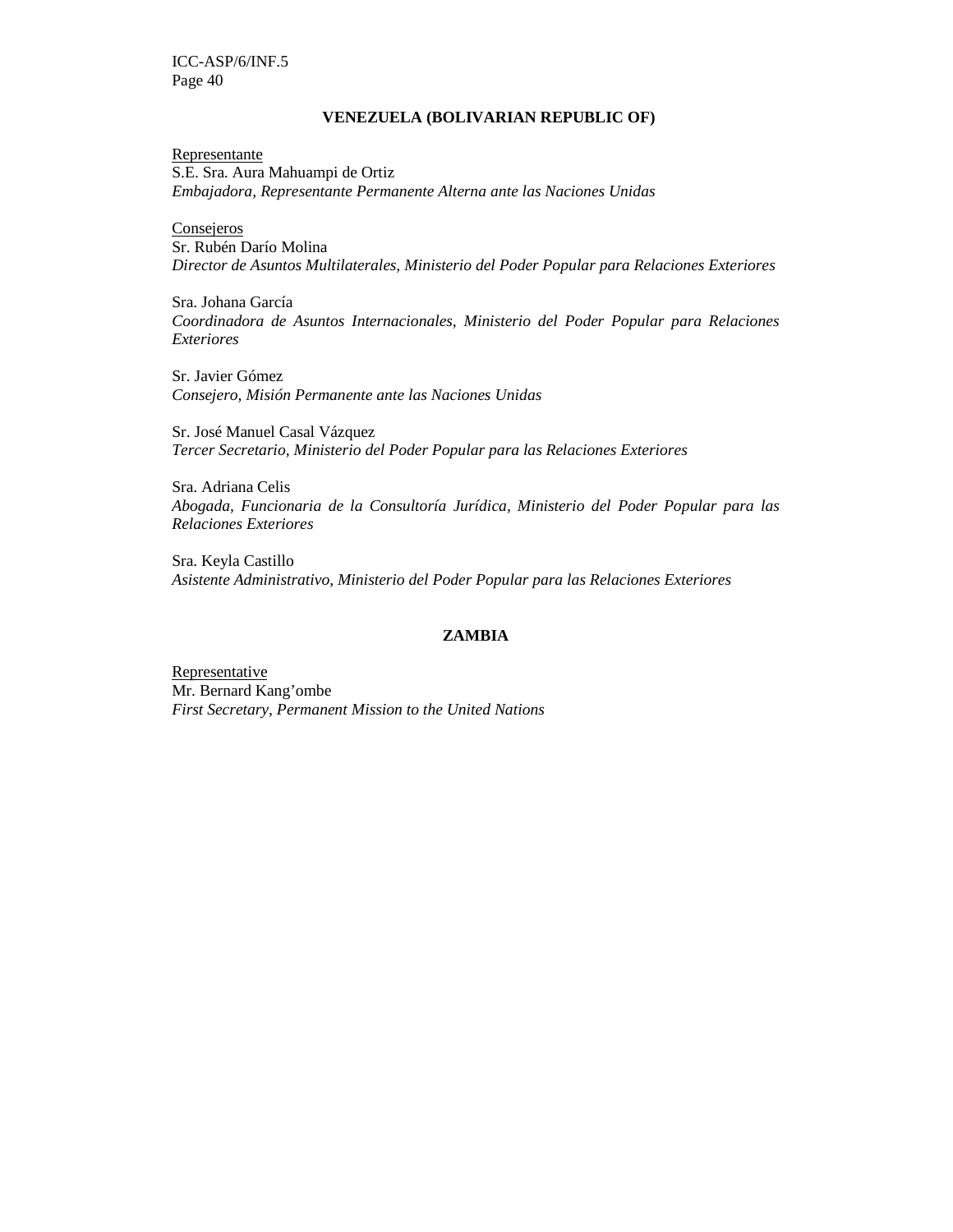### **II. Observer States/ États observateurs/ Estados observadores**

### **ALGERIA**

Représentant S.E. M. Youcef Yousfi *Ambassadeur, Représentant Permanent auprès des Nations Unies* 

**Suppléants** S.E. M. Mourad Benmehidi *Ambassadeur, Représentant Permanent Adjoint auprès des Nations Unies* 

M. El Hadj Lamine *Premier Secrétaire, Mission permanente auprès des Nations Unies* 

### **ANGOLA**

### **ARMENIA**

### **AZERBAIJAN**

**Representative** H.E. Mr. Agshin Mehdiyev *Ambassador, Permanent Representative to the United Nations* 

**Adviser** Ms. Rana Salayeva *Third Secretary, Permanent Mission to the United Nations* 

### **BAHAMAS**

#### **BAHRAIN**

**Representative** Mr. Yousif Bucheeri *Director, Legal Directorate, Ministry of Foreign Affairs* 

Alternate H.E. Mr. Yussif Abdul-Karim Mohammed *Director, Legal Affairs, Ministry of Foreign Affairs* 

### **BANGLADESH**

### **BELARUS**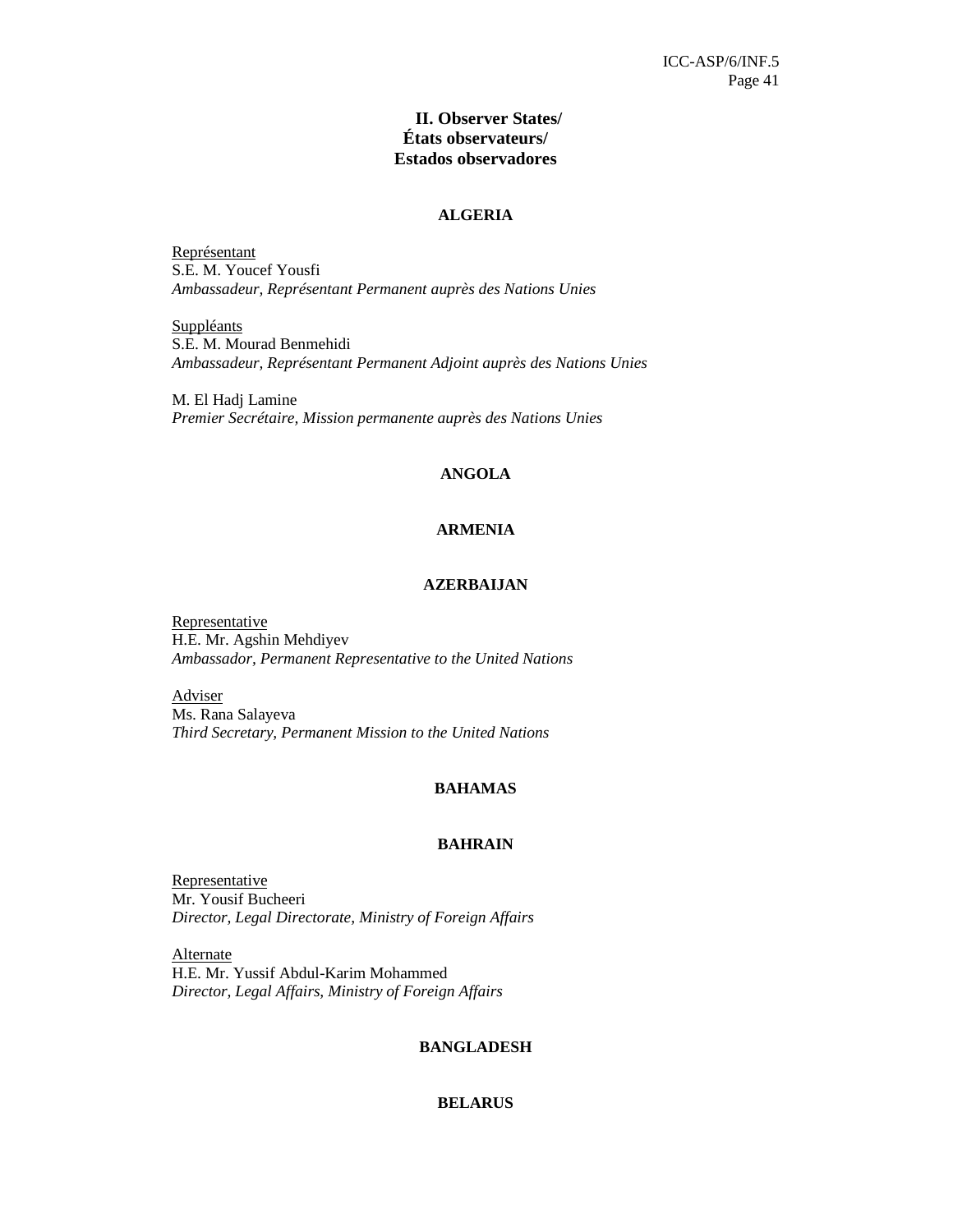#### **BRUNEI DARUSSALAM**

Representative Ms. Noni Zurainah Ismi *Second Secretary, Permanent Mission to the United Nations* 

#### **CAMEROON**

Représentant S.E. M. Martin Belinga Eboutou *Ambassadeur, Représentant Permanent auprès des Nations Unies* 

**Suppléant** S.E. M. Iya Tidjani *Ambassadeur, Représentant Permanent Adjoint auprès des Nations Unies* 

Conseillers M. Jean Marie Bongueno *Sous-directeur, Législation Pénale, Directeur, Législation au Ministère de la Justice* 

M. Jean Djounkeng *Conseiller, Affaires Etrangères en service à la Division des Affaires Juridiques et des Traités du Ministère des Relations Extérieures* 

### **CAPE VERDE**

#### **CHILE**

Representantes S.E. Sr. Heraldo Muñoz *Embajador, Representante Permanente ante las Naciones Unidas* 

S.E. Sr. Alfredo Labbé Villa *Embajador, Representante Permanente Alterno ante las Naciones Unidas* 

**Suplente** Sr. Alvaro Arévalo Cunich *Consejero, Misión Permanente ante las Naciones Unidas* 

#### **CHINA**

Representative Mr. Jian Guan *Vice Director-General, Treaty and Law Department of Ministry of Foreign Affairs* 

**Alternate** Mr. Qinmin Shen *Legal Officer*, *Treaty and Law Department, Ministry of Foreign Affairs*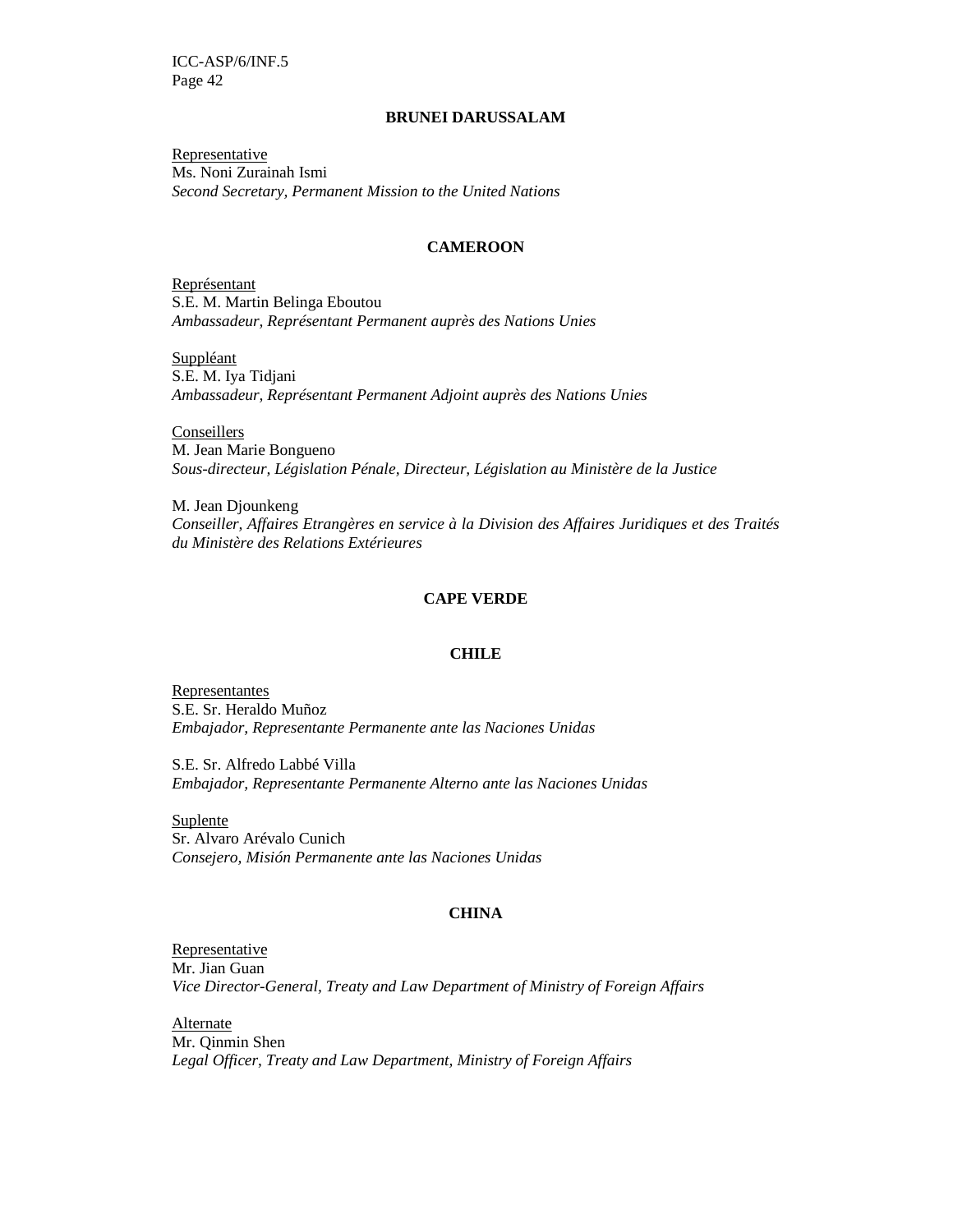#### **CÔTE D'IVOIRE**

Représentant M. Koffi Evariste Yapi

#### **CUBA**

Representante S.E. Sr. Rodrigo Malmierca Díaz *Embajador, Representante Permanente ante las Naciones Unidas* 

Suplente S.E. Sra. Ileana Bárbara Núñez Mordoche *Embajadora, Representante Permanente Alterna ante las Naciones Unidas* 

Consejeros Sra. Anet Pino Rivero *Primera Secretaria, Misión Permanente ante las Naciones Unidas* 

Sra. Ismara Vargas Walter *Tercera Secretaria, Misión Permanente ante las Naciones Unidas* 

Sr. Víctor Manuel Cairo Palomo *Agregado Diplomático, Dirección Asuntos Multilaterales, Ministerio de Relaciones Exteriores* 

#### **CZECH REPUBLIC**

Representative H.E. Mr. Martin Palouš *Ambassador, Permanent Representative to the United Nations* 

Alternate Ms. Monika Popenková *Legal Adviser, Permanent Mission to the United Nations* 

#### **EGYPT**

**Representative** H.E. Mr. Maged Abdelaziz *Ambassador, Permanent Representative to the United Nations* 

**Alternates** Mr. Khaled Elbakly *Deputy Permanent Representative to the United Nations* 

Ms. Namira Negm *First Secretary, Permanent Mission to the United Nations*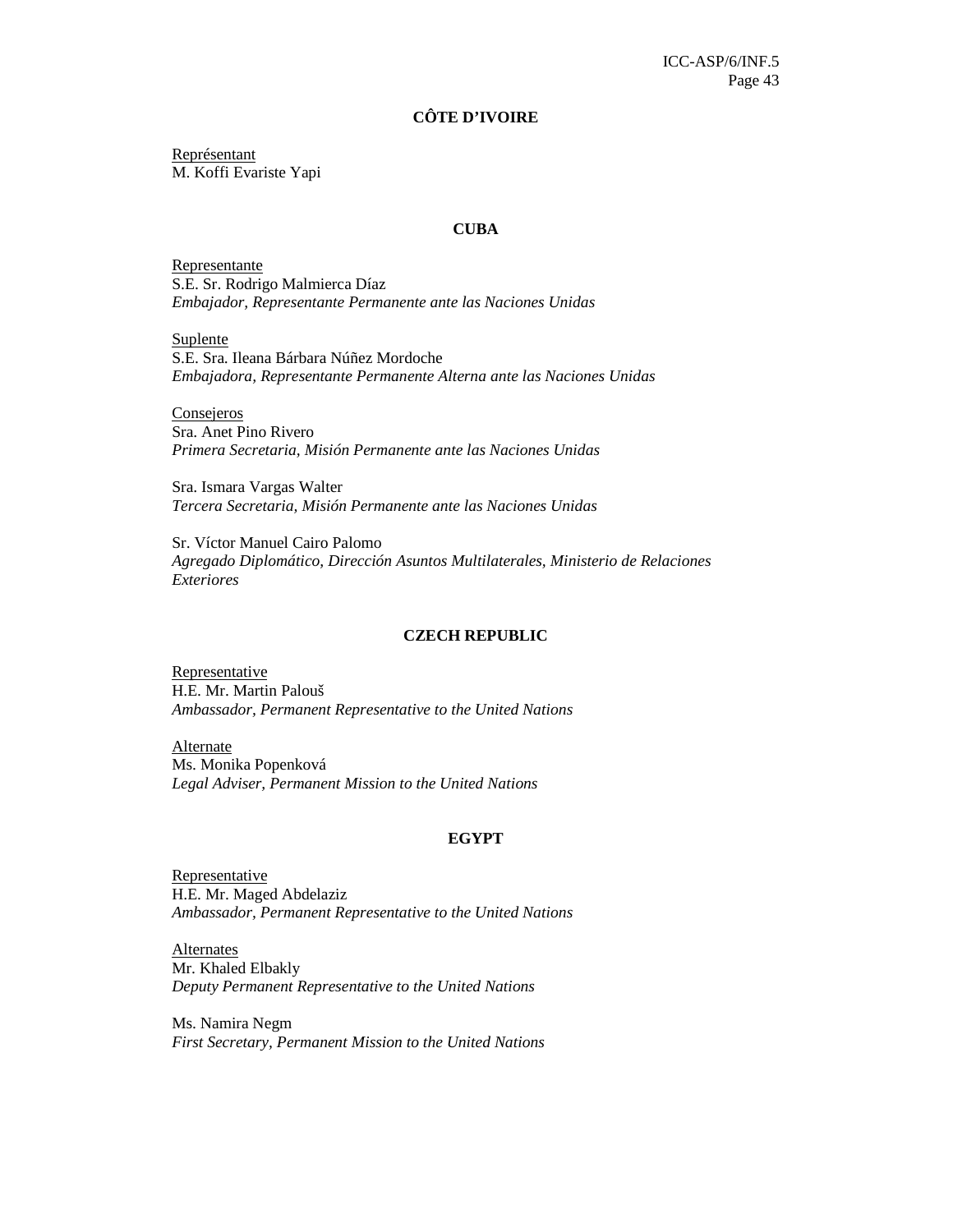#### **EL SALVADOR**

Representante Sra. María del Pilar Escobar *Directora, Estudios Legales Internacionales, Ministerio de Relaciones Exteriores* 

#### **ERITREA**

### **ETHIOPIA**

### **GUATEMALA**

Representante S.E. Sr. Jorge Skinner-Klée *Embajador, Representante Permanente ante las Naciones Unidas* 

**Suplentes** Sr. José Alberto Briz Gutiérrez *Ministro Plenipotenciario, Representante Permanente Alterno ante las Naciones Unidas* 

Sra. Mónica Bolaños Pérez *Consejera, Misión Permanente ante las Naciones Unidas* 

Sra. Ana Cristina Rodríguez Pineda *Primer Secretaria, Misión Permanente ante las Naciones Unidas* 

### **GUINEA-BISSAU**

### **HAITI**

Représentant M. Jacques Pierre Matilus *Premier Assistant du Directeur Adjoint, Direction Juridique, Ministère des Affaires Etrangères* 

#### **HOLY SEE**

**Representative** H.E. Msgr. Celestino Migliore *Archbishop, Permanent Observer to the United Nations* 

**Alternate** Mr. Robert S. Meyer *Attorney, Permanent Observer Mission to the United Nations* 

**Advisers** Mr. John M. Czarnetzky *Professor of Law, Permanent Observer Mission to the United Nations*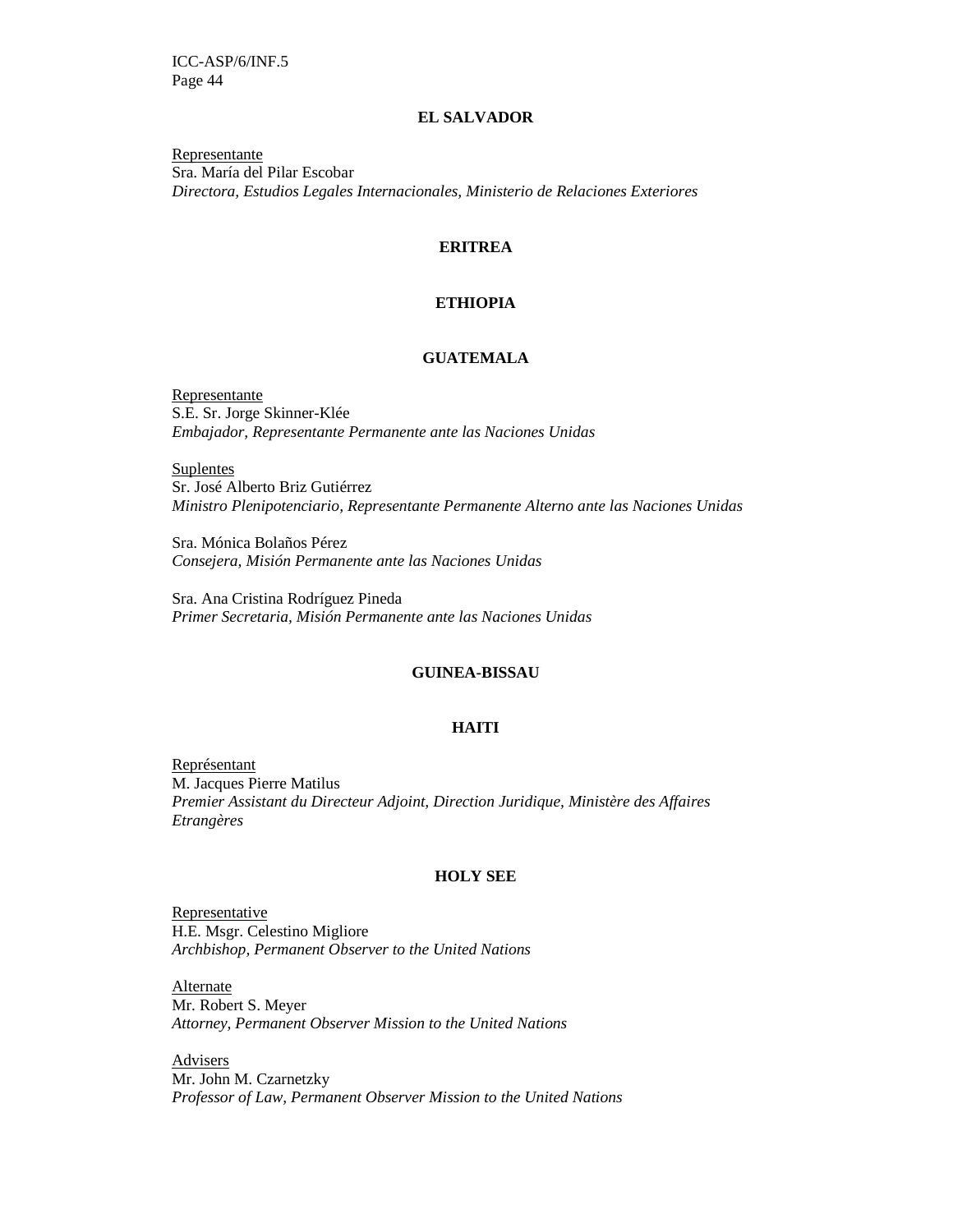Mr. Ronald J. Rychlak *Professor of Law, Permanent Observer Mission to the United Nations* 

### **INDIA**

#### **INDONESIA**

**Representative** H.E. Mr. R.M. Marty M. Natalegawa *Ambassador, Permanent Representative to the United Nations* 

Alternate H.E. Mr. Hasan Kleib *Ambassador, Deputy Permanent Representative to the United Nations* 

**Advisers** Mr. Mirza Nurhidayat *Deputy Director, International Treaties for Political, Security and Territorial Affairs, Department of Foreign Affairs* 

Mr. Adam M. Tugio *First Secretary, Permanent Mission to the United Nations* 

#### **IRAN (ISLAMIC REPUBLIC OF)**

#### **IRAQ**

Representative Mr. Zouhair Abdulkarim Jafar *Minister Plenipotentiary, Ministry of Foreign Affairs* 

#### **ISRAEL**

**Representative** Ms. Meirav Eilon Shahar *Permanent Mission to the United Nations* 

#### **JAMAICA**

**Representatives** H.E. Mr. Raymond Wolfe *Ambassador, Permanent Representative to the United Nations* 

Mrs. Angella Brown *Deputy Permanent Representative to the United Nations* 

Alternate Ms. Michelle Walker *Head, Legal Unit, Ministry of Foreign Affairs and Foreign Trade*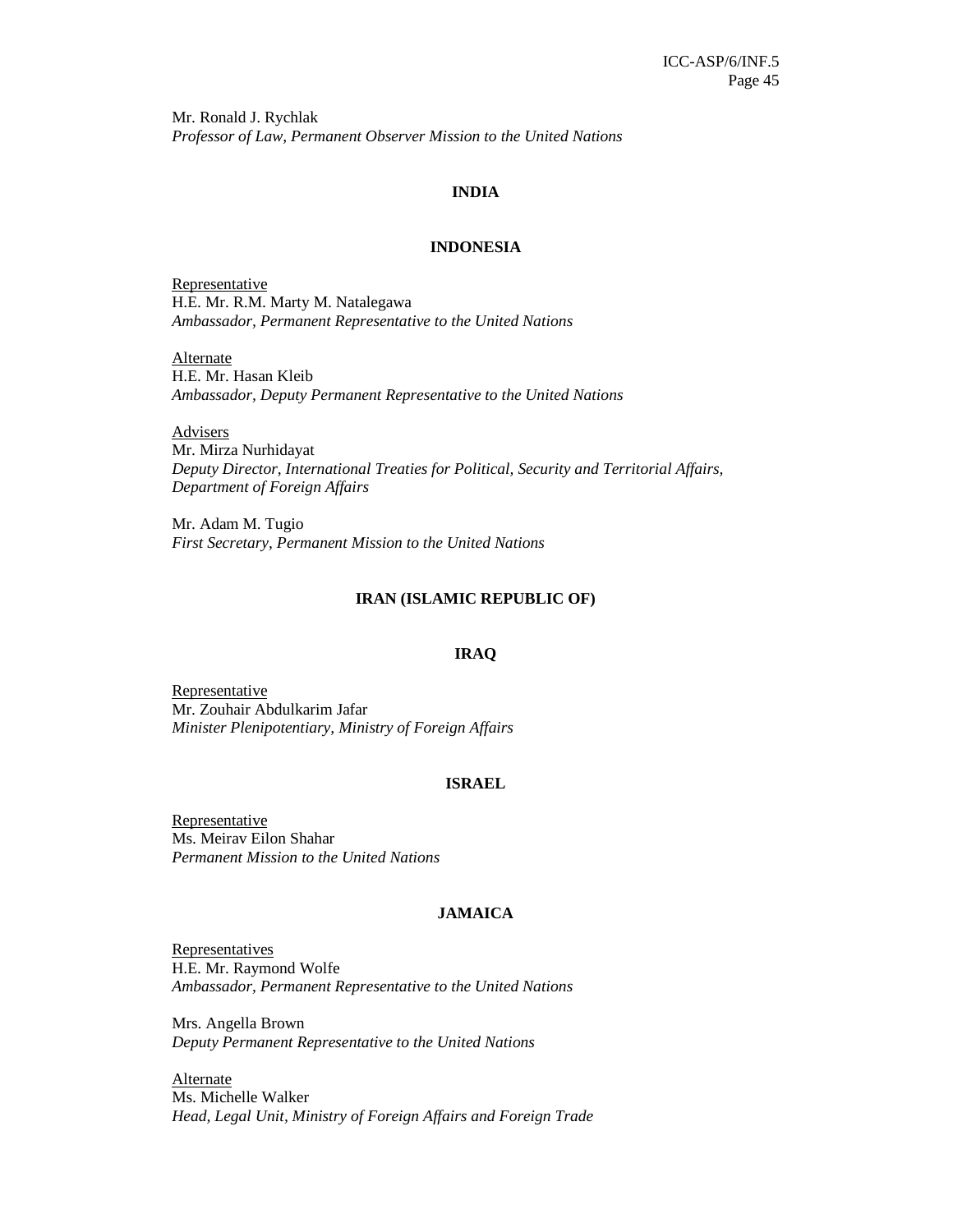### **KAZAKHSTAN**

#### **KUWAIT**

Advisers Mr. Mohammad Abdallah Al Ansari *Assistant Deputy Minister for Legal Affairs, Ministry of Justice* 

Mr. Abdulhadi Al Jafeen *Counsellor, Court of Appeals, Ministry of Justice* 

Mr. Hani A.S. Jaballah *Legal Researcher, International Relations Department, Ministry of Justice* 

Mr. Mohammad Al Ateeqi *Third Secretary, Permanent Mission to the United Nations* 

Mrs. Reham Al Ghanem *Third Secretary, Ministry of Foreign Affairs* 

### **KYRGYZSTAN**

#### **LIBYAN ARAB JAMAHIRIYA**

**Representative** Mr. Ahmed S. El Gehani *Professor of Criminal Law, School of Law, Gar Younis University* 

**Adviser** Mr. Muammar Elageli *International Organizations Division, Ministry of Foreign Affairs* 

### **MADAGASCAR**

Représentant S.E. M. Zina Andrianarivelo-Razafy *Ambassadeur, Représentant Permanent auprès des Nations Unies* 

**Conseillère** Mme Lydia Randrianarivony *Conseillère, Mission permanente auprès des Nations Unies* 

### **MALAYSIA**

Representative Mr. Kamal Baharin Omar *Attorney General's Chambers, Senior Federal Counsel*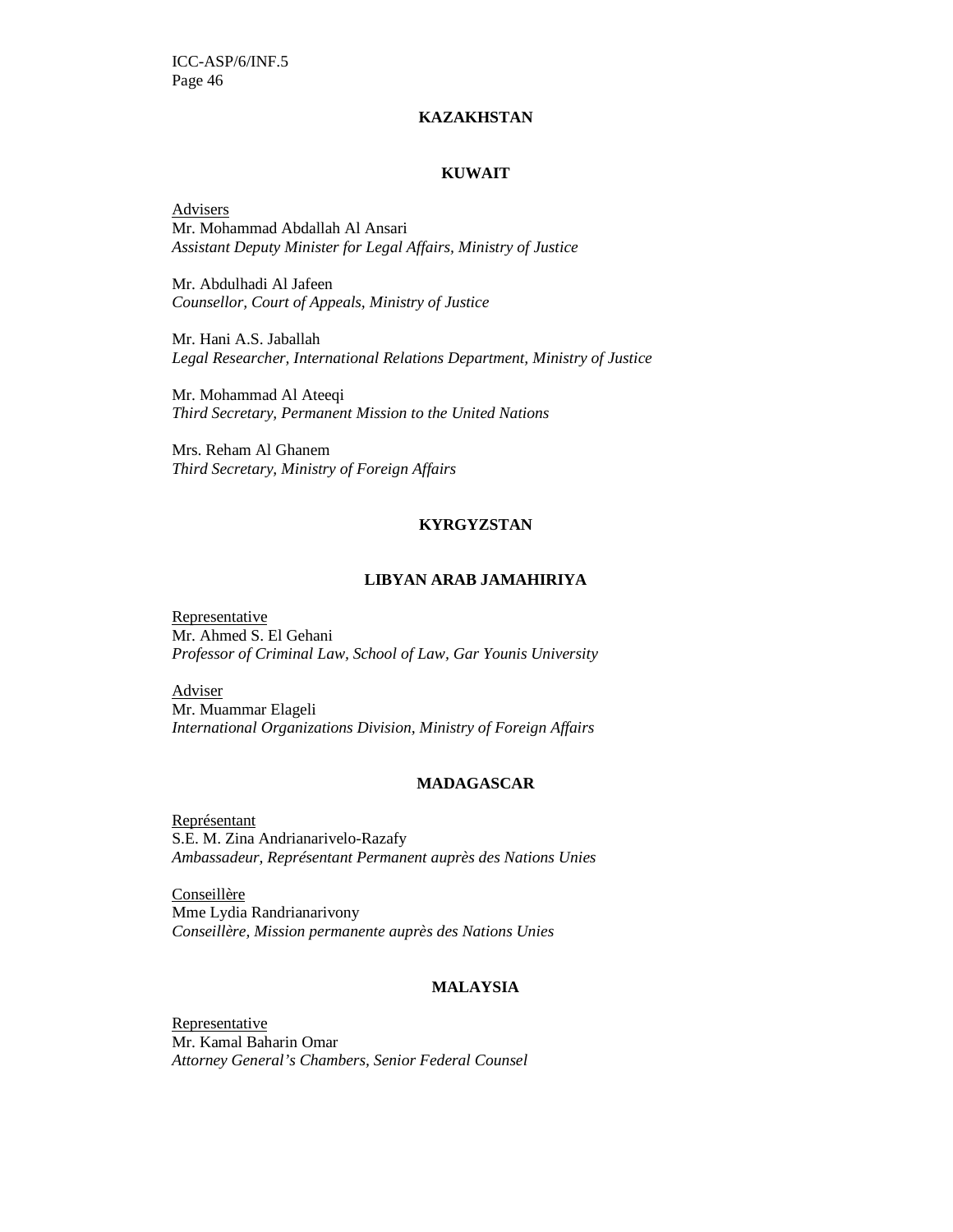#### **MOLDOVA**

**Representative** Ms. Violeta Agrici *Deputy Head, Treaties and European Integration Division, Ministry of Justice* 

#### **MONACO**

Représentant S.E. M. Gilles Noghès *Ambassadeur, Représentant Permanent auprès des Nations Unies* 

**Suppléante** Mme Isabelle Picco *Ministre Conseiller, Représentant Permanent Adjoint auprès des Nations Unies* 

**Conseiller** M. Johannes De Millo Terrazzani *Deuxième Secrétaire, Mission permanente auprès des Nations Unies* 

### **MOROCCO**

Représentant M. Karim Medrek *Conseiller Juridique, Mission permanente auprès des Nations Unies* 

Suppléant M. Riad Ramzi *Premier Conseiller* 

### **MOZAMBIQUE**

Representative Mr. Paulo Assubuji

Adviser Mr. Hélio Nhantumbo

#### **NEPAL**

**Representative** Ms. Rita Dhital *Section Officer, Ministry of Foreign Affairs* 

#### **NICARAGUA**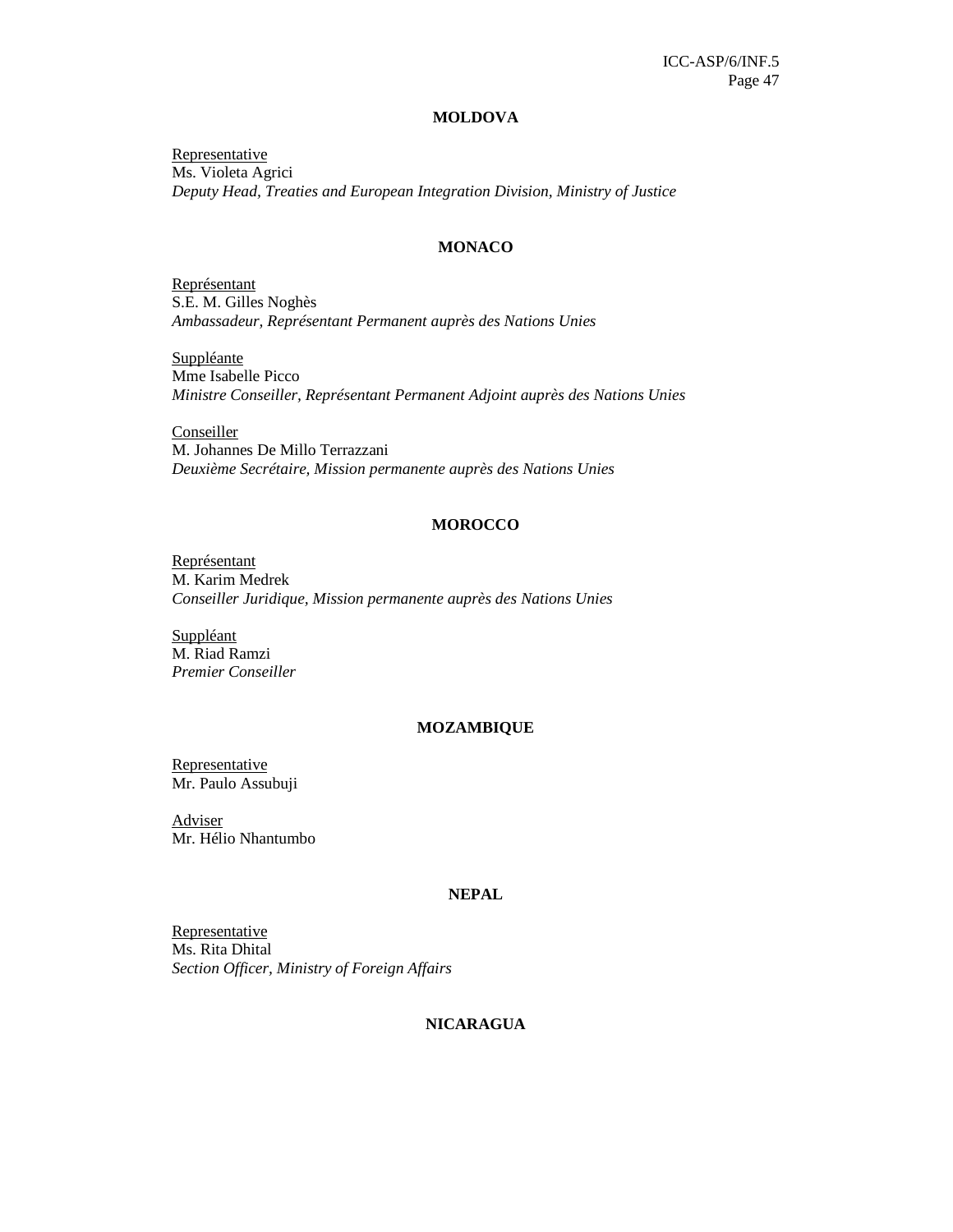#### **OMAN**

Representative Mr. Faisal bin Omar Al-Marhoon *Assistant Director General of Legal Acts and International Cooperation, Ministry of Justice* 

**Advisers** Mr. Mohammed bin Marhoon al-Me'mari *Captain, Royal Oman Police* 

Mr. Mahmood bin Ahmed Al-Barashdi *Ministry of Legal Affairs* 

### **PAKISTAN**

Representative H.E. Mr. Munir Akram *Ambassador, Permanent Representative to the United Nations* 

**Alternate** Mr. Farukh Amil *Deputy Permanent Representative to the United Nations* 

Adviser Mr. M. Rafiudin Shah *First Secretary, Permanent Mission to the United Nations* 

#### **PHILIPPINES**

#### **QATAR**

Representative H.E. Mr. Masoud Mohamed El-Amiri *First Attorney General, Director of Judicial Investigation Department, Public Prosecutions Department* 

#### **RUSSIAN FEDERATION**

Representative Mr. Vladimir Tarabrin *Deputy Director, Legal Department, Ministry of Foreign Affairs* 

Adviser Mr. Stepan Kuzmenkov *First Secretary, Legal Department, Ministry of Foreign Affairs* 

### **SAINT LUCIA**

### **SAO TOME AND PRINCIPE**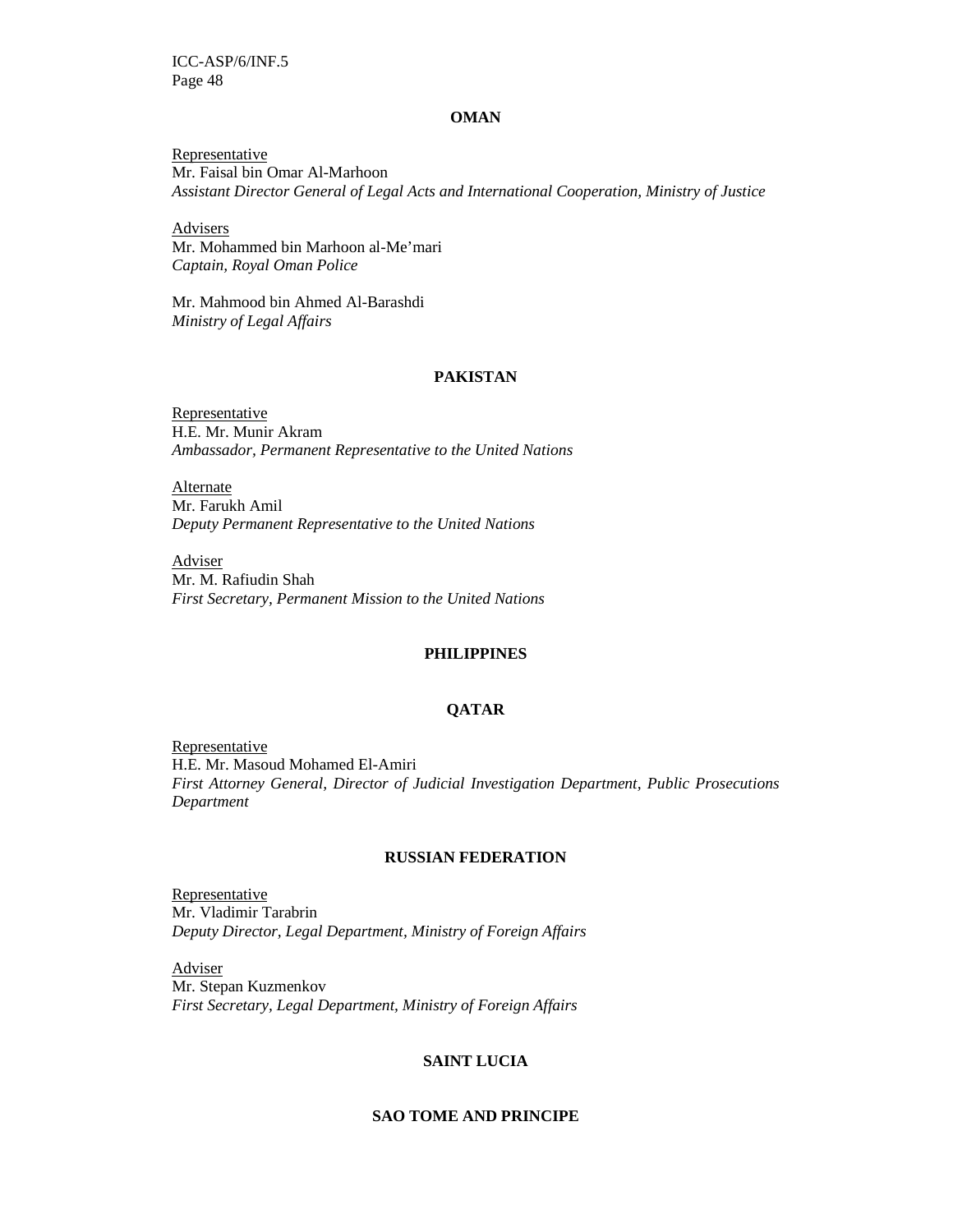### **SAUDI ARABIA**

### **SEYCHELLES**

### **SINGAPORE**

### **SOLOMON ISLANDS**

### **SRI LANKA**

### **SUDAN**

#### **SYRIAN ARAB REPUBLIC**

Suppléant M. Mhd. Najib Ebleji *Deuxième Secrétaire, Mission permanente auprès des Nations Unies* 

#### **THAILAND**

**Representative** Ms. Chavanart Thangsumphant *Counsellor, Legal Affairs Division, Department of Treaties and Legal Affairs* 

#### **TOGO**

Représentant M. Séla Polo *Garde des Sceaux, Ministre de la Justice* 

**Suppléants** M. Kodjo Menan *Chargé d'Affaires a.i., Mission permanente auprés des Nations Unies* 

Mme Afiwa Kindena Hohoueto *Magistrat, Inspectrice générale des Services judiciaires* 

M. Kouassi Dotche-Togbe *Secrétaire Général du Ministère de la Justice* 

Mme Afiwa Kindéna Hohoueto *Inspectrice Générale des Services Judiciaires* 

### **TUNISIA**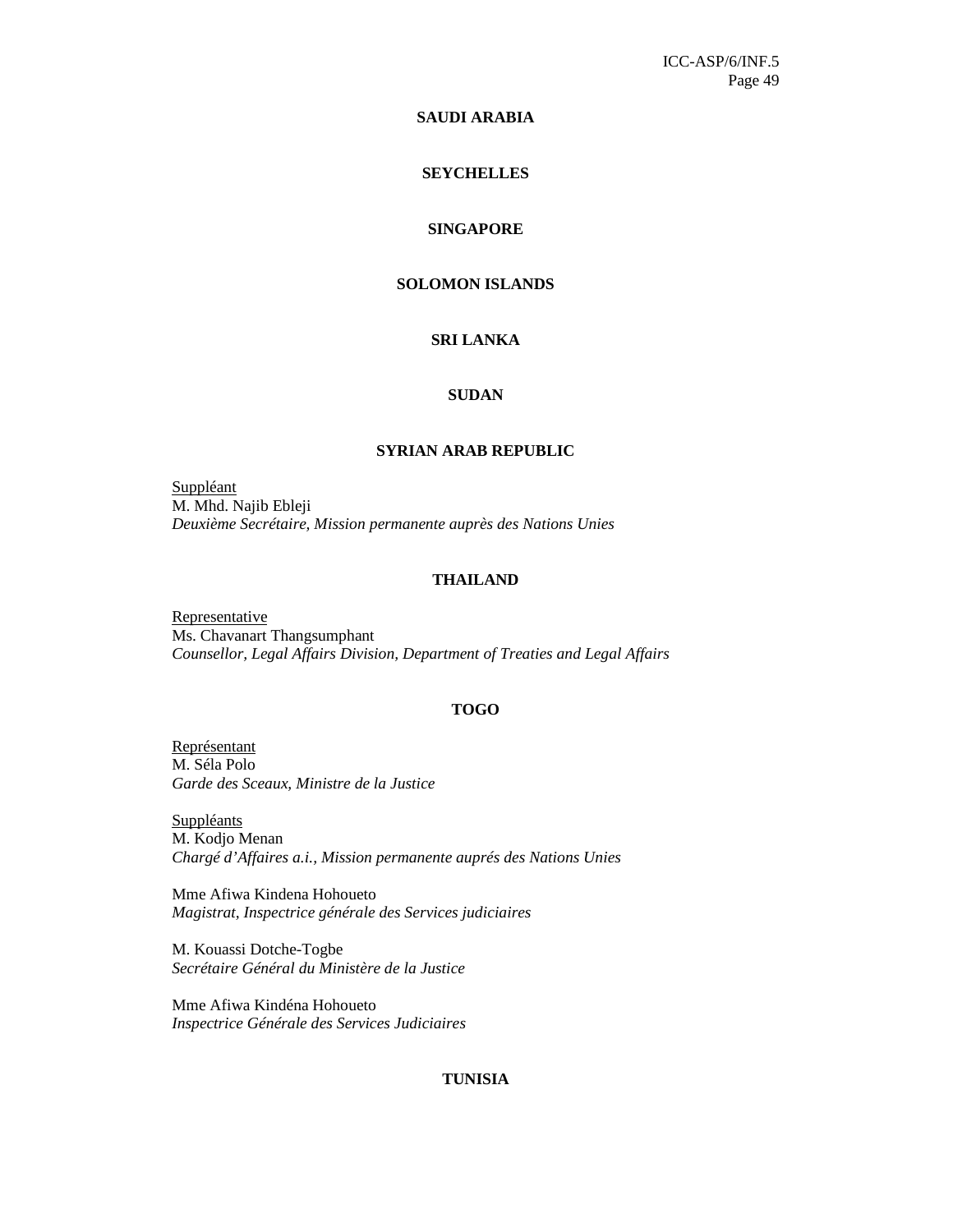#### **TURKEY**

**Advisers** Mrs. Çağla Tansu Seçkin *Legal Counsellor, Permanent Mission to the United Nations* 

Mr. Okşan Çiğdem *Major Judge*

#### **UKRAINE**

Representative H.E. Mr. Yuriy Sergeyev *Ambassador, Permanent Representative to the United Nations* 

Adviser Ms. Oksana Pasheniuk *Second Secretary, Permanent Mission to the United Nations* 

### **UNITED ARAB EMIRATES**

**Representative** Mr. Abdulrahim Yousif Al-Awadi *Assistant Under-Secretary for International Cooperation and Planning, Ministry of Justice* 

**Alternates** Mr. Younis Yousuf Al Redha *Counsellor, International Cooperation and Planning, Ministry of Justice* 

Mr. Ahmed Al Hosani *Chief Prosecutor, International Cooperation and Planning, Ministry of Justice* 

Advisers Mr. Ahmed Helal Al Kaabi *Armed Forces* 

Mr. Helal Ali Al Dhaheri *Armed Forces* 

### **UNITED STATES OF AMERICA**

### **UZBEKISTAN**

### **VIETNAM**

Adviser Mr. Chien Nguyenduy *Deputy Director-General, Department of International Law*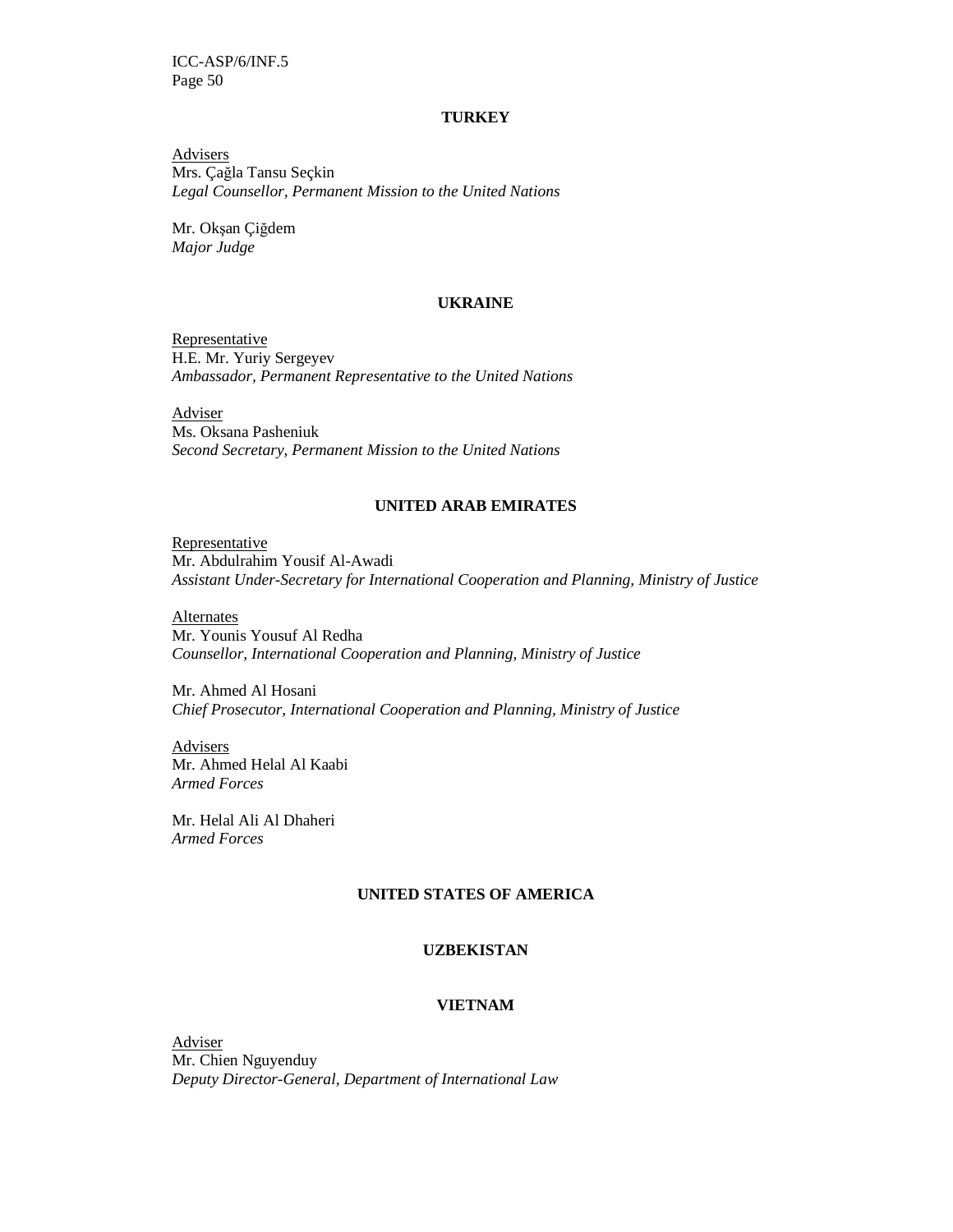#### **YEMEN**

**Representative** H.E. Mr. Abdullah M. Alsaidi *Ambassador, Permanent Representative to the United Nations* 

**Alternate** H.E. Mr. Ahmed Hassan Mohamed *Ambassador, Deputy Permanent Representative to the United Nations* 

Adviser Mr. Adel Al-Sheikh *Third Secretary, Permanent Mission to the United Nations*

#### **ZIMBABWE**

**Representative** H.E. Mr. Patrick Anthony Chinamasa *Minister of Justice, Legal and Parliamentary Affairs* 

**Alternate** Ms. Tapiwa Sandra Debra Kasima *Principal Law Officer, Ministry of Justice* 

Adviser Mr. Alexio Muchabaiwa *Adviser to the Minister of Justice*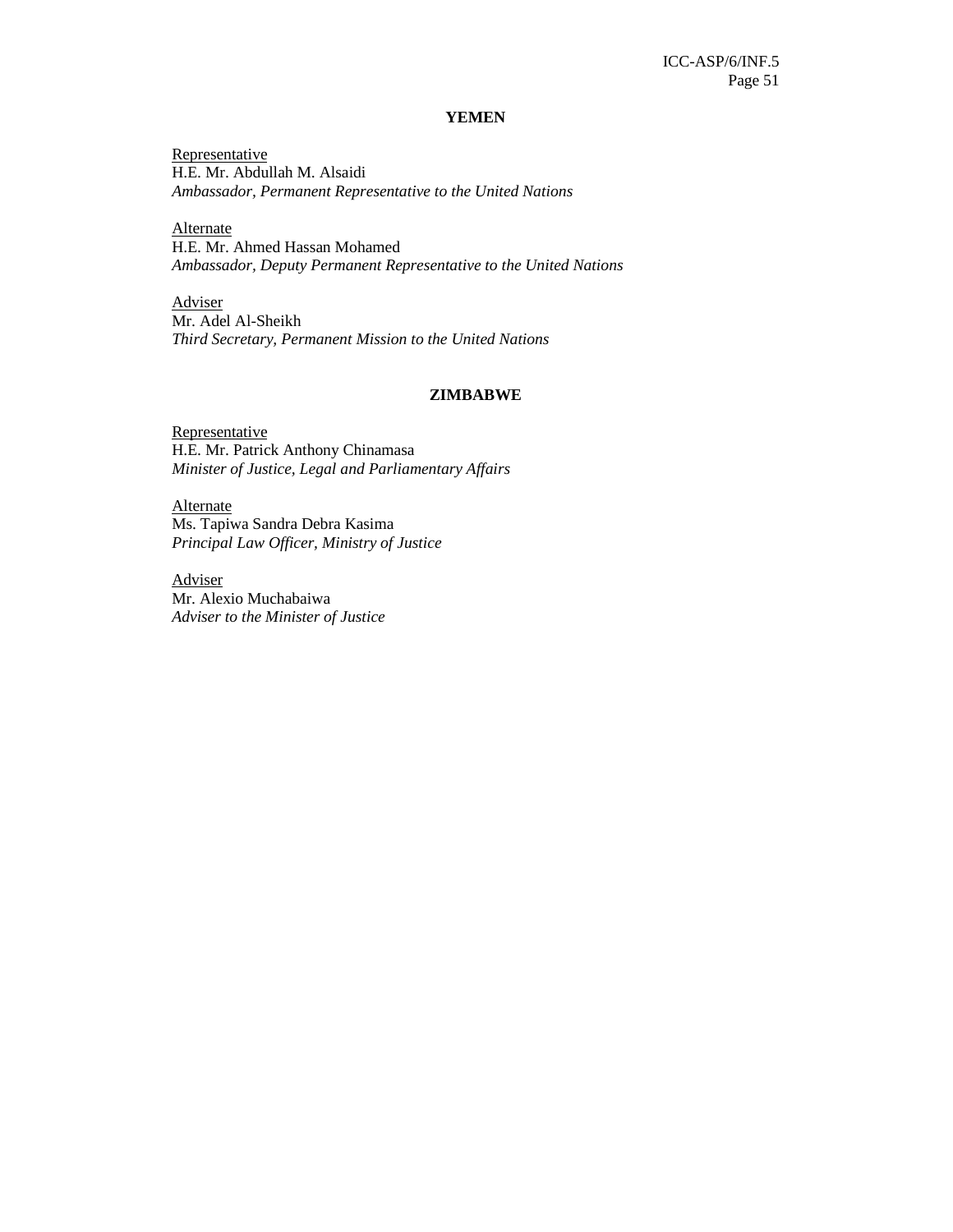**III. States invited to be present during the work of the Assembly/ Les États invités à se faire représenter aux travaux de l'Assemblée/ Los Estados invitados a que asistieran a los trabajos de la Asamblea** 

### **BHUTAN**

### **COOK ISLANDS**

### **DEMOCRATIC PEOPLE'S REPUBLIC OF KOREA**

**EQUATORIAL GUINEA** 

### **GRENADA**

### **KIRIBATI**

### **LAO PEOPLE'S DEMOCRATIC REPUBLIC**

Representative Mrs. Viengvone Kittavong *Deputy Director-General, Department of Legal Treaty, Ministry of Foreign Affairs* 

**Alternates** H.E. Ms. Kanika Phommachanh *Ambassador, Permanent Representative to the United Nations* 

Mr. Phoma Khammanichanh *Minister Counsellor, Deputy Permanent Representative to the United Nations* 

### **LEBANON**

#### **MALDIVES**

### **MAURITANIA**

### **FEDERATED STATES OF MICRONESIA**

### **MYANMAR**

**NIUE**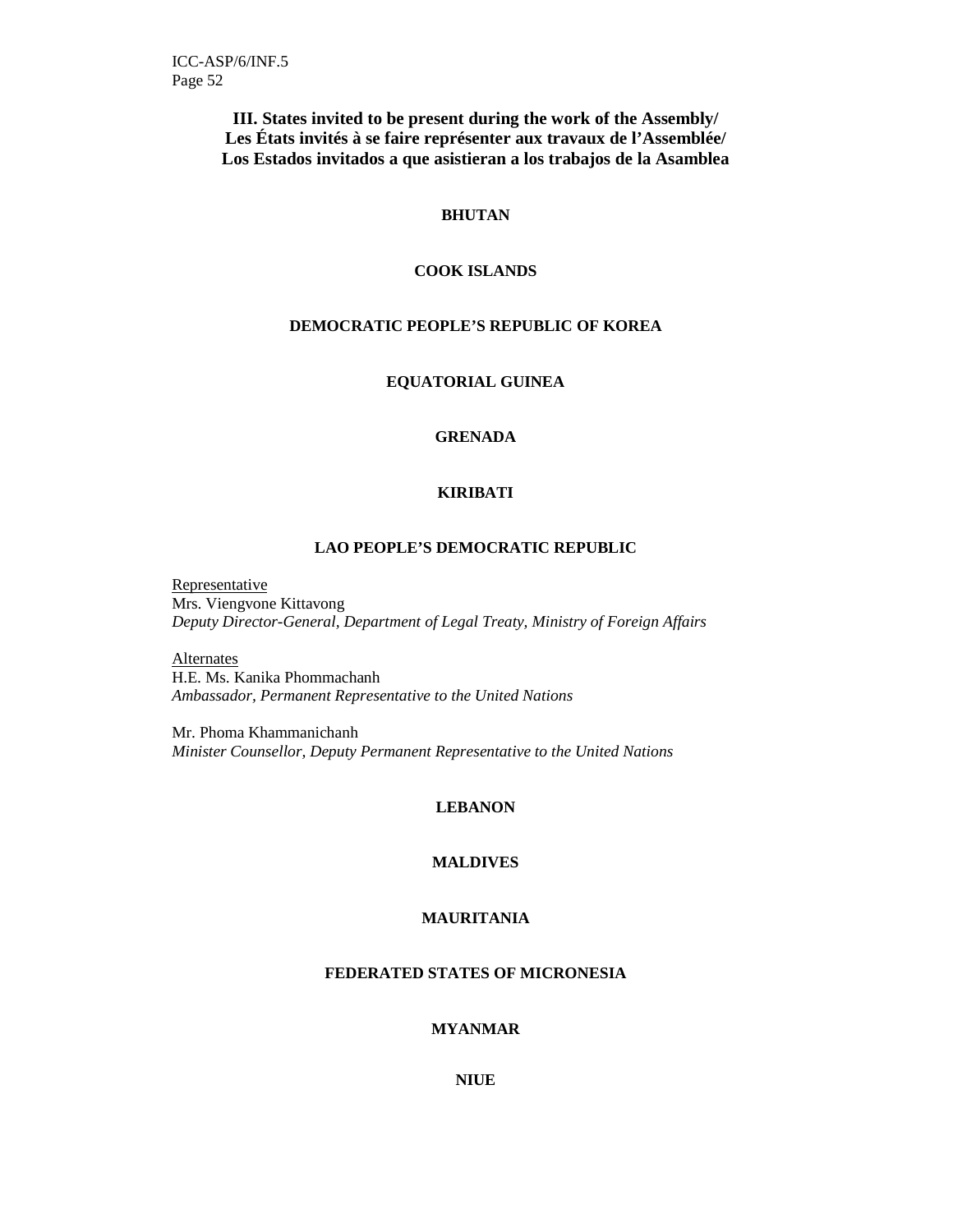### **PALAU**

### **PAPUA NEW GUINEA**

### **RWANDA**

Adviser Mr. Jean-Pierre Kayitare *Deputy Attorney General, Ministry of Justice* 

#### **SOMALIA**

### **SURINAME**

#### **SWAZILAND**

Adviser Mr. Melusi Martin Masuku *Legal adviser, Ministry of Foreign Affairs and Trade* 

### **TONGA**

### **TURKMENISTAN**

**TUVALU** 

**VANUATU**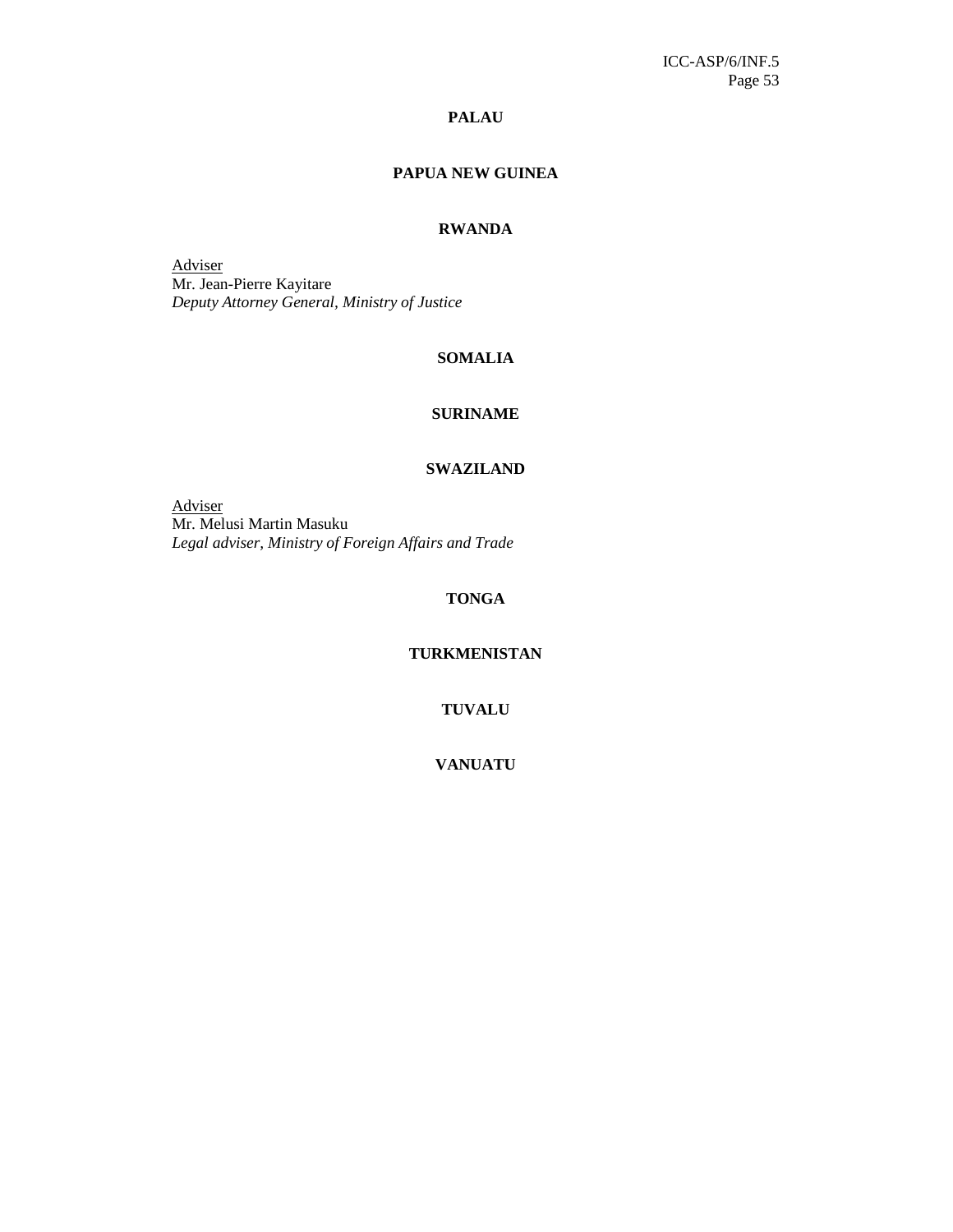### **IV. Entities, intergovernmental organizations and other entities/ Entités, organisations intergouvernementales et autres entités/ Entidades, organizaciones intergubernamentales y otras entidades**

### **East African Community**

Representative Hon. Beatrice Kiraso *Deputy Secretary-General, Political Federation, Secretariat* 

### **Economic Court of the Commonwealth of Independent States**

Representative Mrs. Anara Kerimbaeva *President* 

### **European Commission**

Representative Mr. Victor Losada Gonzalez *European Instrument for Democracy and Human Rights, EuropeAid Unit F2* 

### **International Committee of the Red Cross**

Representatives Mrs. Cristina Pellandini *Delegation to the United Nations, New York* 

Mrs. Anne-Marie La Rosa *Legal Adviser, Geneva*

### **International Criminal Police Organization (Interpol)**

#### **United Nations International Criminal Tribunal for the former Yugoslavia**

Representative Mr. John Hocking *Deputy Registrar* 

### **United Nations Interregional Crime and Justice Research Institute**

**Representative** Ms. Paula Andrea Ramirez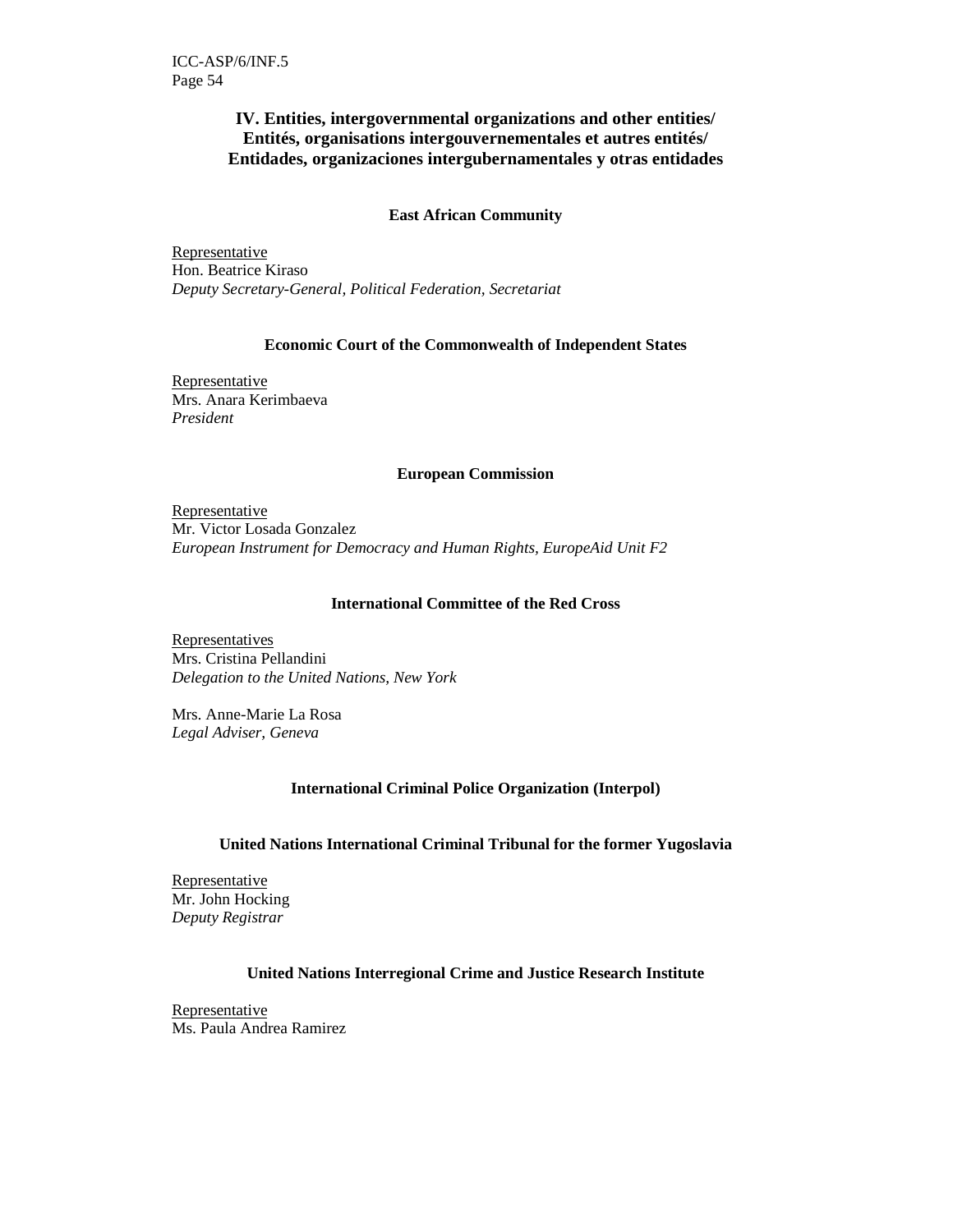### **United Nations World Food Programme**

**Representative** Mr. Nicolai von Stackelberg *Legal Officer* 

### **Special Court for Sierra Leone**

**Representatives** Mr. Herman von Hebel *Registrar*

Mr. Anthony Triolo *Liaison Officer, New York*